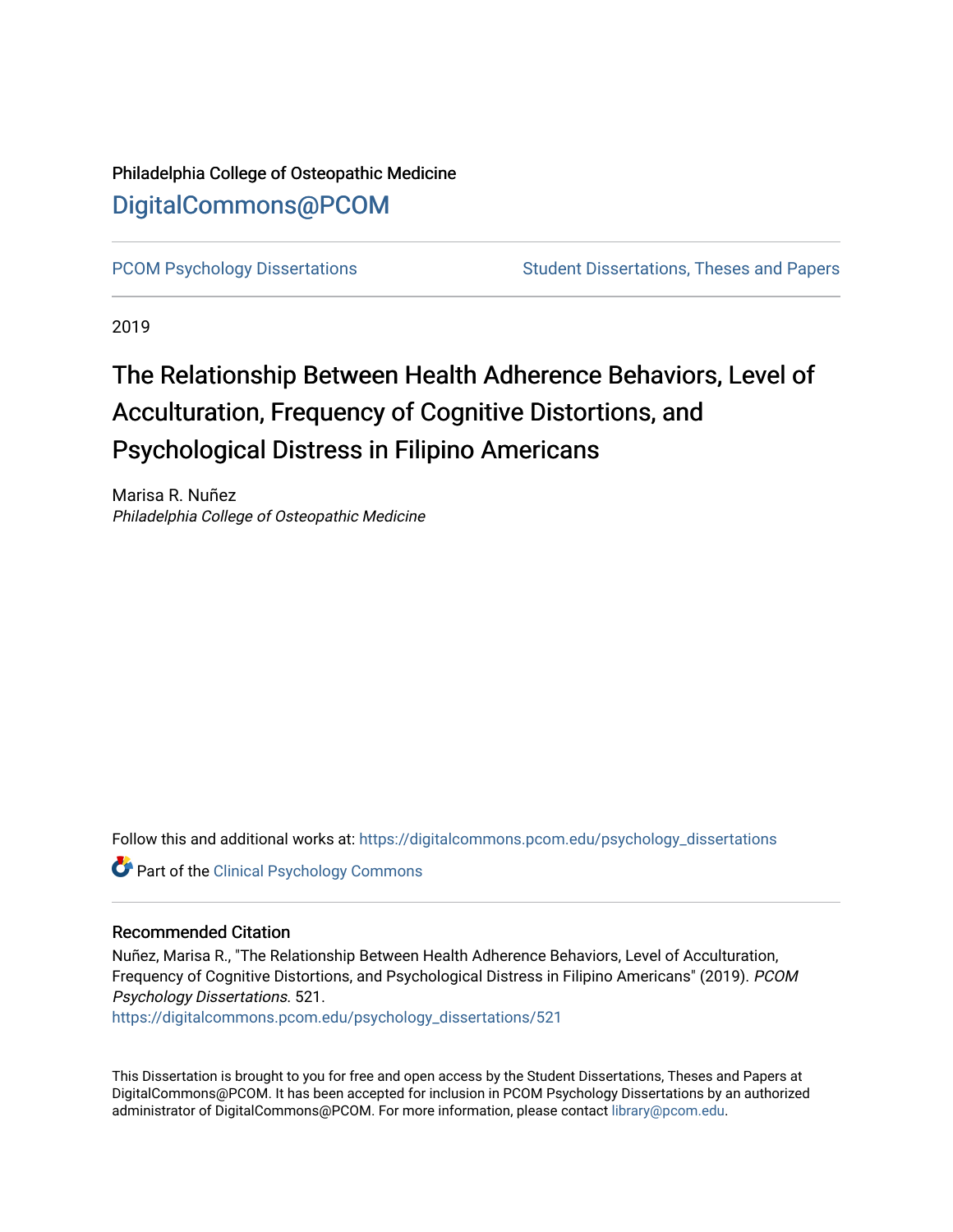Philadelphia College of Osteopathic Medicine School of Professional and Applied Psychology

# THE RELATIONSHIP BETWEEN HEALTH ADHERENCE BEHAVIORS, LEVEL OF ACCULTURATION, FREQUENCY OF COGNITIVE DISTORTIONS, AND PSYCHOLOGICAL DISTRESS IN FILIPINO AMERICANS

Marisa R. Nuñez

Submitted in Partial Fulfillment of the Requirements for the

Degree of Doctor of Psychology

May 2019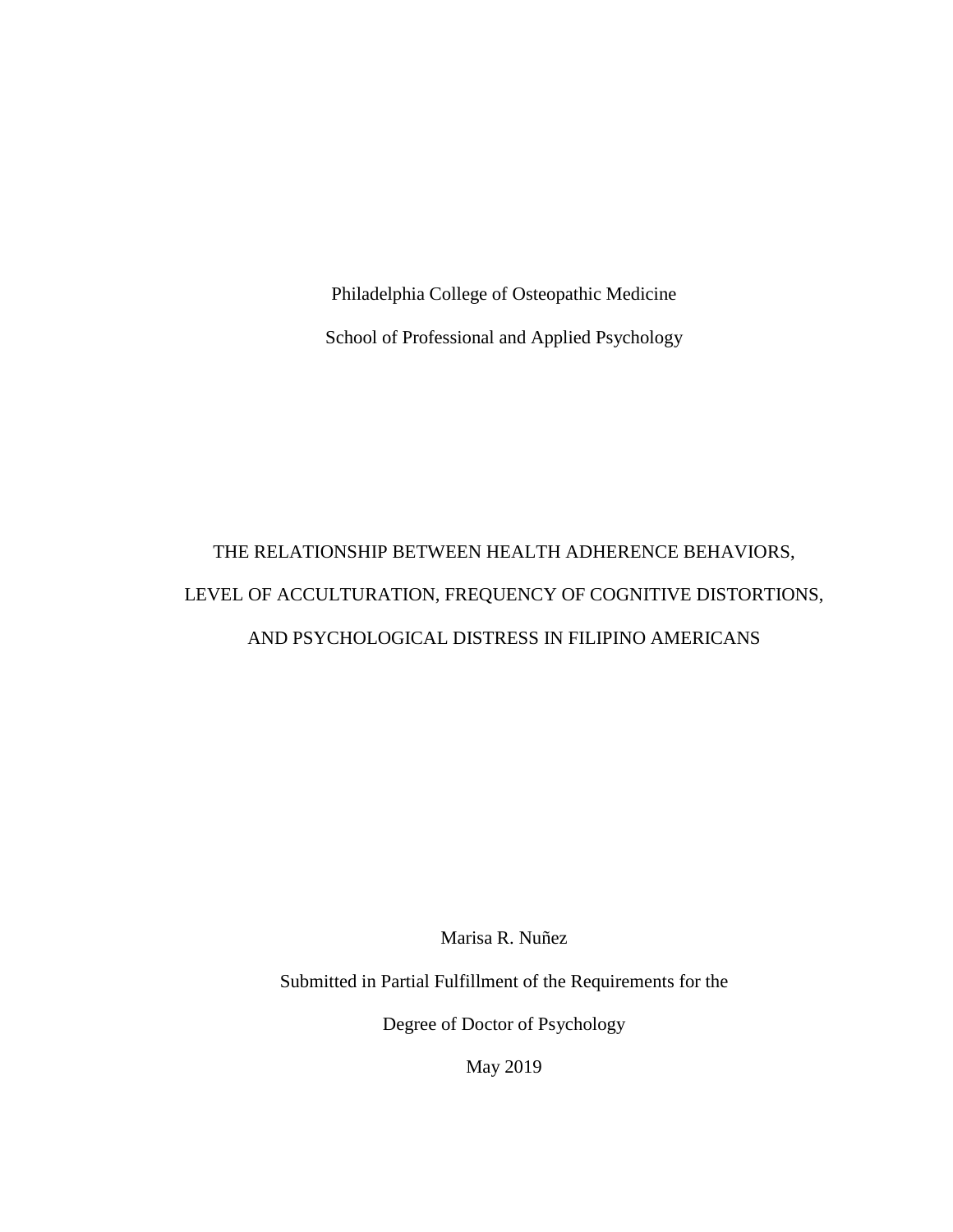## **PHILADELPHIA COLLEGE OF OSTEOPATHIC MEDICINE DEPARTMENT OF PSYCHOLOGY**

### **Dissertation Approval**

This is to certify that the thesis presented to us by Marisa R. Nuñez on the  $8<sup>th</sup>$  day of May,

2019, in partial fulfillment of the requirements for the degree of Doctor of Psychology,

has been examined and is acceptable in both scholarship and literary quality.

Committee Members' Signatures:

\_\_\_\_\_\_\_\_\_\_\_\_\_\_\_\_\_\_\_\_\_\_\_\_\_\_\_\_\_\_, Chairperson

Dr. Bradley Rosenfield

\_\_\_\_\_\_\_\_\_\_\_\_\_\_\_\_\_\_\_\_\_\_\_\_\_\_\_\_\_\_ Dr. Robert DiTomasso

\_\_\_\_\_\_\_\_\_\_\_\_\_\_\_\_\_\_\_\_\_\_\_\_\_\_\_\_\_\_ Dr. Rosalinda Gabriel

**\_\_\_\_\_\_\_\_\_\_\_\_\_\_\_\_\_\_\_\_\_\_\_\_\_\_\_\_\_\_,** Chair, Department of Psychology

Dr. Robert DiTomasso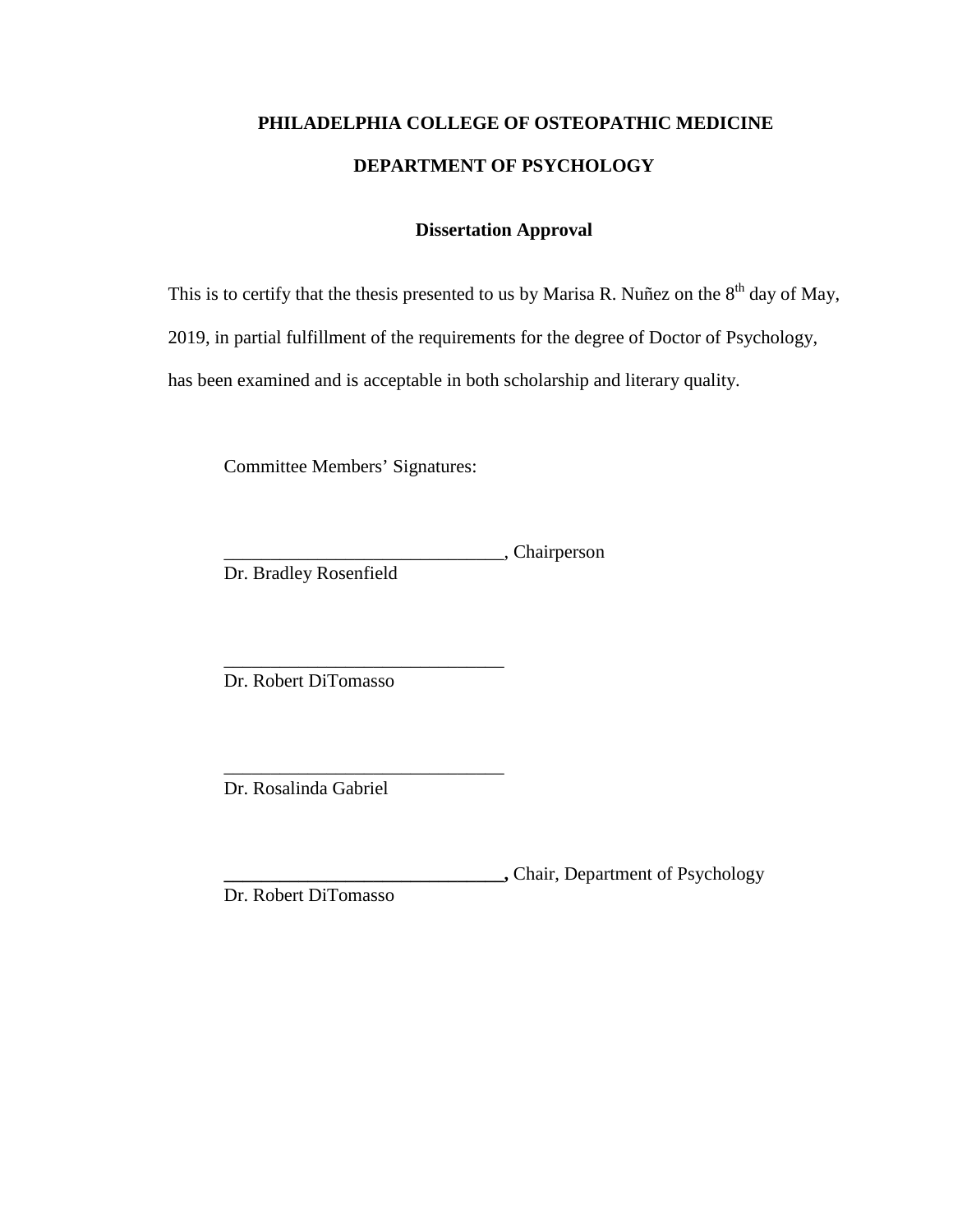#### **Acknowledgements**

I would like to express my gratitude to my committee members, Drs. Bradley Rosenfield, Robert DiTomasso, and Rosalinda Gabriel, for their support and guidance throughout the entire dissertation development. A special thank you to my chairperson, Dr. Rosenfield, for being a consistent help with resources, recommendations, flexibility, and excitement from the beginning when my dissertation was just an idea.

Next, I would like to thank my colleagues. To Tuyen and Leon, I value your imparted wisdom in helping me further understand research and statistics. Robbie, I thank you for lending your critical eye. To my fellow interns at the CBT, I genuinely appreciate the knowledge you have shared and, more importantly, the emotional support and empathy that you have offered to me throughout this process.

Last but certainly not least, I am profoundly grateful to my family for your continued support over the course of this long journey: Mom, Kuya Jason, Ate Jeana, Elle, Kuya Scott, Ate Jeka, Xavier, Cody, Dafion, and Anthony. Mom, I thank you and Dad for instilling in me a sense of hard work and connection to my Filipino heritage, and always believing in me. To my siblings and your babies, for providing a sense of humor and grounding. To Cody and Daf, for the comfort and smiles. And Anthony, I am so thankful for your steadfastness in being a source of strength and encouragement when particularly needed. My deepest thanks to you, my family, for all of the love.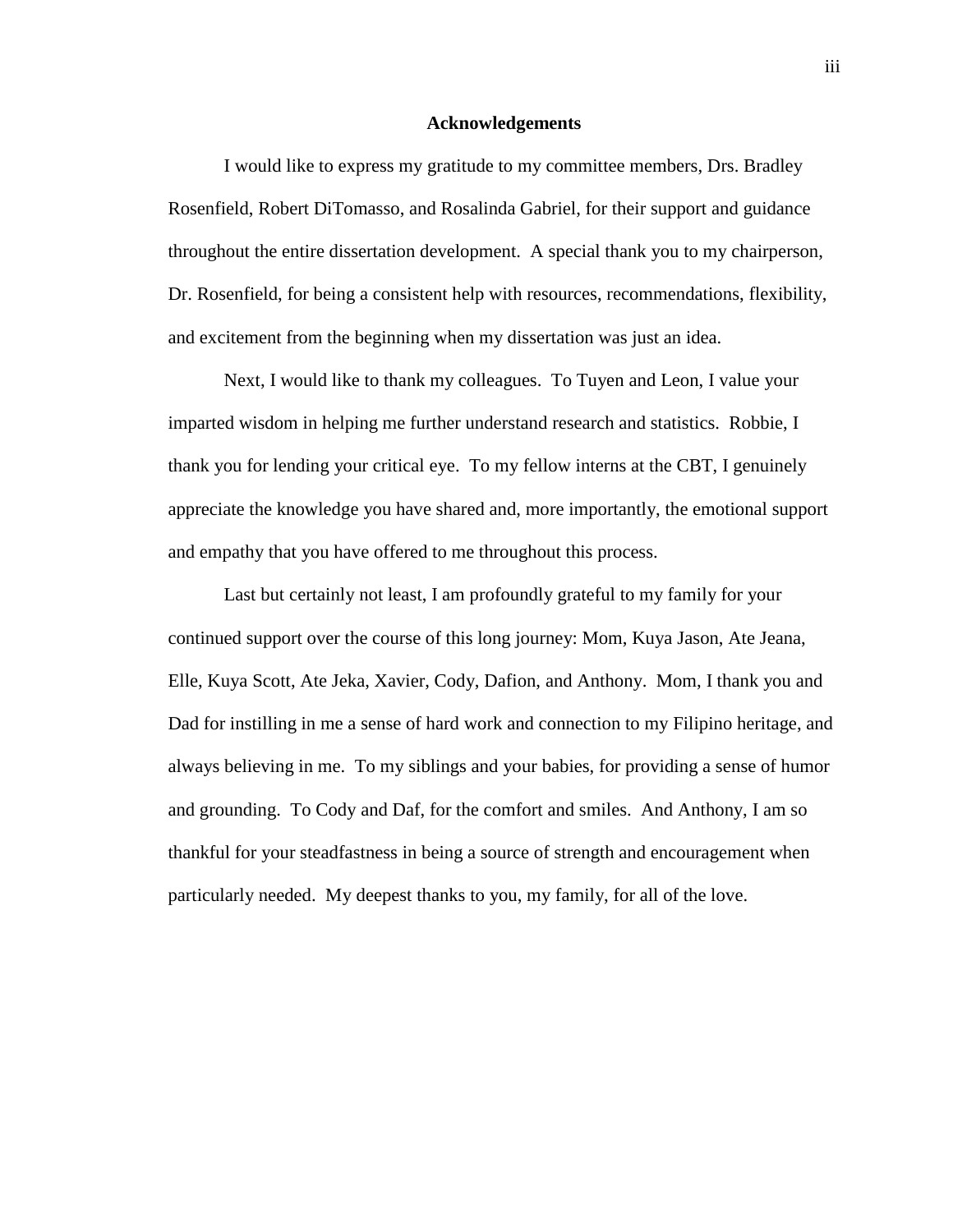#### **Abstract**

Nonadherence to medical recommendations is a prevalent concern within the U.S health care system, including among many ethnic minority groups, such as Filipino Americans. The purpose of this study was to investigate the relationship between health adherence behaviors, acculturation level, frequency of cognitive distortions, and psychological distress in Filipino Americans. Filipino American participants ( $N = 121$ ) completed the following measures: the Health Adherence Behavior Inventory, A Short Acculturation Scale for Filipino Americans, the Patient Health Questionnaire-9th edition, the Generalized Anxiety Disorder 7-item scale, and the Inventory of Cognitive Distortions. Results indicated a significant negative relationship between anxiety symptoms and health adherence behaviors and a significant negative relationship between depression symptoms and health adherence behaviors. Further, psychological distress was found to significantly predict health adherence behaviors, with depression making a significant contribution. There was also a significant positive relationship between acculturation and anxiety, and a significant positive relationship between acculturation and frequency of cognitive distortions. Clinical implications for this population include that the more acculturated a Filipino American is to the host culture, the higher frequency of cognitive distortions. This suggests that acculturation is an important factor to consider within health care as it relates to cognitive distortions. Future recommendations would be to consider the concept of colonial mentality, protective factors, and the development of more acculturation assessment tools for Filipino Americans.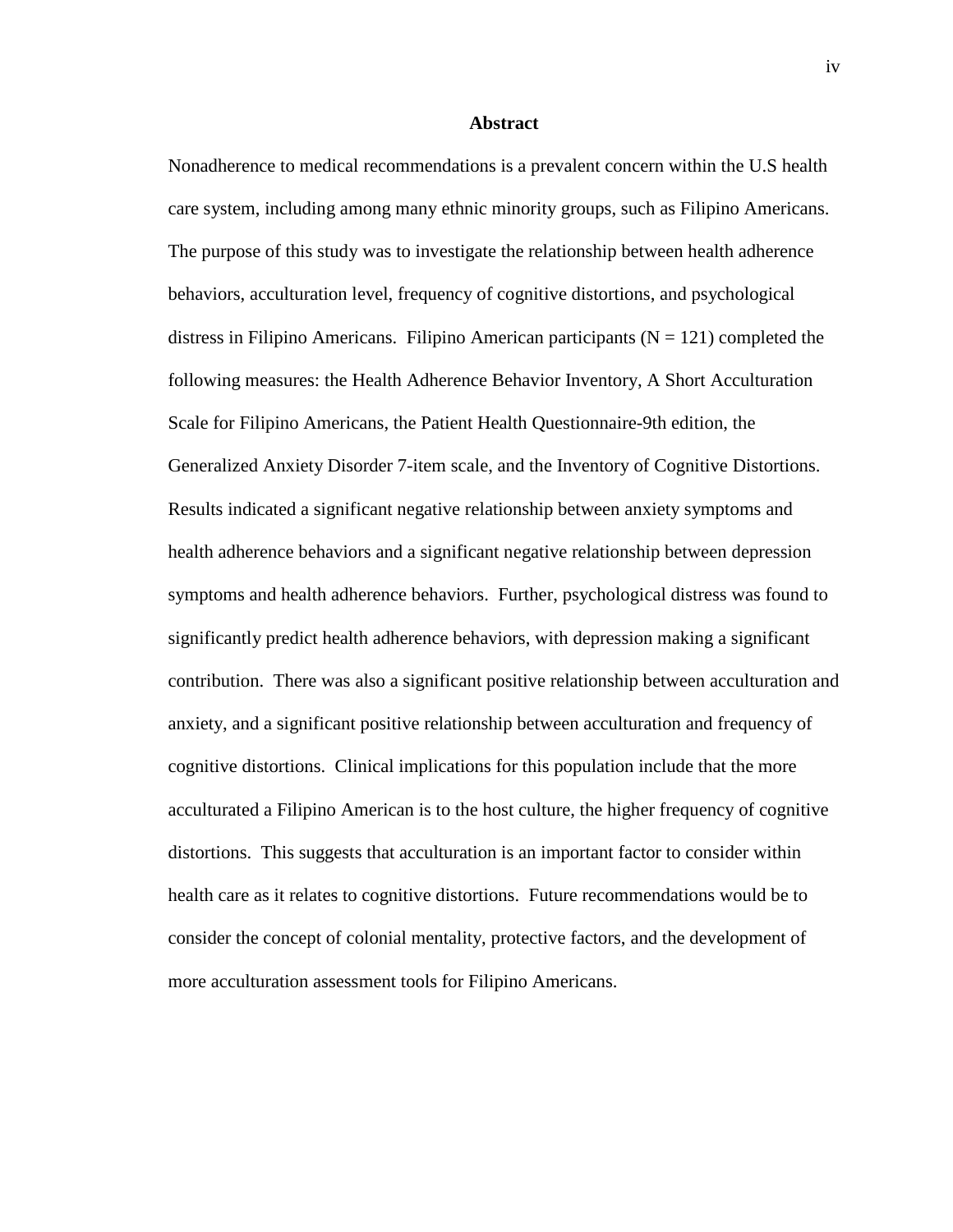| Criticisms of Berry's acculturative strategies framework  20 |
|--------------------------------------------------------------|
|                                                              |
|                                                              |
|                                                              |
|                                                              |

### **Table of Contents**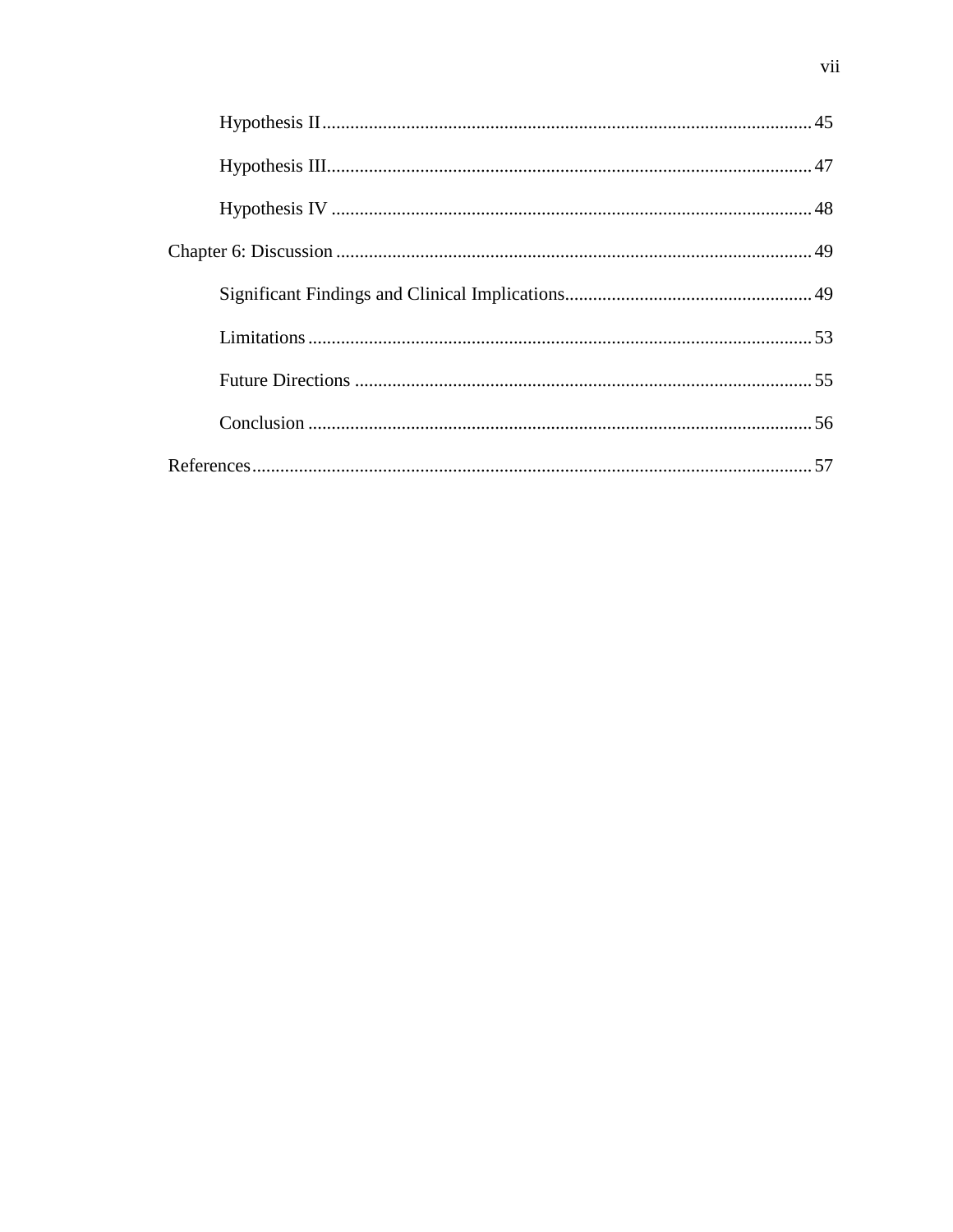## **List of Tables**

| Table 2. Biological Parental Ethnic-Identity Demographic Variables  42                     |
|--------------------------------------------------------------------------------------------|
|                                                                                            |
| Table 4. Correlations for Health Behaviors, Acculturation, Anxiety, Depression, and        |
|                                                                                            |
| Table 5. Model 1 Summary of the Predictor Variables (Anxiety and Depression) to the        |
|                                                                                            |
| Table 6. Overall Regression Analysis with Predictor Variables (Anxiety and Depression)     |
|                                                                                            |
| Table 7. Coefficients of the Predictor Variables (Anxiety and Depression) to the Criterion |
|                                                                                            |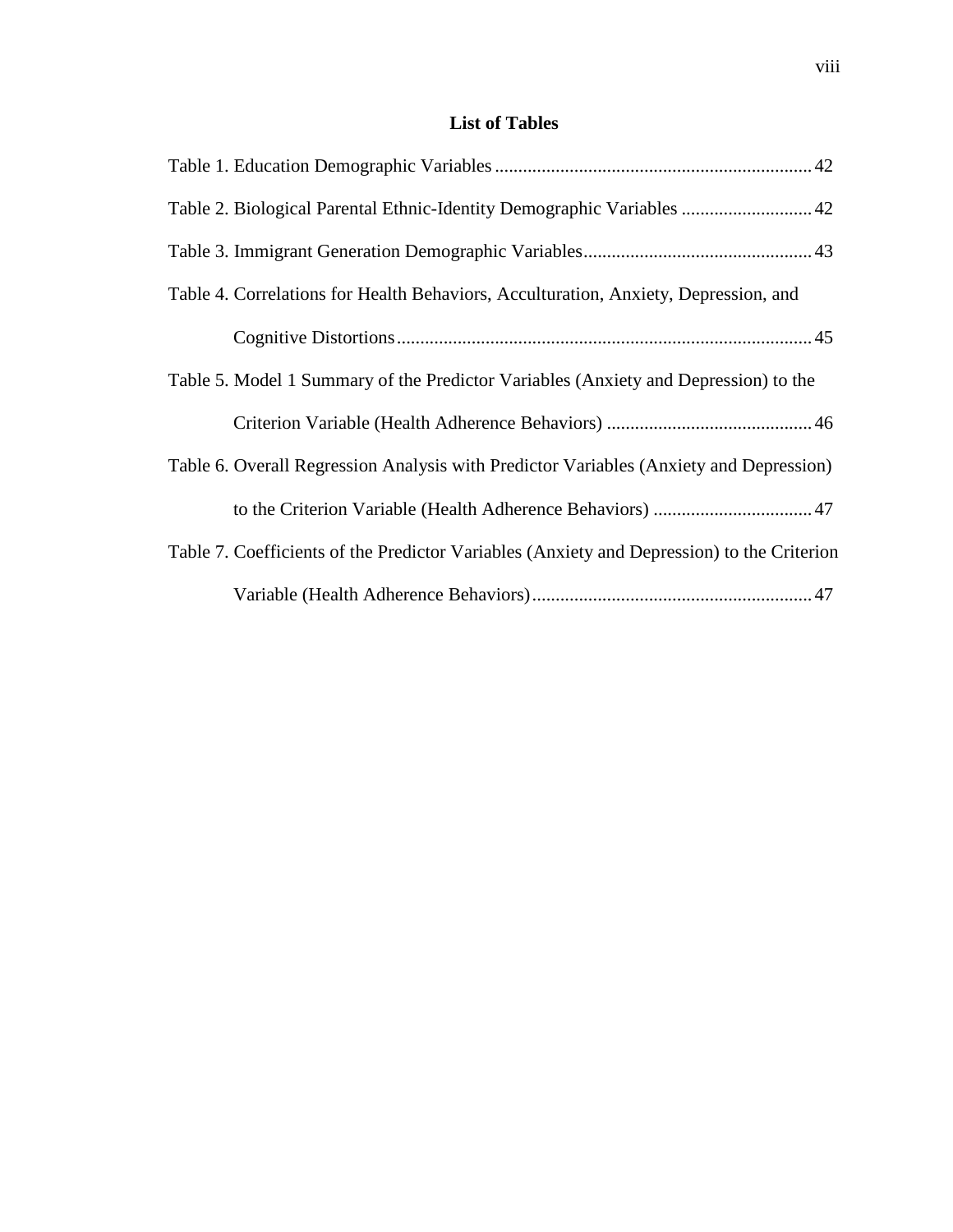#### **Chapter 1: Introduction**

#### **Statement of the Problem**

With a population of approximately 3.4 million, Filipino Americans make up the second largest group of Asian immigrants in the U.S. (second only to Chinese Americans), and their numbers continue to grow (Nadal, 2011; U.S. Census Bureau, 2012). Despite their large numbers, Filipino Americans remain an underserved and under-researched population regarding health care (Kuroki, 2014; Tuason, Ancheta, & Battie, 2014).

Research has shown that nonadherence to medical recommendations is a significant problem, both in the general population and among various ethnic minority groups (DiTomasso, Golden, & Morris, 2010). For the purpose of this study, nonadherence was operationalized as failure to complete recommended or commonly accepted health behaviors. Health beliefs, a general understanding of medical knowledge, and more global cognitions contribute to an individual's ability to follow through with medical recommendations (M. Cohen, Arad, Lorber, & Pollack, 2007). Asian Americans tend to have distinct health-related beliefs that may interfere with treatment adherence. Research on such adherence in this and many other populations emphasizes the importance of comfort, trust, and overall quality of the patientprofessional relationship (Lim, Baik, & Ashing-Giwa, 2012). Specific barriers, such as education level, English proficiency, and perceived social norms, can also impact health adherence behaviors (Ma et al., 2013).

Huang, Calzada, Cheng, and Brotman (2012) determined that children of foreignborn Asians were more prone to poor health as compared to Caucasian children and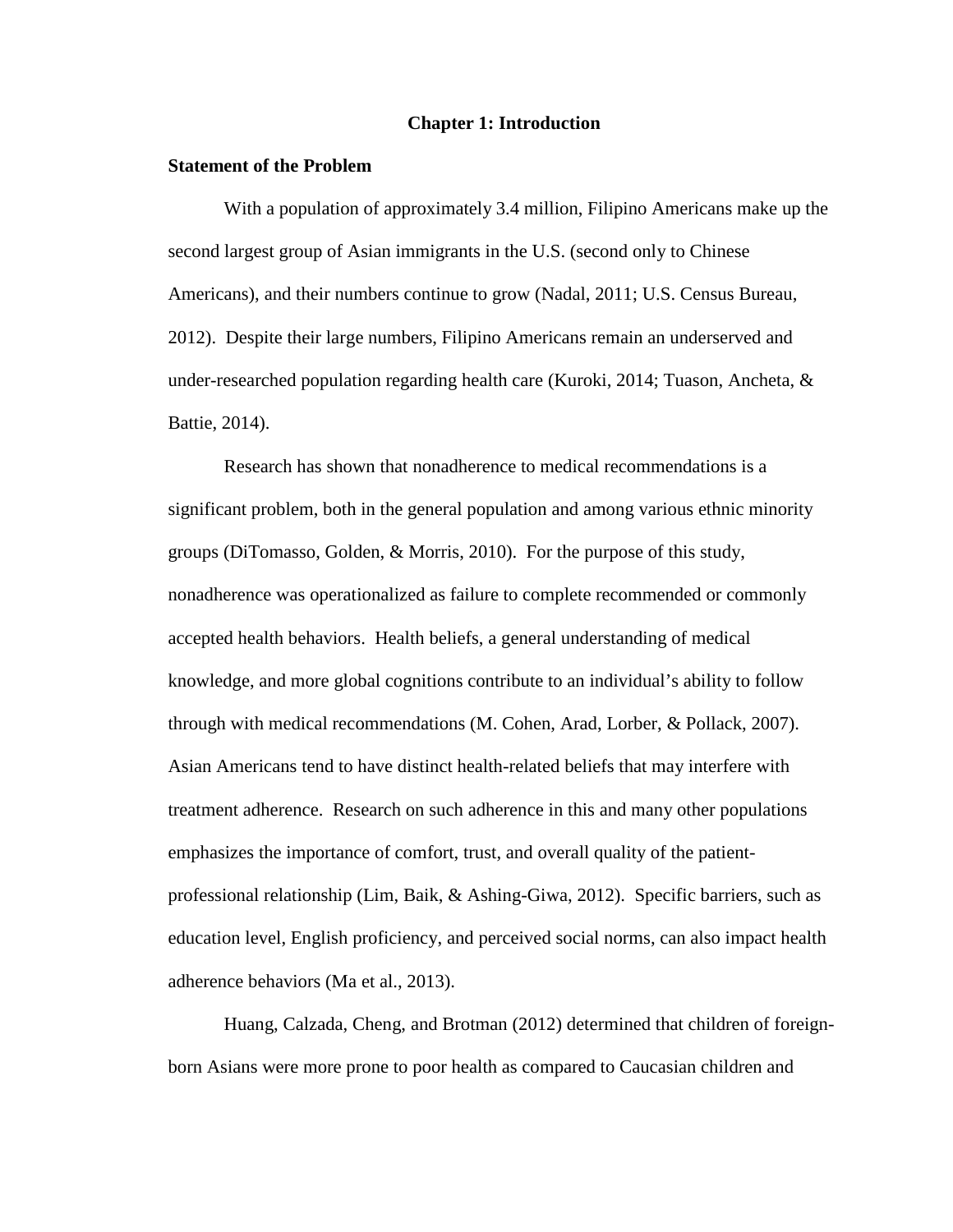children of Asians born in the U.S. Baker (2011) contributed to this knowledge, stating that cancer is the leading cause of death for Asian and Pacific Islander Americans, as opposed to the general population, who are more likely to die from heart disease. Of course, health-related behaviors are influenced by culture and level of acculturation.

Acculturation may be described as a dual process psychological phenomenon of changes within an individual related to cultural patterns, such as habits, attitudes, and values, which occur when multiple cultural groups make contact. The process is dual in nature as the changes can occur bidirectionally; that is, identification with both the host and heritage cultures. This typically applies to immigrants and those who experience geographical relocation (Berry, 2005; D. Kim, B. R. Sarason, & I. G. Sarason, 2006; Torres, Driscoll, & Voell, 2012). Past research has shown a relationship between psychological stress and acculturation (D. Kim et al., 2006; G. Kim et al., 2011; Kirmayer et al., 2011). For instance, Shim and Schwartz (2008) examined Korean American immigrants and found that less acculturation was related to increased psychological distress. This was further supported by Choi, Tan, Yasui, and Hahm (2016), who examined different strategies for acculturation and how each affected anxiety or depression levels. Choi and colleagues found that an integration approach, which is when people maintain their heritage culture while participating in the host culture, correlated with better physical and psychological outcomes for participants. The article highlighted the acculturation process as one of the major challenges for Asian Americans.

Thorpe and colleagues (2006) supported the findings of a relationship between psychological distress and health adherence, indicating that higher psychological distress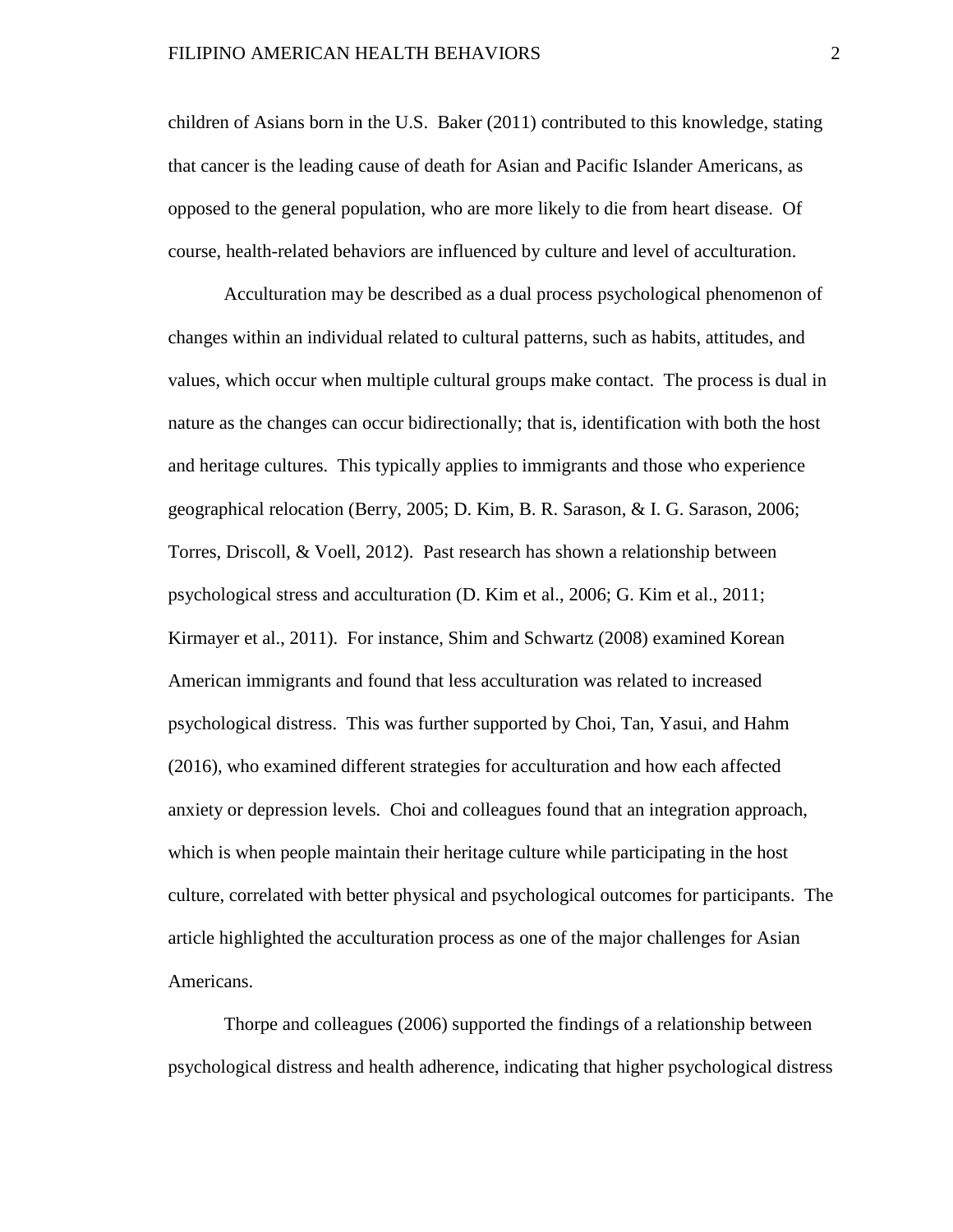was related to decreased adherence rates. For the purpose of this study, psychological distress was defined generally to include symptoms of depression and anxiety. Kagee, Steel, and Bronwyne (2014) examined the relationship between adherence, psychological distress, and health-related quality of life. The researchers found that increased barriers to compliance with health care recommendations were positively and significantly correlated to psychological distress. Similarly, Rosenfield (2004) and Yurica (2002) found that cognitive distortions contribute to levels of psychological distress, including depression, anxiety, personality disorders, and a host of other psychological and behavioral health conditions. Research has shown that cognitive distortions, or errors in thinking, are related to negative automatic thoughts as well as maladaptive schemas and can lead to dysphoria and maladaptive behavior  $(D. A. Clark & A. T. Beck, 2010)$ . Additionally, such faulty thought processing impacts health beliefs, which play a role in medical decisions and can impact health adherence behaviors (Burns, 1990; Christensen, Moran, & Wiebe, 1999).

#### **Purpose of the Study**

An extensive review of current literature suggests that the level of acculturation and psychological distress influence adherence to health recommendations. Although the existing research contributes to the expanse of knowledge regarding acculturation, psychological distress, and health adherence behaviors, there remains a wide gap in the research. Additional research and analyses can be conducted among all three constructs and the hypothesized role of cognitive distortions for these important biopsychosocial phenomena. Even less is known about these issues in the Filipino American community. The purpose of this study was to examine the relationship between health adherence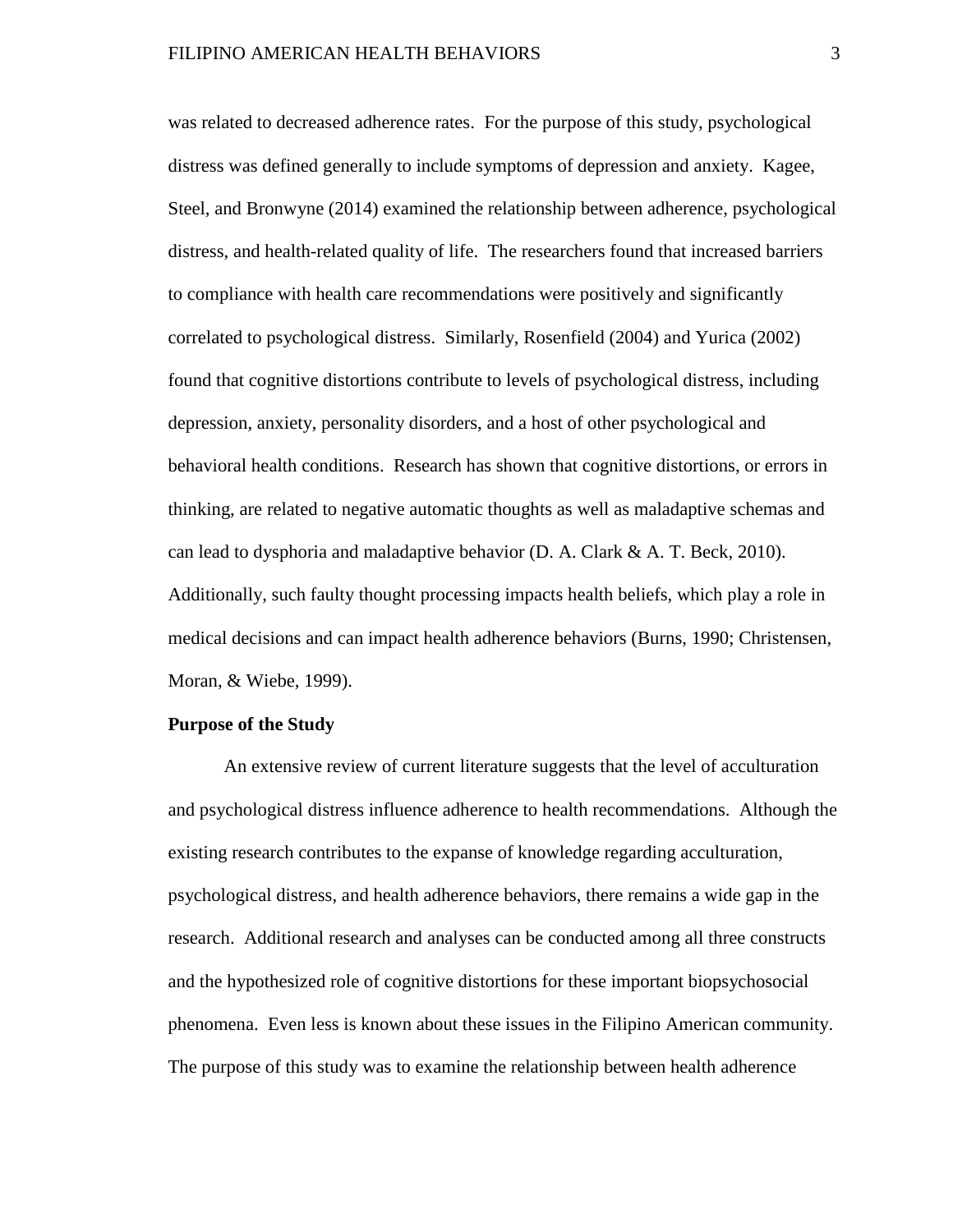#### FILIPINO AMERICAN HEALTH BEHAVIORS 4

behaviors, level of acculturation, frequency of cognitive distortions, and psychological distress in Filipino Americans. Consequently, the present research will illuminate knowledge that will benefit this rapidly growing community, as well as the broader health care population, by understanding the variables that affect health care behaviors.

The purpose of this study was to determine whether a relationship exists among health adherence behaviors, acculturation, psychological distress, and cognitive distortions in Filipino Americans. The hope was that this study would help to identify potential factors that may facilitate salubrious health-related behaviors for this rapidly growing ethnic minority group. Additionally, a better understanding of these constructs could help professionals serve the Filipino American community and also improve the population's well-being through better assessment, treatment planning, psychoeducation, and treatment implementation.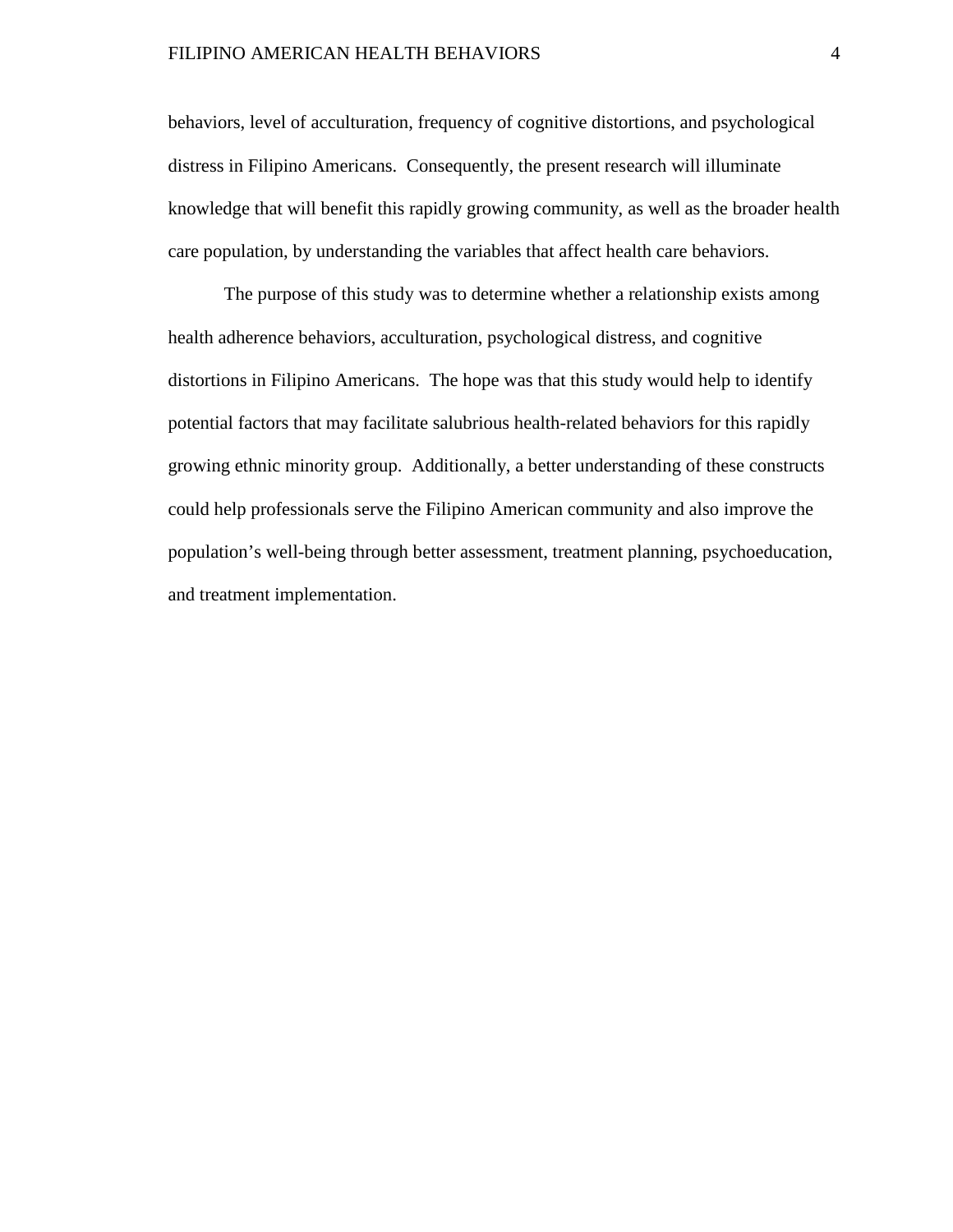#### **Chapter 2: Literature Review**

#### **Health Belief Model**

Rosenstock's (1990) description of the health belief model (HBM) suggests that people make health-related decisions based on their perceptions of the possibility of illness and their expectations of treatment efficacy. This includes people's perceptions of and attitudes toward help-seeking behaviors. The HBM has served as a useful tool to help examine the factors that contribute to health adherence behaviors (J. E. Kim & Zane, 2016). Ma and colleagues (2013) identified these contributing factors, which include perceived vulnerability or threat of the health condition, perceived severity of the issue(s), perceived obstacles to following through on the health adherence behaviors, and perceived benefits of performing the behavior.

Henshaw and Freedman-Doan (2009) studied the HBM as it applied to mental health. They described the HBM as a socio-cognitive approach such that people consider how medical conditions could impact day to day living. Additionally, treatment is examined with a cost-benefit analysis perspective regarding whether health adherence behaviors are worth following through. The simplicity of this model provides a parsimonious framework to examine attitudes and thoughts about health. Further, the socio-cognitive theory facilitates a pragmatic focus for research since it can be translated into actionable steps toward improving health care (Henshaw & Freedman-Doan, 2009). The HBM was used as the theoretical framework for the current study.

#### **Nonadherence**

Adherence to health care recommendations is a crucial aspect of health care beliefs and practices. Health adherence behaviors can be described as the extent to which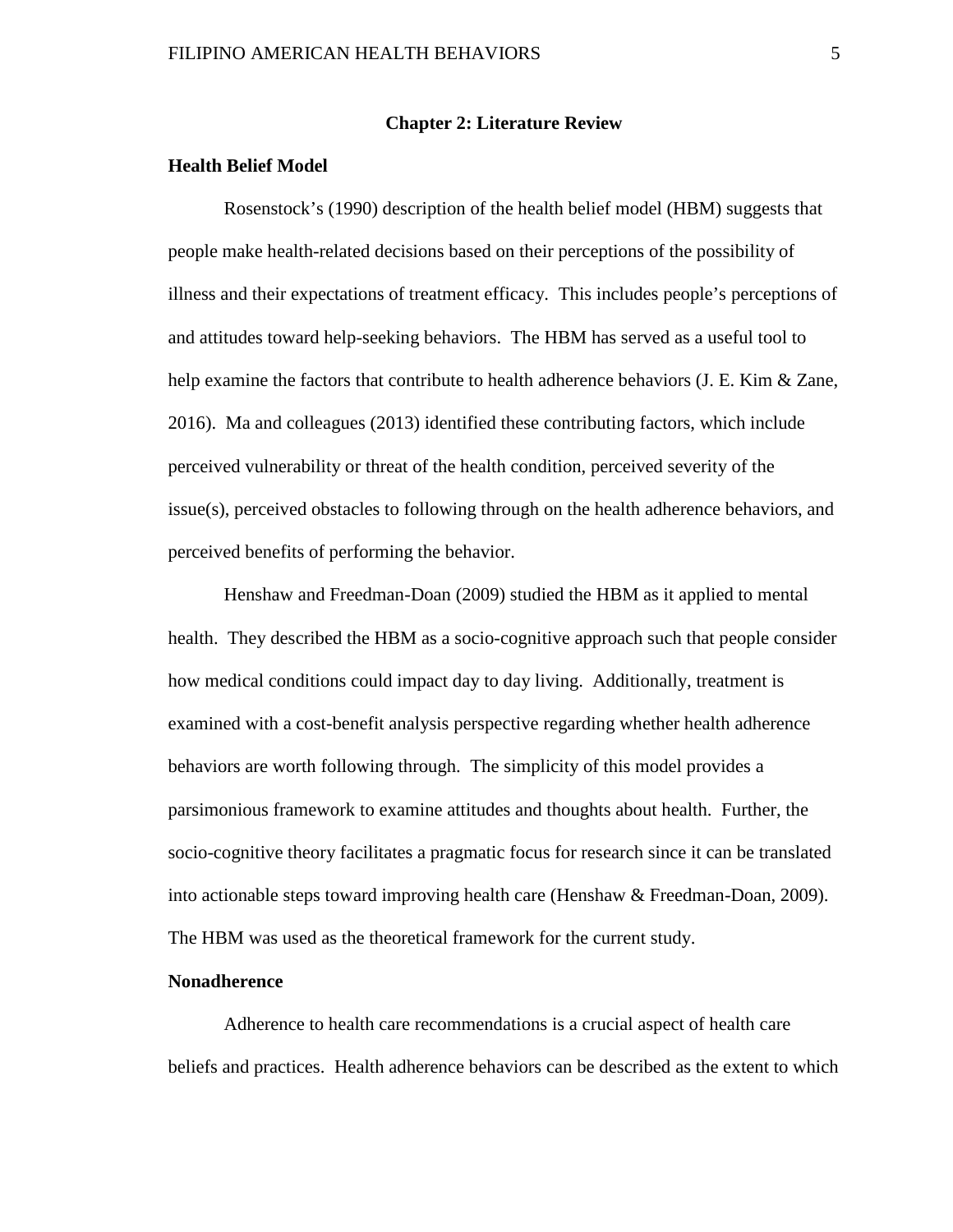a person executes beneficial lifestyle changes, follows through on recommendations from a health care provider, and takes medications as prescribed. The model posits that professionals' health care suggestions respect the autonomy of patients and view medical and behavioral recommendations as an agreement between patient and clinician, rather than a demand (Mukhtar, Weinman, & Jackson, 2014).

Conversely, nonadherence to health care recommendations is equally important to health. Moore (2010) examined nonadherence of oral medication for breast cancer patients. There were several factors that impacted patients' adherence to their treatment, including dosing and administration requirements, memory loss within older individuals, lower education levels, adverse medication effects, cost of medication, and physical limitations. Kagee, Steel, and Bronwyne (2014) examined structural barriers that may prevent patients with HIV from following through with antiretroviral therapy. The researchers found that barriers of transportation, food insecurity, mental health treatment programs, low socioeconomic status, and low health-related knowledge influenced adherence. Moreover, these structural barriers directly impacted emotional, physical, and cognitive well-being, or psychological distress (Kagee, Steel, & Bronwyne, 2014).

In addition to the aforementioned factors, G. Kim and colleagues (2011) examined other possible barriers to adherence. The researchers studied adult Latino and Asian immigrants with psychiatric disorders and their use of mental health services, and found that language barriers could play a significant role in adherence. Particularly for the Latino population, limited English proficiency decreased the odds of mental health care utilization. The researchers did not find a significant link to English proficiency for the Asian immigrant groups, but found that Asians were least likely to use services as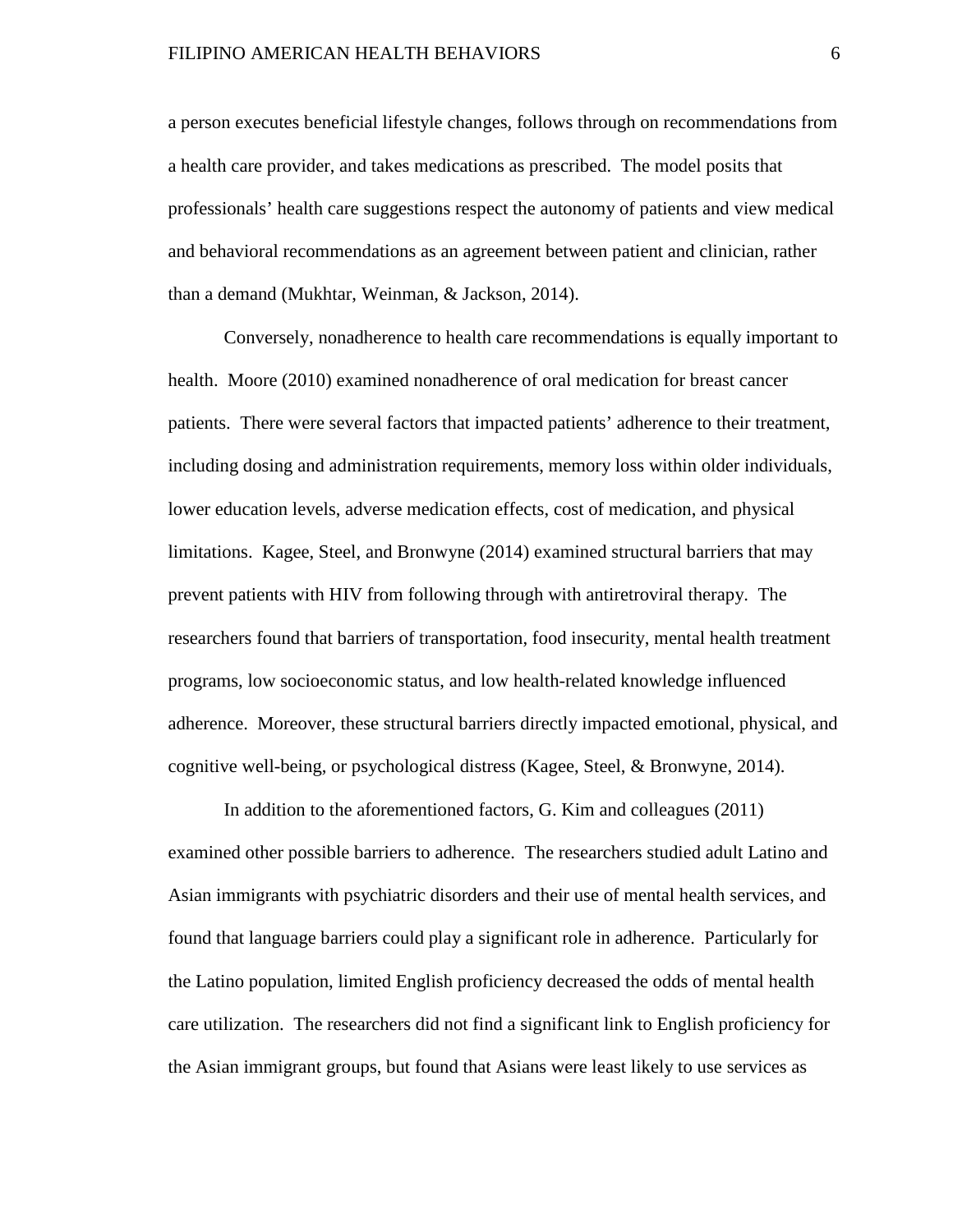compared to the general population (G. Kim et al., 2011). Further, Sun, Hoyt, Brockberg, Lam, and Tiwari (2016) conducted a meta-analysis examining predictors of psychological help-seeking attitudes for racial and ethnic minorities. These researchers found that racial minorities underutilize treatment services despite having severe psychological distress. They also posited that acculturation and enculturation, which they defined as the process in which individuals of a minority group are socialized to their cultural heritage, were predictors of help-seeking attitudes (HSAs). HSAs can be either positive or negative, and they refer to the attitudes toward seeking help for psychological problems, such as being involved with psychotherapy or counseling. For Asian Americans, negative HSAs were linked to the stigma and discomfort with self-disclosure (Sun, Hoyt, Brockberg, Lam, & Tiwari, 2016). As the previous studies have illuminated, health beliefs and attitudes are partially shaped by culture.

#### **Asian Americans**

Culture plays a crucial part of how an individual's beliefs and behaviors are shaped. Culture can impact religious views, diet, language preference, social interactions, access to health care, and health-related beliefs. According to the United States Office of Management and Budget, for the purpose of the 2010 Census, the definition of "Asian" included people with origins in the Far East, Southeast Asia, or the Indian subcontinent. This encompasses Thailand, Vietnam, the Philippines, China, Japan, Korea, Pakistan, India, Malaysia, and Cambodia. Specifically, the 2010 Census presented the race of "Asian," but also recognized reported responses of Chinese, Korean, Japanese, Vietnamese, Filipino, Asian Indian, or any other detailed entries (U.S. Census Bureau, 2010).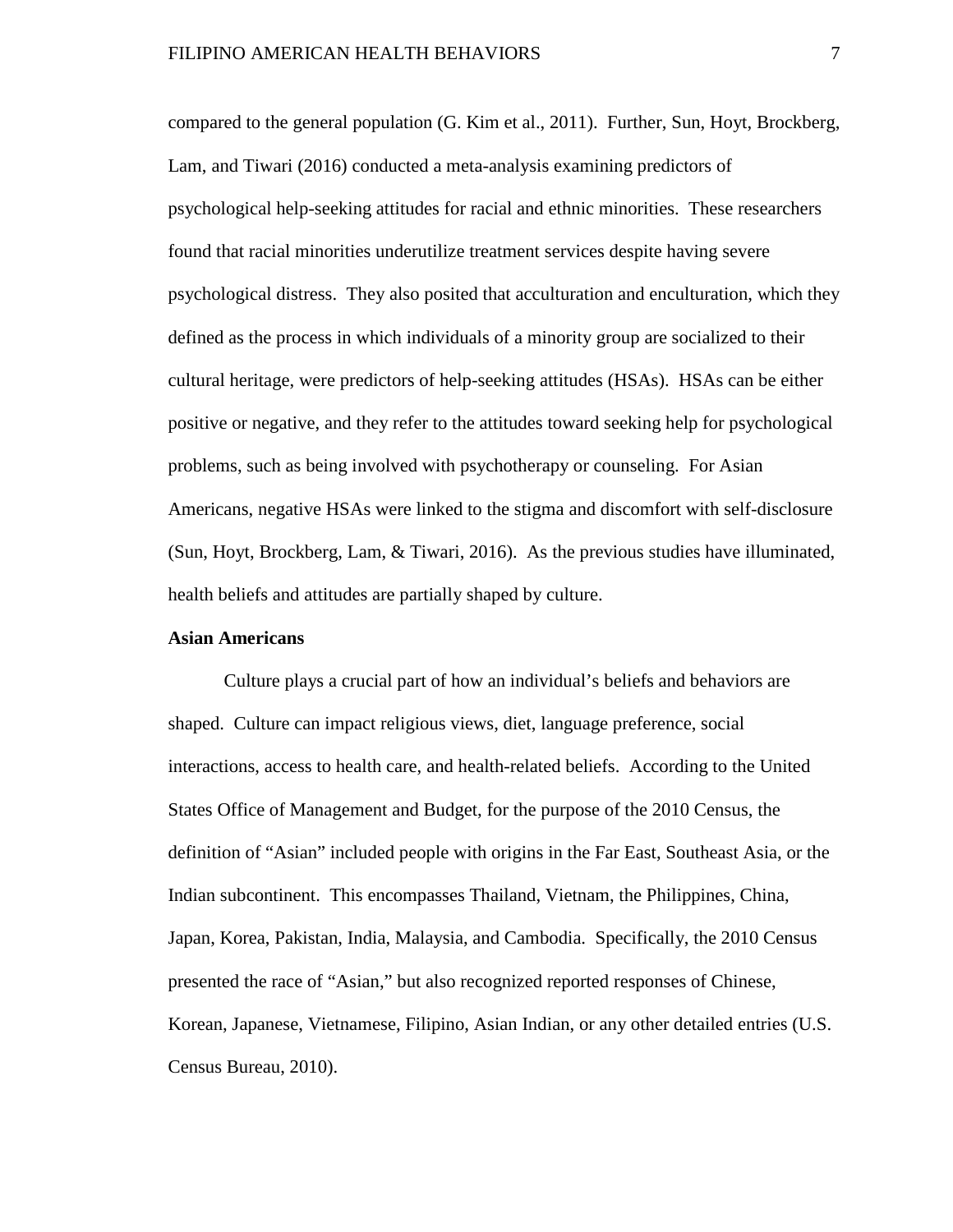**Asian American health beliefs.** Lim, Baik, and Ashing-Giwa (2012) explored the relationship between cultural health beliefs, acculturation, and the doctor-patient relationship in Asian American breast cancer survivors. They also examined treatmentrelated decisions and health behaviors. The researchers found that the intra-interpersonal health beliefs, the doctor-patient relationship, and collaborative decision-making were positively associated with healthy lifestyle practices. It was also determined that Asian Americans have distinct health beliefs and behaviors, which vary with type of illness, specific Asian subgroups, and years in the United States (Lim et al., 2012). Asian Indians and Pakistanis in the U.S. often experience issues with disclosure of cancer due to stigma, but place importance on knowledge of information for future generations, demonstrating a collectivistic mentality (Leader, Monhanty, Selvan, Lum, & Giri, 2018). Similarly, S. B. Kim (2017) highlighted that Asian American individuals have the lowest rates of cancer screening as compared to other racial or ethnic groups.

Asian American populations tend to stigmatize certain health behaviors, such as using mental health services. J. E. Kim and Zane (2016) examined Asian American health beliefs regarding this topic. The researchers used a cross-sectional questionnaire among 395 Asian American and 261 White American college students to study how various factors could impact help-seeking behaviors. The HBM served as the framework to understand perceived severity of illness, susceptibility, benefits, and barriers. Despite having higher reported rates of psychological distress, Asian American participants were less likely to engage in help-seeking behaviors. The researchers determined that there were more perceived barriers for Asian Americans compared to White Americans, such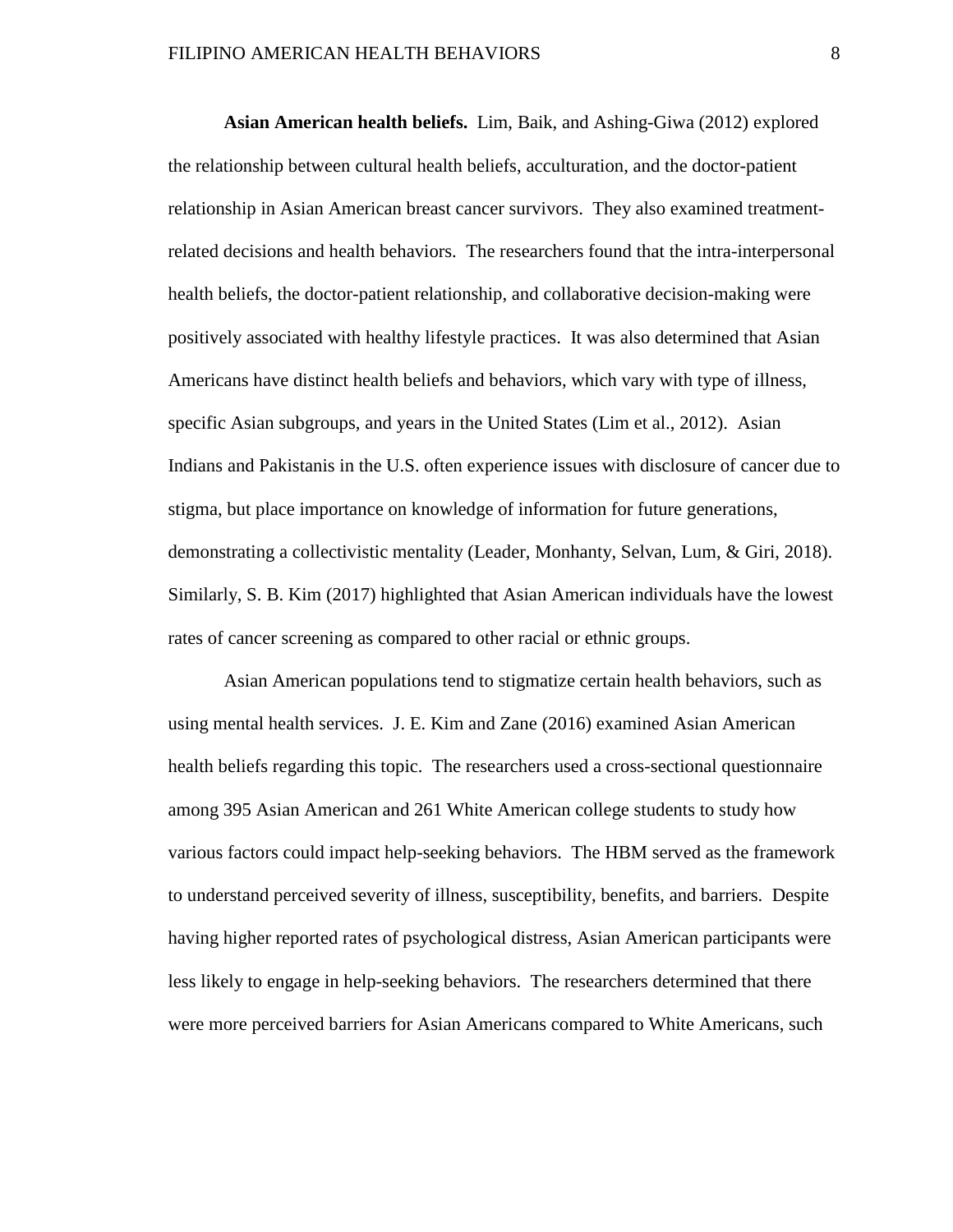as stigma, with Asians being more likely to seek help for academic issues rather than emotional or interpersonal problems versus their White counterparts.

The HBM also explains how views of Asian Americans relate to barriers in health adherence. Ma and colleagues (Ma et al., 2013) studied the HBM in Vietnamese Americans as related to cervical cancer screening behaviors. The researchers highlighted specific barriers that impact women in this population, such as being younger, unmarried, living in the United States for less than 15 years, having limited English proficiency, lacking insurance, and having a female physician. Additionally, lower education level and limited knowledge of the usefulness of cervical screenings inhibited seeking this type of service. This lack of information contributed to their existing health beliefs in that they perceived lower benefits of this type of health behavior, which is a common issue for Asian Americans.

**Common health problems for Asian Americans.** Although there is much diversity between and within the Asian population, there are common health issues that this group faces. H. C. Yoo, Gee, and Takeuchi (2009) discussed some of the common health problems that Asian Americans commonly face, examining whether or not perceived discrimination was associated to the chronic health conditions typically shared by that particular subgroup. Although, common health problems of Asian Americans can include: HIV/AIDS; hepatitis B; tuberculosis; breast, lung, liver, and cervical cancer; type two diabetes; and suicide (Lim et al., 2012; H. C. Yoo, Gee, & Takeauchi, 2009). The 717 participants identified as Chinese, Vietnamese, and Korean. The researchers found that Asian Americans' perceptions of both racial and language discrimination had a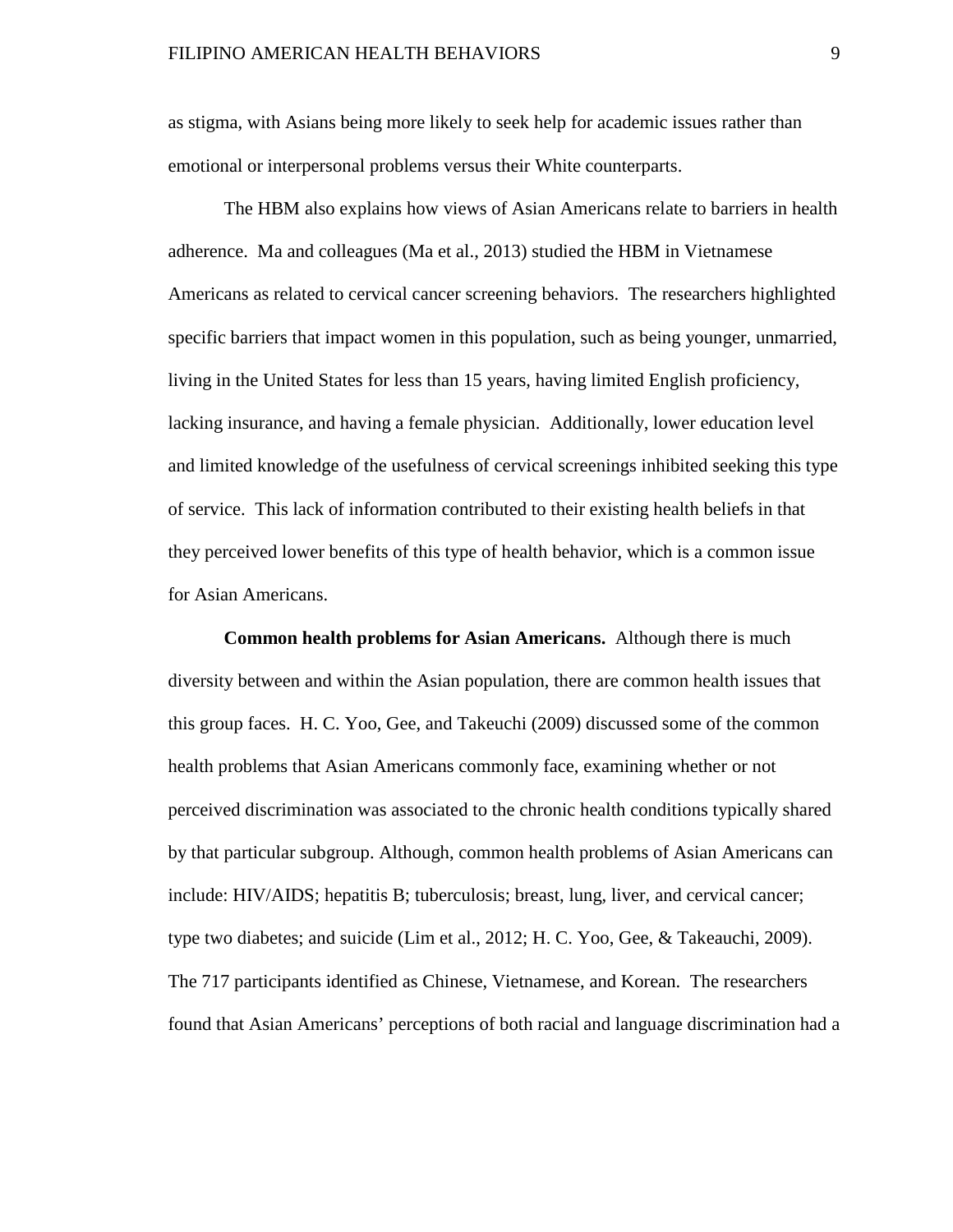positive correlation with chronic health conditions (H. C. Yoo et al., 2009). Therefore, it is possible that shared experiences relate to common illnesses within this population.

#### **Filipino Americans**

According to the Census Bureau (2010), the Asian population increased at a rate that was four times faster than the total population in the United States, with Chinese being the largest specific ethnicity, followed by Filipino and Asian Indian as the second and third largest, respectively. Just as the Asian culture as a whole is immensely heterogeneous, the Philippines itself is a country that is rich in diverse culture. This archipelago has over 7,000 identifiable islands, eight ethnic groups, over 70 languages/dialects, and five religions (U.S. Census Bureau, 2010). The Philippines consists of 80 provinces, all of which follow a presidential republic form of government. A review of Filipino history reveals that the country was colonized by Spain in the sixteenth century, and then later by the United States in 1898. In 1942 during World War II, Japan invaded and occupied the country until 1945, at which time the Americans returned. Shortly thereafter, in 1946, the Philippines gained their independence. The different ruling countries and cultures strongly influenced the diversity of Filipino cuisine, clothing, traditions, and art. The geography, consisting of thousands of remote islands, explains the vast cultural differences between the various regions (Nadal, 2011).

**Diaspora.** The diaspora refers to the movement of people from one nation to another (Beller, 2008). One main contributor to the diaspora in Filipino culture is the idea of overseas Filipino workers (OFWs). An OFW is an individual who leaves his or her native country to work in another in order to send money back to his or her family. Beller (2008) discussed the concept of people who take on this position, some of the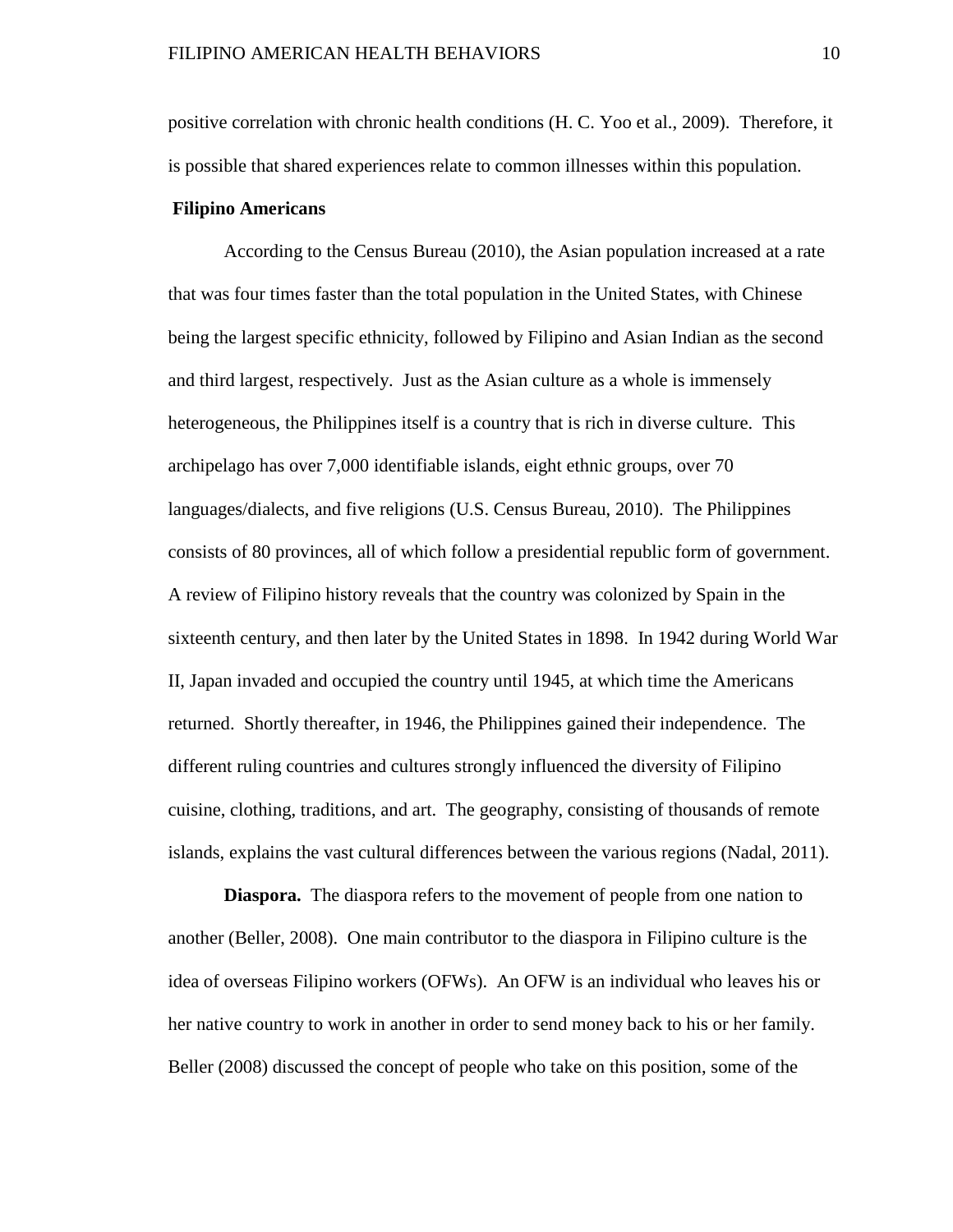struggles that they face, and the social cost of remittances gained. Beller noted that the impoverished economic status of the Philippines was a main impetus for people to travel overseas for work despite the possibility of facing oppressive, exploitative, and outright dangerous conditions. Beller considered the challenges between balancing personal goals of success and individual interests with the objective conditions of leaving one's country in order to support a family.

Becoming an OFW to earn an income is a significant factor that led to Filipino immigration. The Rockefeller Foundation-Aspen Institute Diaspora Program (RAD; 2014) reported that the Philippines is the third highest country that receives remittances from the U.S. RAD discussed the history of the Filipino diaspora to the U.S. The literature highlighted information such as main reasons for migration, geographic areas of relocation, and other important statistics. Filipino immigrants started moving to the U.S. in the 1900s, as influenced and made easier by colonization, since they were already considered nationals. Individuals fell under three main positions: workers, students, and military service members for the U.S.

RAD (2014) reported on the more recent trends of Filipino immigrants between the years of 2002 to 2012. They stated that the largest proportion (52%) of Filipinos were granted lawful permanent resident status as immediate relatives of citizens who already live in the U.S. The trend of worker and student positions has continued into recent immigration. Filipinos reportedly came to the U.S. 97,000 times as temporary workers and 50,000 times with student visas. Regarding relocation areas, most Filipino Americans reportedly live on the west coast of the United States (U.S. Census Bureau, 2010). California and Hawaii are the most common states for Filipino immigrants to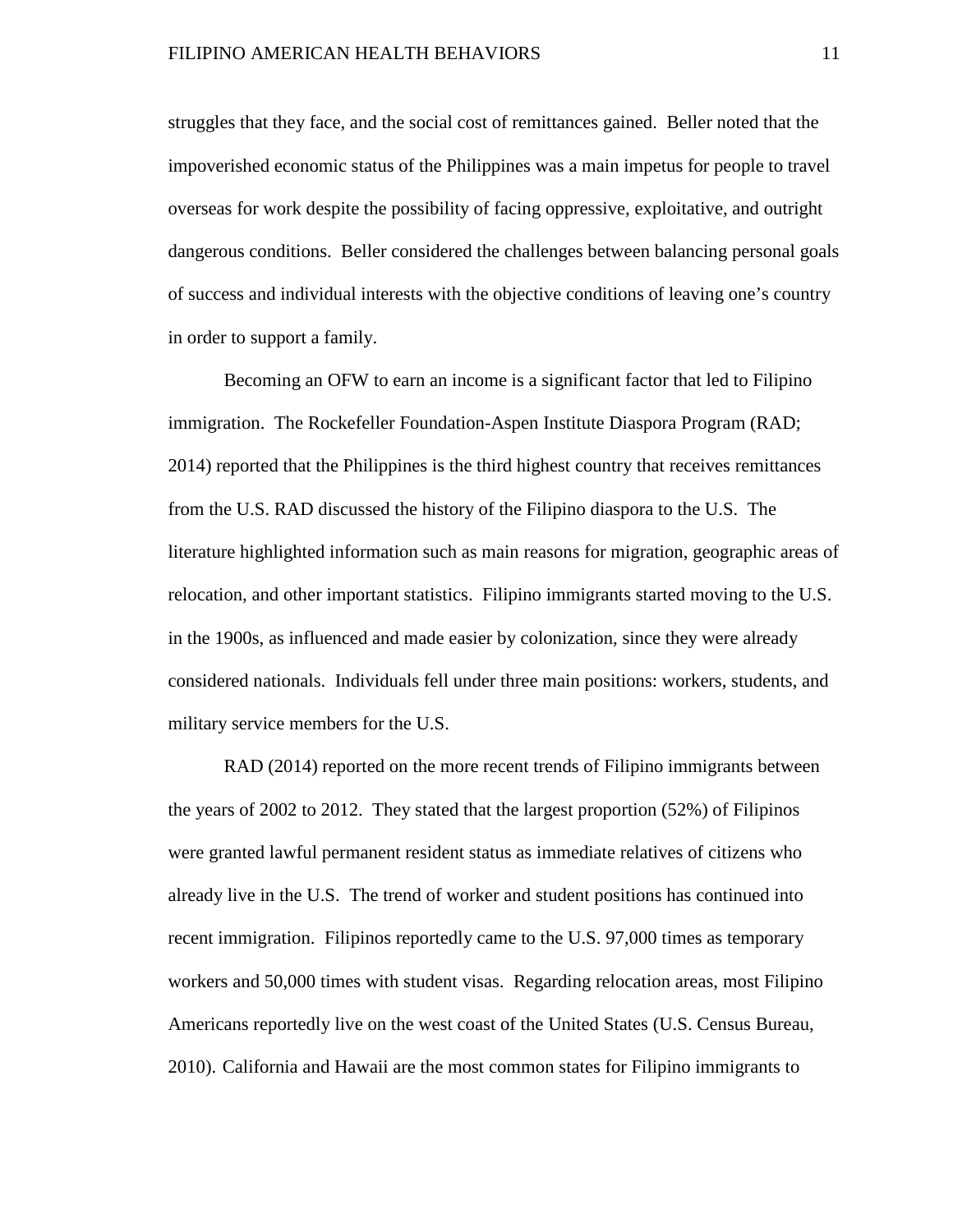reside. Other than the cities of Los Angeles, San Francisco, and Honolulu, New York is another metropolitan area that Filipino Americans commonly populate.

There are high proportions of the Filipino diaspora that have earned college degrees, with 43% of those 25 years and older having at least a bachelor's degree (RAD, 2014). Regarding employment, RAD also reported that Filipino immigrants have a slightly higher possibility of working in the labor force, especially since Filipina women are also more likely to hold occupations. In relation, these immigrants are generally economically successful in the U.S. As previously mentioned, Filipino Americans have a high rate of remittance inflows that are sent to the Philippines, which has increased exponentially over the past several years.

**Colonial mentality.** In order to better understand the dynamics of the Filipino culture, it is important to consider all of the influences that have affected the development of Filipino history. Spain and U.S. colonization of the Philippines greatly influenced its culture and Filipinos' perceptions of themselves (Felipe, 2016; Nadal, 2009). Some scholars hold different opinions about what the traditional Filipino society was like prior to colonization (Agoncillo, 2007; Pido, 1986). There is the possibility that it was an egalitarian or even a matriarchal structure. With the invasions of Spain and the U.S., it is hypothesized that the societal view shifted to a patriarchy. In addition to the change in gender status importance in the Philippines, a hierarchy of skin color placed privilege and power with the elite, White man.

Felipe (2016) described the concept of colonial mentality (CM) as a result of the reign of the U.S., describing it as a form of internalized oppression in which a Filipino person automatically prefers and identifies more with the American colonizer, thus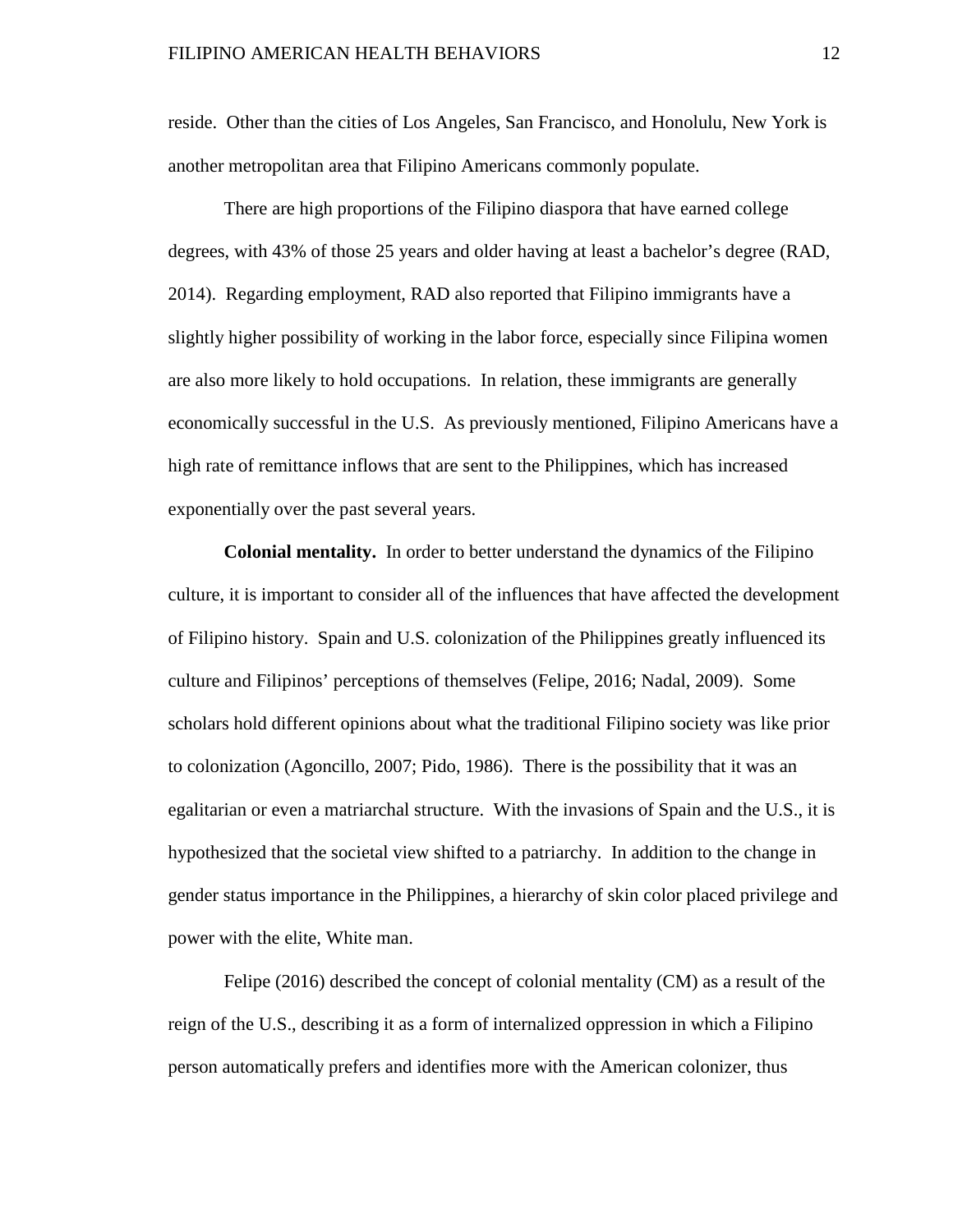rejecting anything Filipino-related. In turn, CM has been shown to be positively correlated with depressive symptoms (David, 2008; David & Nadal, 2013). Further, presence of CM is typically related to having poorer collective self-esteem as the imposed concepts of sexism and racism are internalized (David, Sharma, & Petalio, 2017).

David (2010) studied how CM is a significant factor for the mental health outcomes of Filipino Americans. CM can be examined on a covert and overt basis. The covert level deals with internal shame and feelings of embarrassment or inferiority, whereas the overt level is composed of discriminating against less Americanized Filipinos or other observable behaviors that demonstrate the desire to be seen as more American, such as having interest in the NBA, hip hop culture, and speaking English more proficiently (Agoncillo, 2007). David (2010) implemented various scales, such as the Colonial Mentality Implicit Attitude Test, to examine the relationship between CM and mental health outcomes. It was found that covert CM was predictive of depression symptoms. Additional research found that CM had a positive correlation with psychological distress, specifically depression (David, 2008; David & Nadal, 2013). These psychological factors are important considerations for Filipino American immigrants since mental health affects health adherence behaviors, which was examined in the current study.

**Filipino American health beliefs.** According to McBride (2002), there are several indigenous health beliefs to consider for this particular population. The concept of *timbang* emphasizes the significance of keeping balance within the body, such as being in a warm (as opposed to a hot or cold) environment to maintain ideal health. This idea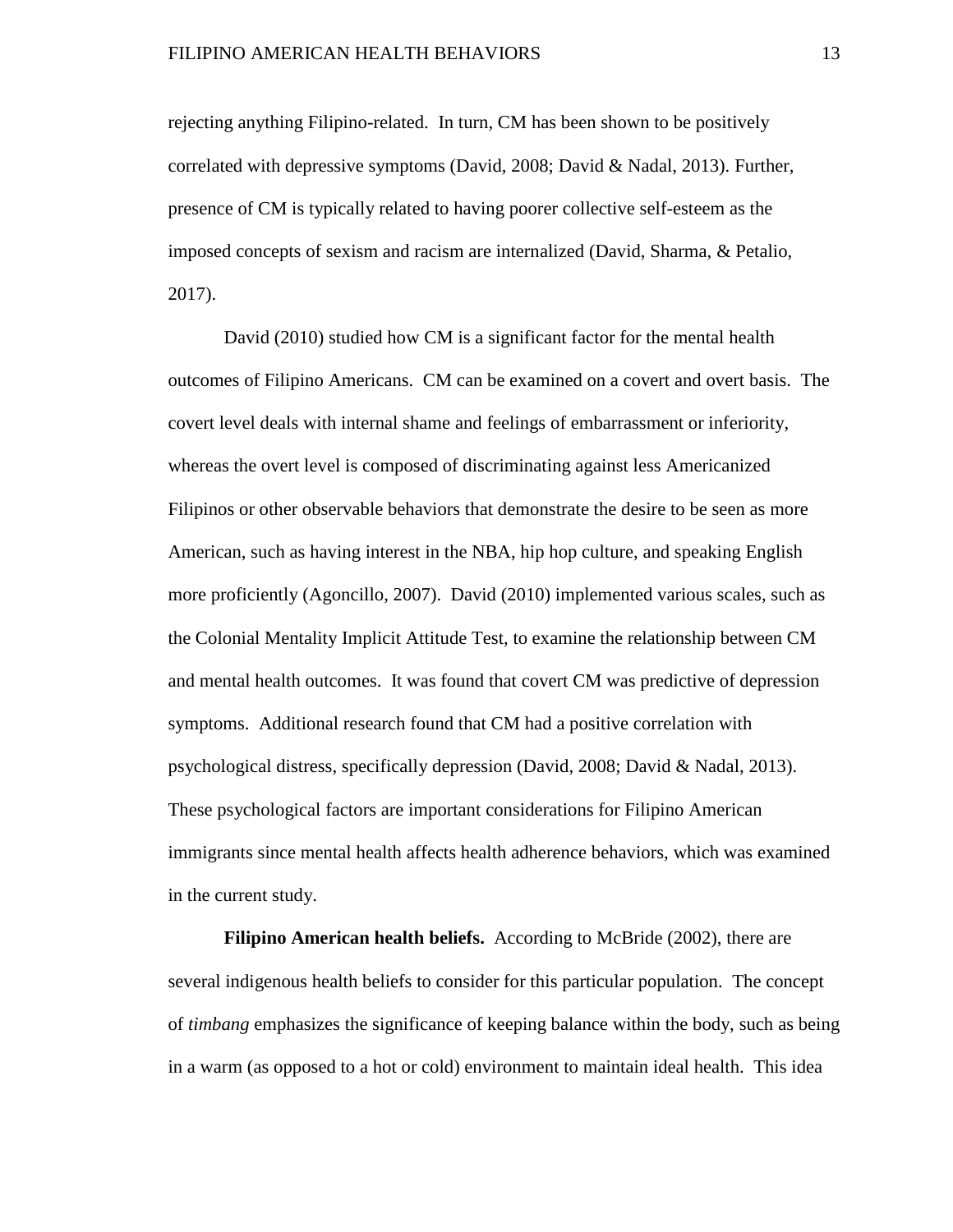further supports having a layer of fat on one's body in order to maintain the warmth necessary for health. Health promotion beliefs are typically geared to protection of the body, including flushing toxins and impurities such as by vomiting or sweating, using a gatekeeping system to guard and distance the body from harm, and heating related to maintaining optimal warmth levels. Three models help to explain these concepts. One model is naturalistic and ranges in source from excessive stress and inappropriate food to events in nature, such as thunderstorms. The personality model attributes causes of illness to social punishment from witches, sorcerers, or evil spirits. Lastly, the mystical model ties illness to retribution from ancestors due to unfulfilled obligations.

As a response to illness, Filipino Americans traditionally cope in a variety of ways. It is historically common to seek indigenous resources within the community, as seen through use of cultural healers who offer herbs, prayers and rituals, and massage (McBride, 2002). Rather than seeking professional help, the older Filipino generation may prefer to use traditional home remedies or consult with families, friends, or spiritual counselors. Particularly with mental illness, there tends to be a significant amount of stigma and shame, which may lead to avoidance behaviors. Similarly, lack of awareness of services lends to poor health outcomes. Often with both physical and mental ailments, *tiyaga*, which means patience and endurance, may motivate people to tolerate their symptoms as much as possible. Another form of coping is to have fatalistic resignation, or *bahala na*. This is to view the sickness and suffering as the will of God and, therefore, unavoidable. (Lagman, G. J. Yoo, Levine, Donnell, & Lim, 2014; McBride, 2002). These beliefs contribute to health behaviors and outcomes.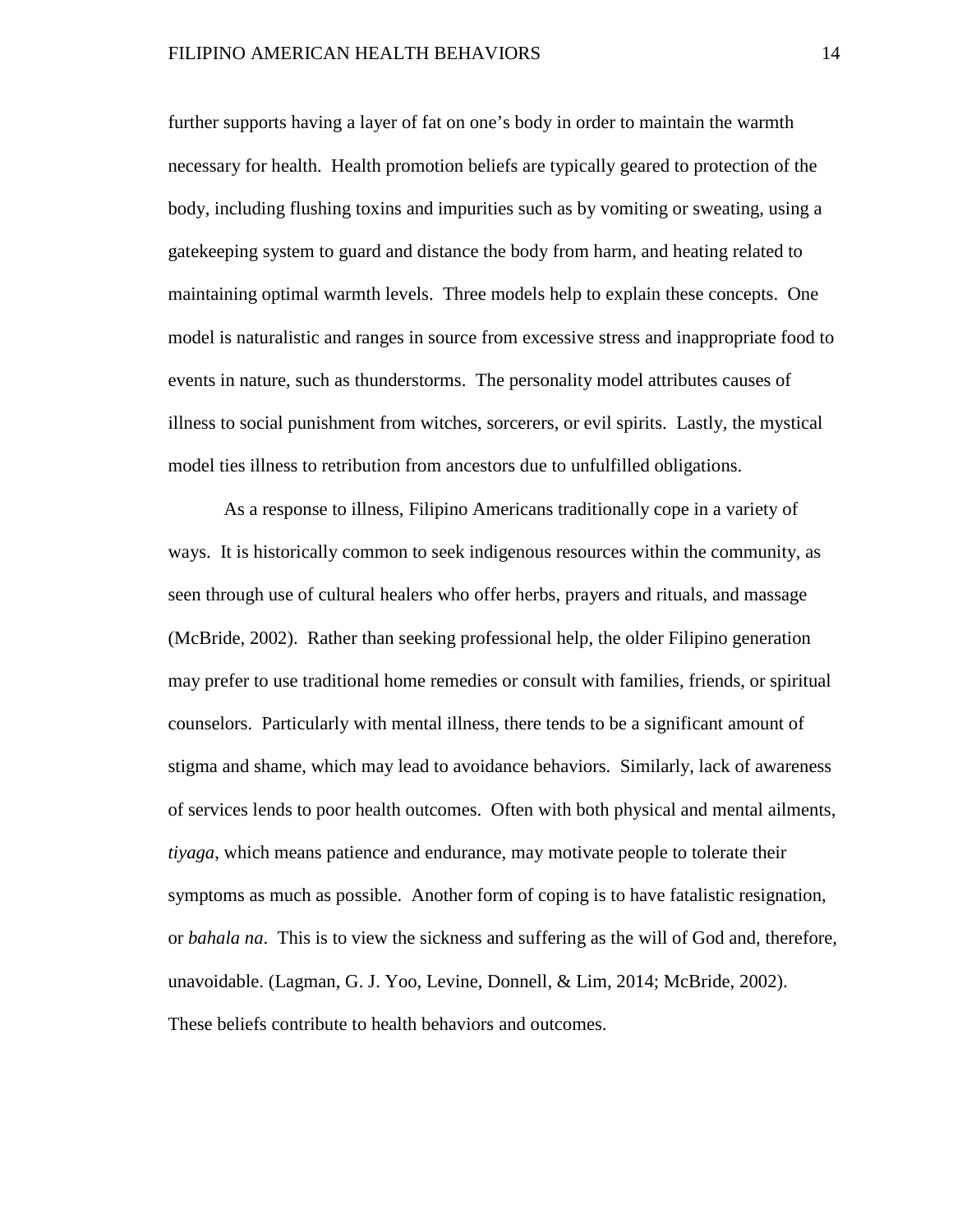Religion plays a significant role within the Filipino culture and dictates much of the traditions, values, and beliefs. Lagman et al. (2014) reported that Roman Catholicism is the leading religion practiced in the Philippines, followed by 85% of the population. This was influenced by the colonialism of Spanish rule and also contributed to the culture's ideals of family and community. Most Filipinos who emigrate to the U.S. maintain their religious practice, and this has become an adaptive coping tool to manage daily hardships and major life events. Lagman and colleagues examined religion as it related to Filipino patients being treated for breast cancer. Through qualitative interviewing of 10 Filipina Americans, they found that prayer was a source of comfort and healing for most, promoting the idea of "leaving it to God." Although this may sometimes be seen as an adaptive way to cope with a difficult diagnosis, the researchers noted that it may also impact the way in which people address their medical issues. For example, many Filipino Americans may engage in traditional health practices, such as using faith healers. Additionally, religiosity helped participants feel more connected to their communities as sources of support. Due to a sense of familiarity, Filipino Americans reported more comfort reaching out to religious leaders as opposed to mental health professionals for personal issues (Lagman et al., 2014).

**Common health problems for Filipino Americans.** According to Nadal (2011), there are several highly prevalent health issues among Filipino Americans, and this subgroup tends to have higher prevalence rates of obesity, diabetes, cardiovascular disease, substance abuse, depression, and suicide as compared to the general population. Other issues include breast cancer, emphysema, and dietary issues, such as high fat,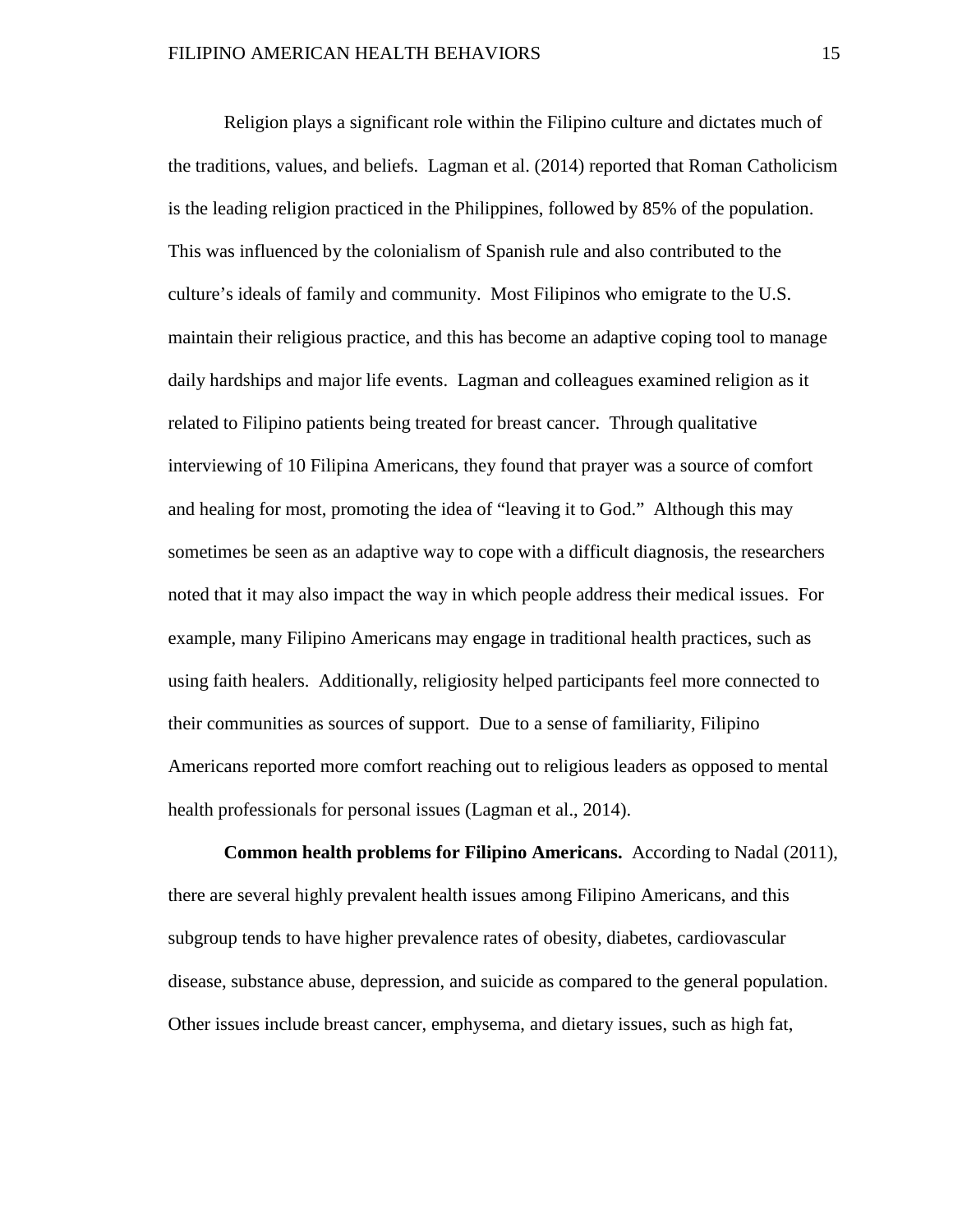cholesterol, and sodium levels. Similarly, hypertension is another typical health issue that is likely related to diet intake (Nadal, 2000; Tuason et al., 2014).

Tuason, Ancheta, and Battie (2014) further examined psychological health, specifically among 377 Filipino American women between the ages of 40 and 46. The researchers gathered information about participants' levels of depression, anxiety, discrimination, optimism of future outcomes, and degree of perceived control. They found that Filipina Americans had higher prevalence of hypertension compared to women from other Asian subgroups and African American women, and that Filipina Americans underutilized counseling services despite higher rates of diagnoses. They concluded that there is an interconnection between demographic, psychological, and biological variables in this population, specifically demonstrating a negative relationship such that lower income predicted higher depression and anxiety (Tuason et al., 2014).

Gee, Delva, and Takeuchi (2007) conducted a study to examine substance use among Filipino Americans. Researchers sampled 18-year-old participants in San Francisco and Honolulu. The researchers found that unfair treatment, such as discrimination and racism from Caucasian individuals, contributed to increased substance use. Another study about cyberbullying reported that Filipino and Samoan Americans were more likely than Caucasian Americans to feel poorly about themselves, which positively and significantly correlated to both substance use and suicide attempts (Goebert, Else, Matsu, Chung-Do, & Chang, 2011). Other studies suggested that Filipinos born in the U.S. were more likely than their Philippine-native counterparts to engage in heavy drinking, possibly due to higher perceived discrimination (I. Kim  $\&$ Spencer, 2011; W. Kim, I. Kim, & Nochajski, 2010).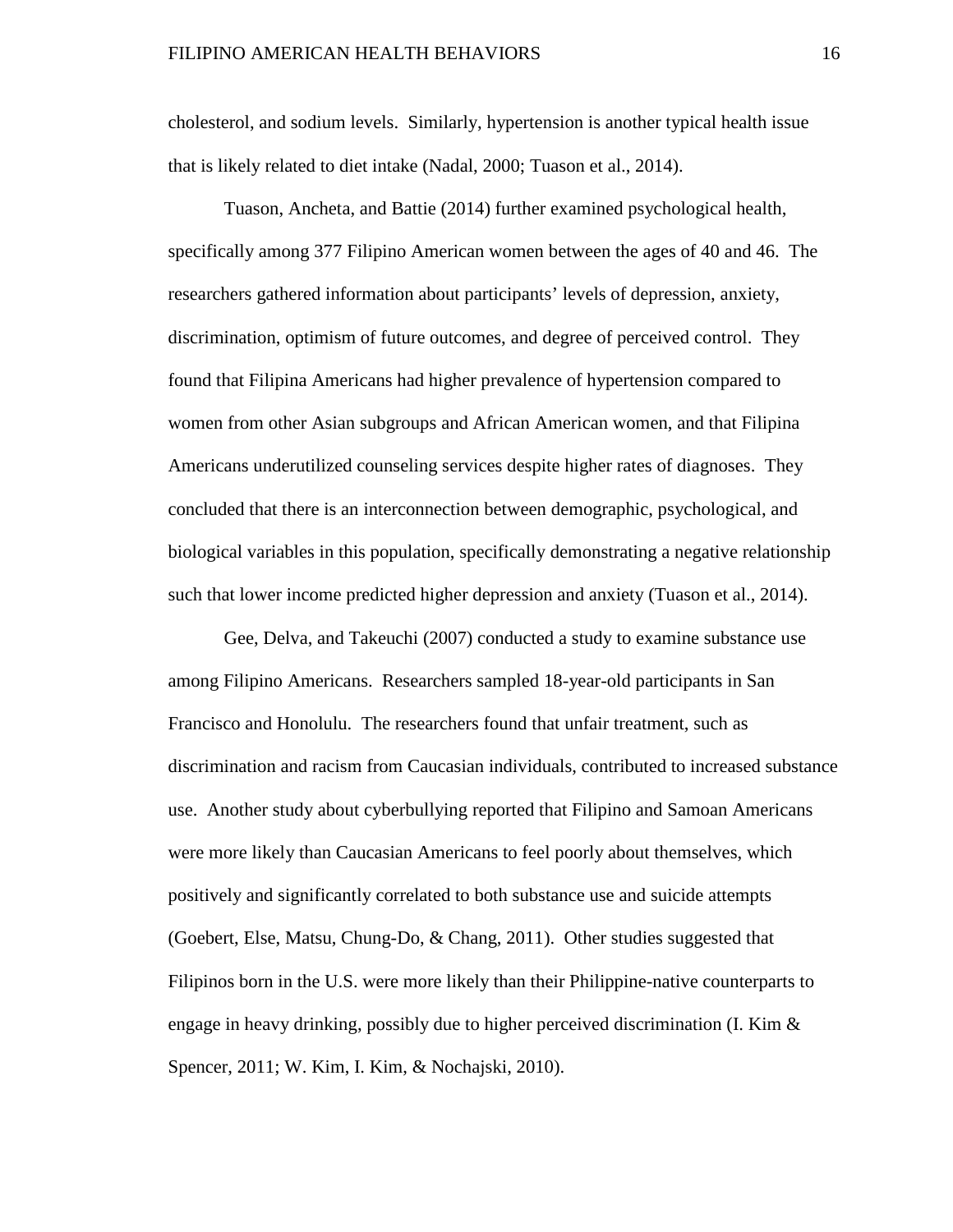Laus (2012) further delved into the topic of substance use for Filipino Americans as it related to culture. The researcher discussed the idea of *pakikisama,* which is defined as a desire for social acceptance and approval, as it is a significant factor to identity. *Pakikisama* was considered a contributing factor to drug using behaviors as a way for people to feel connected. Nadal (2000) reported on the concept of *kapwa* or unity with a fellow being. This emphasizes the importance of connectedness for Filipino Americans to one another and to a greater society, which may explain the inclination toward popular, but maladaptive, behaviors. Both Laus and Nadal separately determined that once drug use becomes more problematic, Filipino Americans have *hiya*, or shame, which results in being secretive as opposed to seeking help in order to protect their personal and familial pride (Laus, 2012; Nadal, 2000). Laus reported that drug use was also a way for individuals to cope with financial and lifestyle stresses—using drugs to deal with issues in the home.

#### **Acculturation**

Acculturation occurs when multiple cultural groups make contact, which may occur during geographical relocation (D. Kim et al., 2006; Torres et al., 2012). Acculturation is an important consideration when examining immigrant populations, as it is a common and major experience. The original concept of acculturation was presented by Gordon in 1964, as a unidimensional model that was conceived as a linear progression from one set of cultural norms to another (as cited in Baker, 2011). Gordon's unidimensional model viewed acculturation as an outcome of choices, with the host and heritage cultures being on opposing ends of a continuum such that only one identification is possible (Schwartz, Unger, Zamboanga, & Szapocznik, 2010).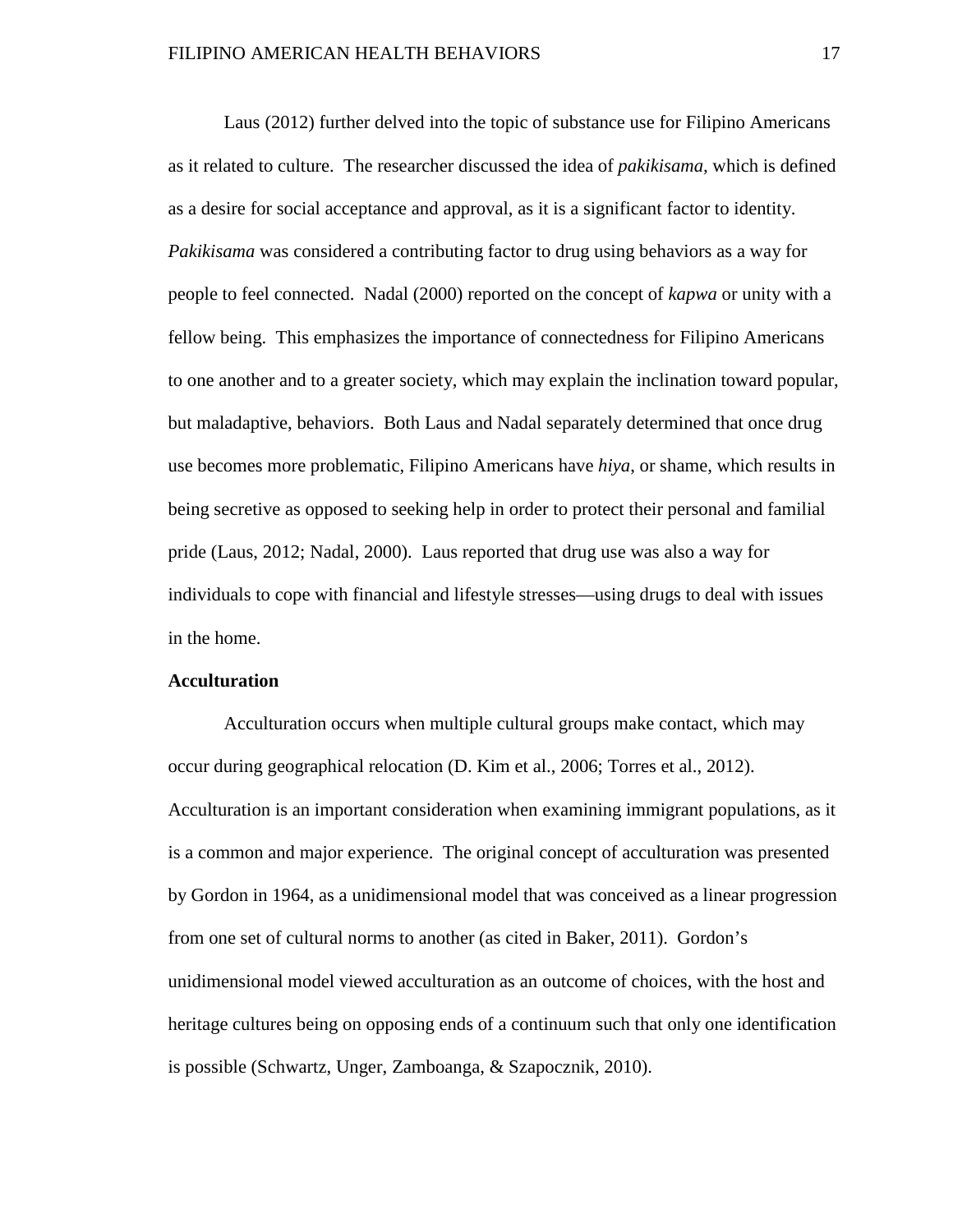Following Gordon's model, in 1993, LaFramboise and colleagues proposed the framework of bicultural competence, which moved away from the idea of a singular identity and instead posited that people could identify with more than one identity (as cited in Schwartz et al. , 2010). In 1997, Berry proposed the acculturative strategies framework (as cited in Kuo, 2014). Using the theory of coping with stress, Berry postulated that the quality of acculturation was contingent upon the ability to cope with the differences presented by a host culture. The model suggested that an individual's strategy to acculturate was moderated by variables, such as gender, age, language use, and personal characteristics such as perceived locus of control. The different strategies include assimilation (in which an individual adopts the host culture and discards his or her heritage culture), separation (in which an individual rejects the host culture and retains his or her heritage culture), integration (in which an individual adopts the host culture and retains his or her heritage culture), and marginalization (in which an individual rejects the host culture and discards his or her heritage culture); each stage focuses on the two dimensions of host and heritage culture (Schwartz et al., 2010).

Other acculturation models have since been created. In 2010, Castro and Murray developed the resilience-based stress-appraisal-coping model, which highlighted the importance of resilience and positive outcomes of cross-cultural adaptation (as cited in Kuo, 2014). This model is also based on longitudinal consideration of one's ability to continue coping with the changes of context (as cited in Kuo, 2014). That same year, Yakushko examined the experiences of recent immigrants through qualitative studies and generated the stress and coping grounded theory. Within the theory, there are five domains: (a) causal conditions for migration, (b) the central phenomenon related to the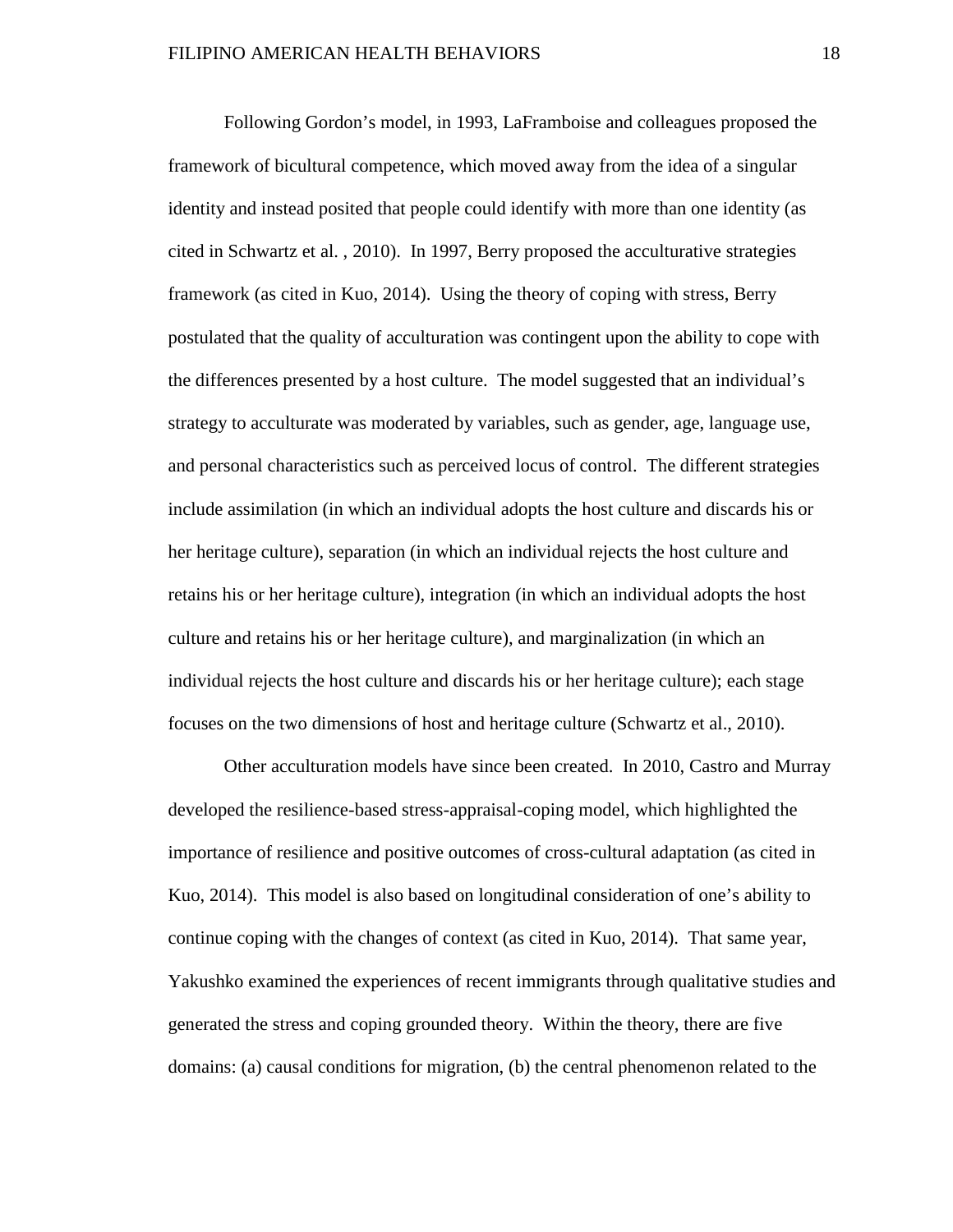sources and types of stress, (c) coping patterns, (d) context of individual, family, and community, and © intervening conditions, such as the access to resources. Yakushko's theory emphasized the complexity as seen in the breadth and depth of the factors involved in the acculturation process (as cited in Kuo, 2014).

Numerous studies have demonstrated wide variance in the acculturation experience. Sun, Hoyt, Brockberg, Lam, and Tiwari (2016) investigated some of the differences among racial and ethnic minorities through meta-analysis. First, the researchers operationalized their understanding of two different terms that are often incorrectly used interchangeably: acculturation and enculturation. According to their definition, acculturation is the process of psychological changes brought on by the interaction of two or more cultures. Some of these changes include attitudes toward oneself, others, and the future; beliefs about health, locus of control, and justice; and preferences for language, cuisine, and social groups.

In contrast, Sun and colleagues (2016) described enculturation as the process of socialization into a cultural heritage, learning about the norms and characteristics of the culture through participation and observation. These researchers found between group differences, with benefits of better psychological treatment and help-seeking attitudes for Asian Americans who were acculturated, benefits for African Americans who were enculturated, and poorer outcomes for Mexican Americans who were more acculturated (Sun et al., 2016). These findings are important to the present study because they emphasized how level of acculturation can affect the health behaviors for different minority groups. Choi et al. (2016) studied 291 Korean American families in the Midwest in order to scrutinize the acculturation process. The researchers found that there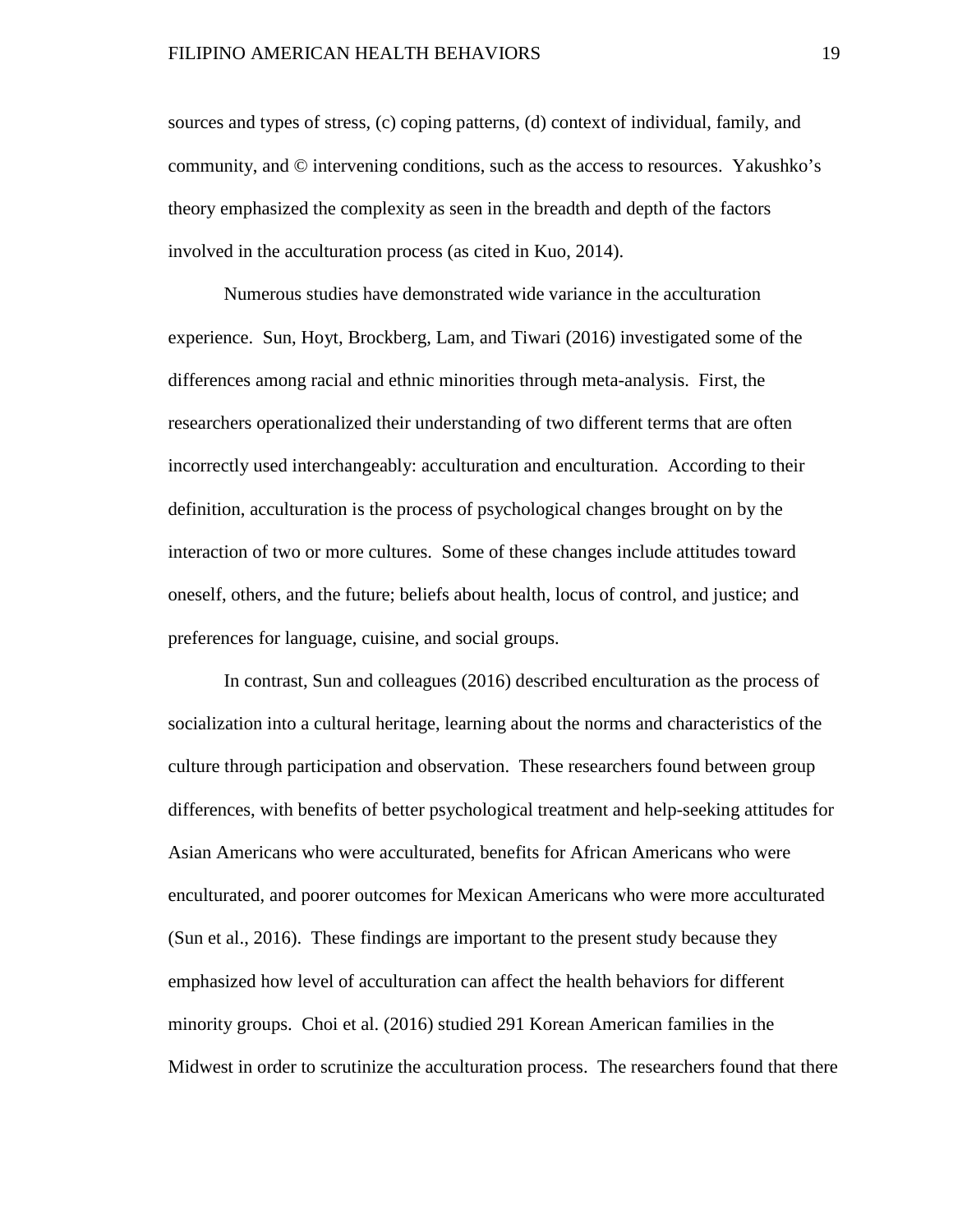were three separate acculturation strategies utilized, including separation (no adaptation of host environment), integrated bicultural acculturation (multiple cultures were compatible), and modest bicultural acculturation (underdeveloped integrated approach). Integrated bicultural acculturation was related to the most desirable outcomes of overall well-being for Korean Americans. They reported that acculturation was a major issue that Asian Americans encounter, regardless of generational status (Choi, Tan, Yasui, & Hahm, 2016)

According to Berry (2005), acculturation is the dual process psychological phenomenon that describes the changes within an individual related to cultural patterns when exposed to other cultures. This can include changes in attitudes, values, and traditions. Berry's bidimensional model has shown to be applicable to modern experiences of immigration since it considers the range of immigrant experiences as reflected in the different acculturation strategies. Additionally, it has been a theoretical framework for scales that measure acculturation (Baker, 2011). Although there are numerous models for acculturation, there have also been several criticisms of the existing frameworks—particularly Berry's, as it is commonly used.

**Criticisms of Berry's acculturative strategies framework.** Rudmin (2006) touched upon the drawbacks of acculturation models. Specifically, Rudmin critiqued Berry's psychometrics, noting that research has shown people identifying with more than one strategy despite the model suggesting people identify with only one. Additionally, Rudmin highlighted the poor quality supervision that resulted in an unnoticed correlation between differing constructs, divergent validity. Rudmin also pointed out doubts regarding the marginalization construct since the strategy was equivocally related to poor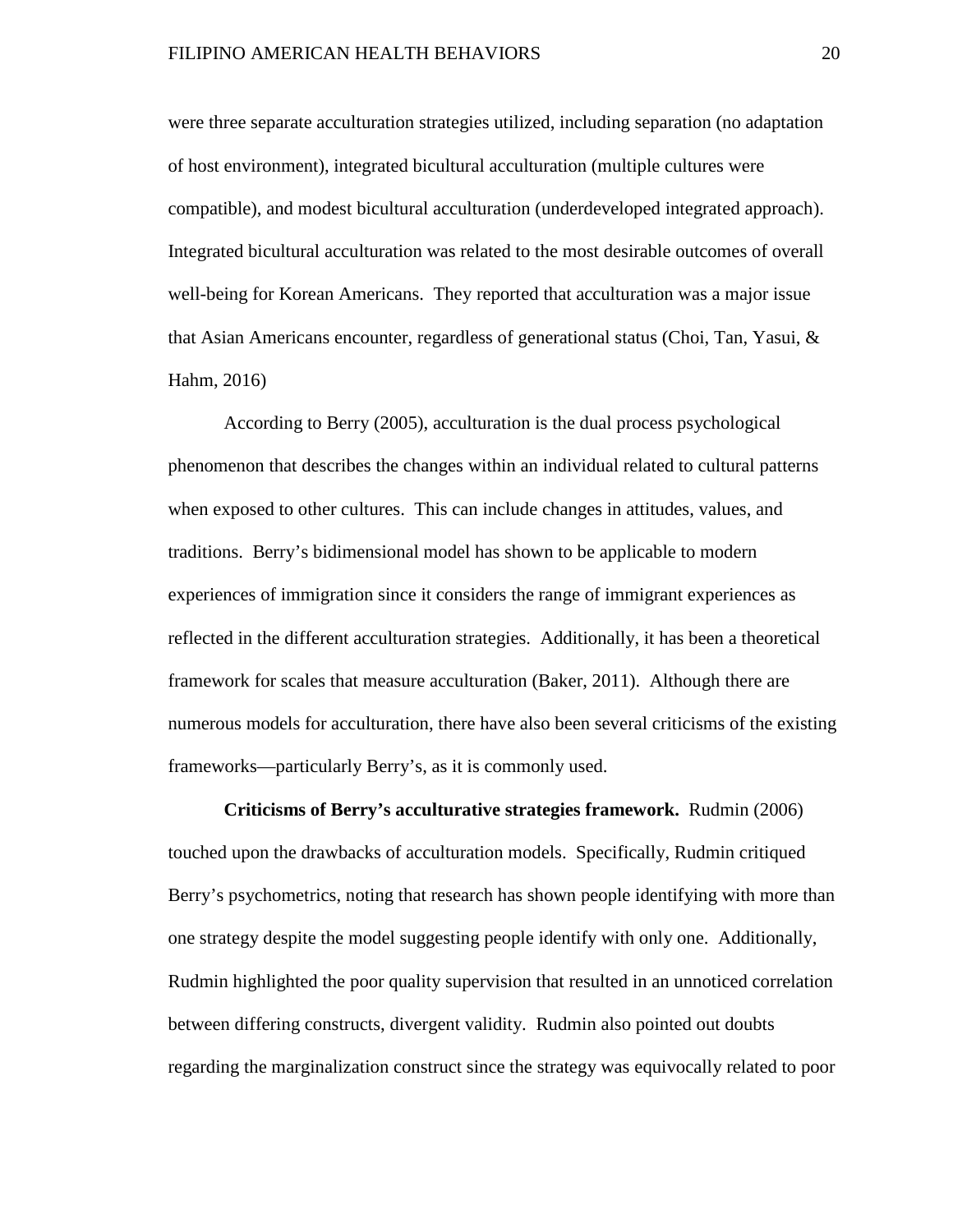outcomes. Another criticism of current acculturation frameworks was, as Rudmin contended, that they focused on what he proposed were more superficial constructs, such as music and cuisine preference, instead of investigating more complex concepts, such as religion, child-rearing practices, and sexual norms (Rudmin, 2006). Berry and colleagues (2008) later responded to the criticism by indicating the presence of external and internal validity for the scales that were used to measure acculturative attitudes of integration. Similarly, he stated that the multiple measurement approach allowed a more comprehensive understanding of acculturation. Berry also emphasized the complexity of the acculturation process, as it can be confusing, ambiguous, and conflicting, which reflects the possible identification with more than one strategy (Berry, Phinney, Sam, & Vedder, 2008).

Despite these concerns, Berry's acculturative strategies framework has provided a strong theoretical foundation for numerous studies regarding ethnic minority well-being and health outcomes (Baello & Mori, 2007; Berry & Hou, 2016; Ea, Griffin, L'Eplattenier, & Fitzpatrick, 2008; Fox, Merz, Solorzano, & Roesch, 2013; Schwartz et al., 2010). Therefore, Berry's model was used as the theoretical foundation for the current study because it has addressed the complexities of the acculturation process, has been previously applied to a variety of cultural groups, and is commonly accepted among scholars.

D. Kim, B. R. Sarason, and I. G. Sarason (2006) posited that cultural confusion may commonly develop as the result of simultaneous exposure to numerous cultures. D. Kim and colleagues investigated the influence of parental cultural values as they pass down from one generation to the next. The researchers found that Asian Americans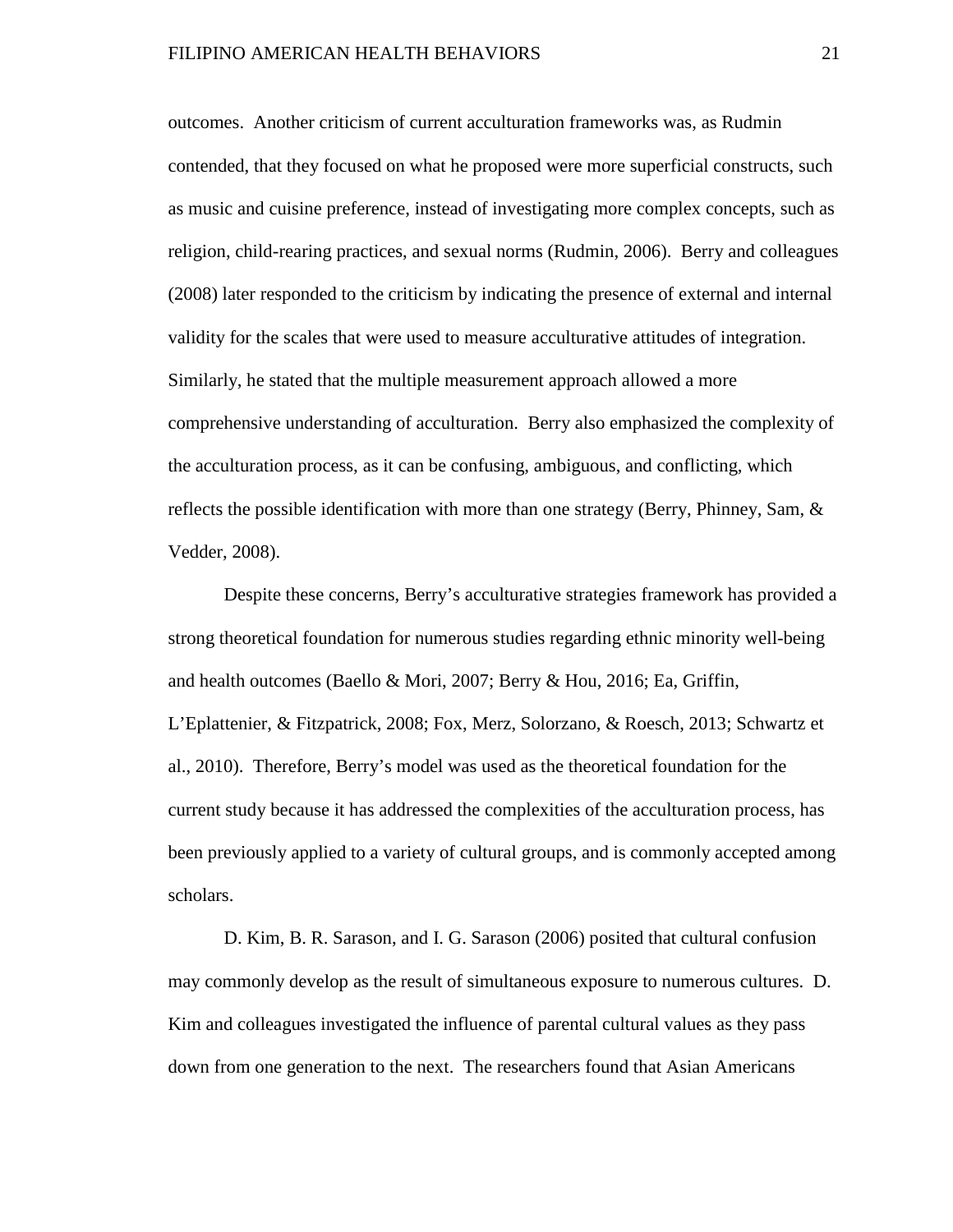experienced more complex development of their identities and attitudes compared to their European American counterparts. For example, Asian Americans experienced more cognitive dissonance regarding their heritage and host cultures. This suggested that this complexity was, in part, due to their experiences of and need to resolve prejudice and discrimination. D. Kim, B. R. Sarason, and I. G. Sarason also found that children of parents with high acculturation levels experienced less psychological distress and better adjustment.

**Acculturation and health**. There are several factors that tie acculturation to health outcomes. In addition to negative physical symptoms that cultural health beliefs may impact (as previously stated), mental health should also be considered. Yoon et al. (2012) conducted a meta-analysis to examine acculturation, enculturation, acculturation strategies, positive mental health outcomes (such as self-esteem and positive affect), and negative mental health outcomes (such as depression and anxiety). Yoon and colleagues used Berry's theory to develop the framework of the meta-analysis. Findings showed that acculturation was favorable over enculturation for the survival of Asian American groups as compared to African American groups. Potential reasons for this conclusion were the relatively new status of having more Asians in the United States as compared to previously, their wide range of dispersion among social classes, and the diversity between Asian subgroup cultures. Another finding was that adhering to the integrative acculturation strategy positively correlated to improved mental health compared to following other acculturation strategies.

Language use is an aspect of acculturation that relates to health outcomes. G. Kim and colleagues (2011) studied language barriers to receiving mental health. They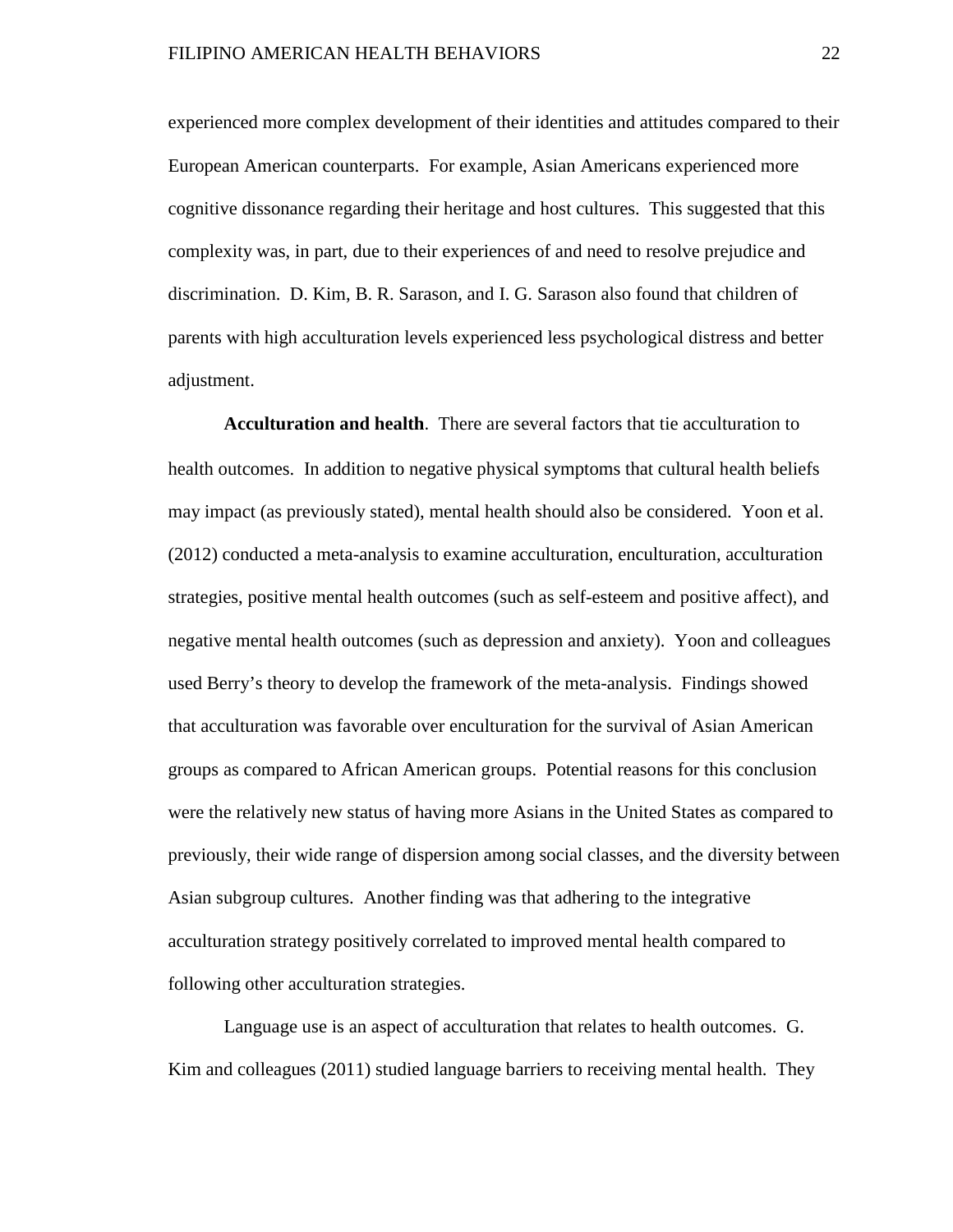examined Latino and Asian immigrant adults ages 18 to 68 who were diagnosed with psychiatric disorders and found that limited English proficiency significantly diminished the likelihood that both Latino and Asian immigrants would utilize mental health care services. Overall, Asian immigrants were least likely to use the services, though additional factors may have contributed, such as mental health stigma and limited access to resources. Also, Kuroki (2014) found that Filipino Americans' better language proficiency in the United States was associated with higher probability of suicide attempt as compared to Filipinos who were less proficient in English. Additionally, Kuroki found that having a relative within a 90-minute drive was a protective factor. It is possible that this correlation was due to experiencing more perceived social support, which is an important facet of Filipino culture.

Hall and Yee (2012) addressed the neglect of research and mental health treatment for Asian Americans, despite the high need for it. The authors posited that there are several myths—such as Asian Americans being a small and successful group that does not experience problems generally or behaviorally—that perpetuate these helpseeking behaviors. In addition to these myths, Asian Americans actually experience a significant amount of acculturative stress and discrimination that contribute to psychological distress. Hall and Yee contended that federal mental health policies neglect this population, as they are a group that tends to fall low in importance to policy makers and researchers due to their underrepresentation in government. Additionally, the aforementioned myths perpetuate the neglect of Asian Americans. Hall and Yee emphasized the importance of continued research and development to garner more awareness and attention for this underserved group. Further, H. C. Yoo, Gee, and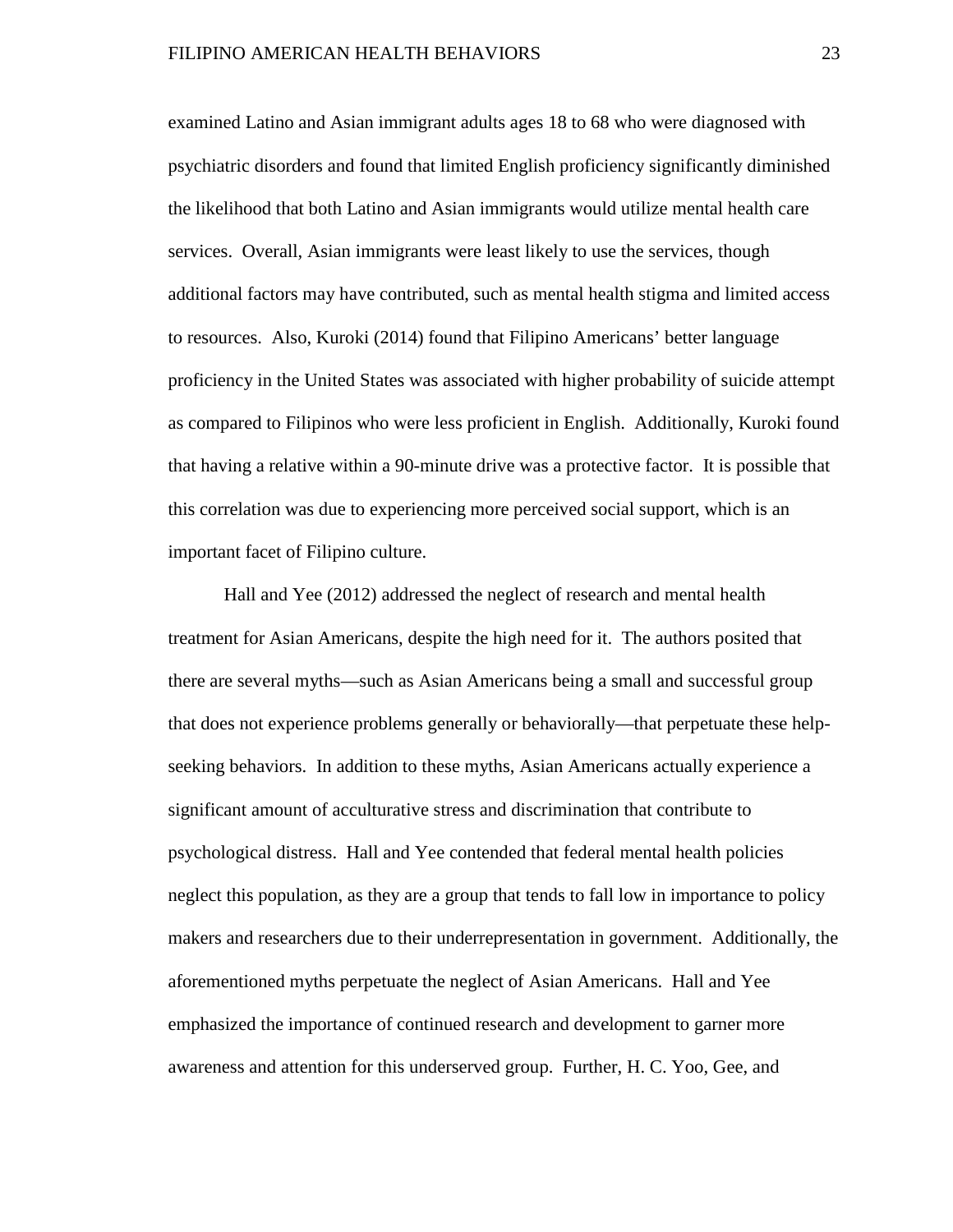Takeuchi (2009) noted that there is much heterogeneity within Asian Americans regarding language, history, and traditions, thus highlighting the need to study various subgroups.

Another important consideration is the relationship between acculturation and substance use. Toleran et al. (2012) examined substance use among Chinese, Filipino, and Vietnamese adult men in California. They found that Filipino Americans had higher rates of alcohol, cigarette, marijuana, and cocaine use compared to the other Asian subgroups. Sociodemographic factors were likely contributors to drug risk, including immigrant status, social isolation, education level, and poverty. According to another study on drug usage, Filipino Americans had a strong desire to fit in and belong, which may lead to peer pressure and acceptance-seeking through using different substances (Laus, 2012). Shih and colleagues (2015) reported that substance use is also a growing issue for adolescents, with Filipino Americans having the highest initiation behavior rates in comparison to other Asian subgroups. Further, Park, Anastas, Shibusawa, and D. Nguyen (2014) studied the relationship between acculturation and stress for the Asian American population. They examined Chinese, Vietnamese, and Filipino Americans who were born outside of the U.S. and determined that Filipino Americans drank more than Chinese and Vietnamese Americans, and Asian Americans drank more than the general population; however, the overall importance of the study was to highlight the possible relationship between acculturative stress and alcohol use for these subgroups, such that those who were more acculturated tended to drink alcohol more (Park, Anastas, Shibusawa, & D. Nguyen, 2014).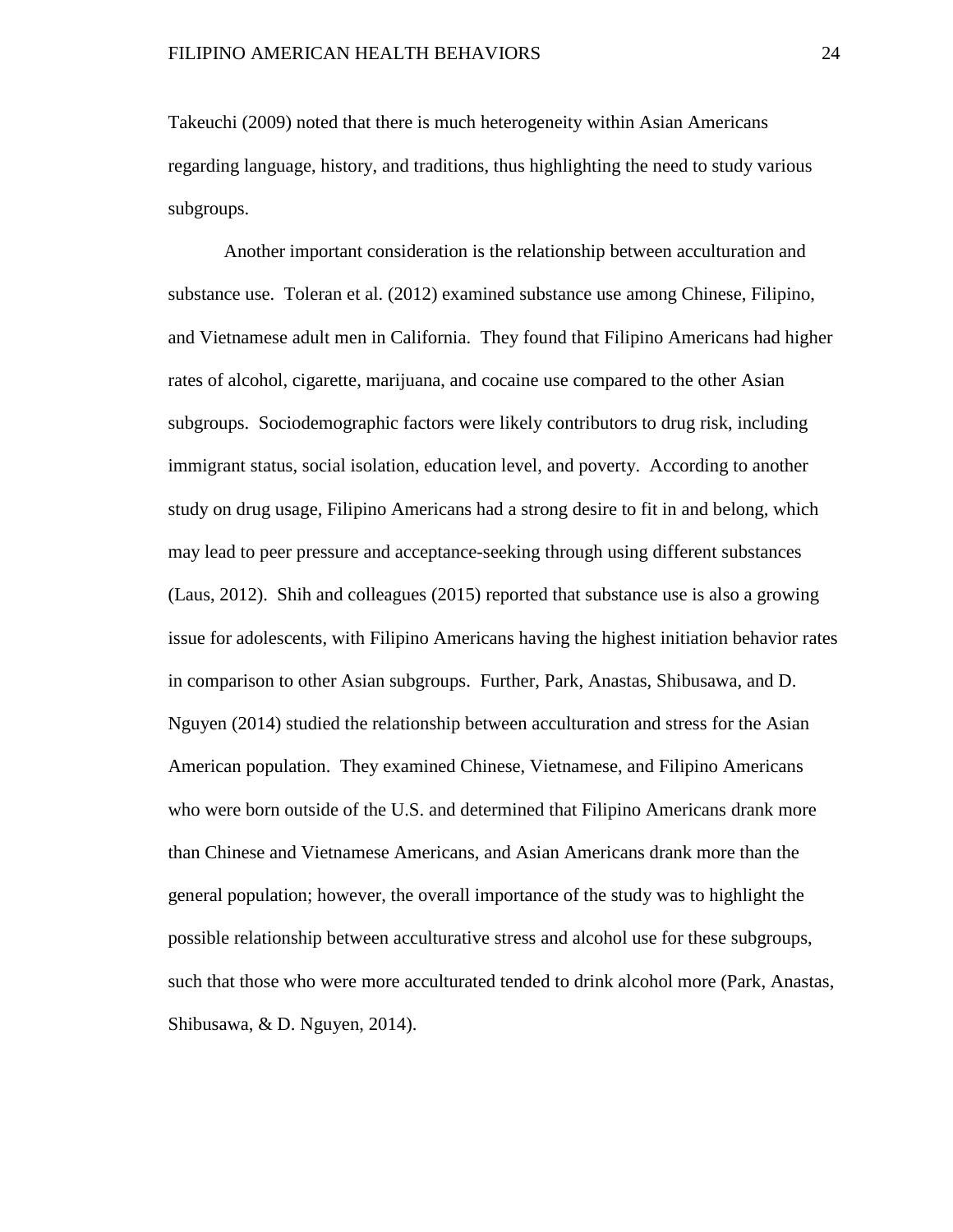Different levels of acculturation may also tie to the accessibility and use of health care resources. Mena, Padilla, and Maldonado (1987) studied college students who immigrated to the United States from the Philippines, and found that higher levels of acculturation indicated higher use of resources for coping, such as psychotherapy, psychoeducation, and pharmacology. Additionally, Filipino Americans who were more acculturated than not were more likely to accept cognitive restructuring, which demonstrated an openness to mental health techniques. Similarly, Chataway and Berry (1989) found that lower levels of acculturation correlated to higher amounts of stress within the same population. In 2005, H. C. Yoo and Lee also studied Asian American college students and their experiences with racial discrimination. The researchers determined that a stronger, more secure sense of ethnic identity related to less perceived discrimination.

Racial identity has been studied as it relates acculturation and mental health issues; however, there are discrepancies in findings among different ethnic and racial groups. For example, Settles et al. (2010) conducted a study of racial identity among 379 African American women. Racial identity was examined through level of racial centrality (the degree to which race defines a person's self-concept), private regard (personal judgment of race), and public regard (perception of others' judgment of one's race). The researchers found that there was a positive correlation between all aspects of racial identity and depression. Research has shown that coping is associated directly with acculturation and various mental health outcomes, as seen in the aforementioned studies as well as meta-analyses of the topic (Yoon et al., 2012).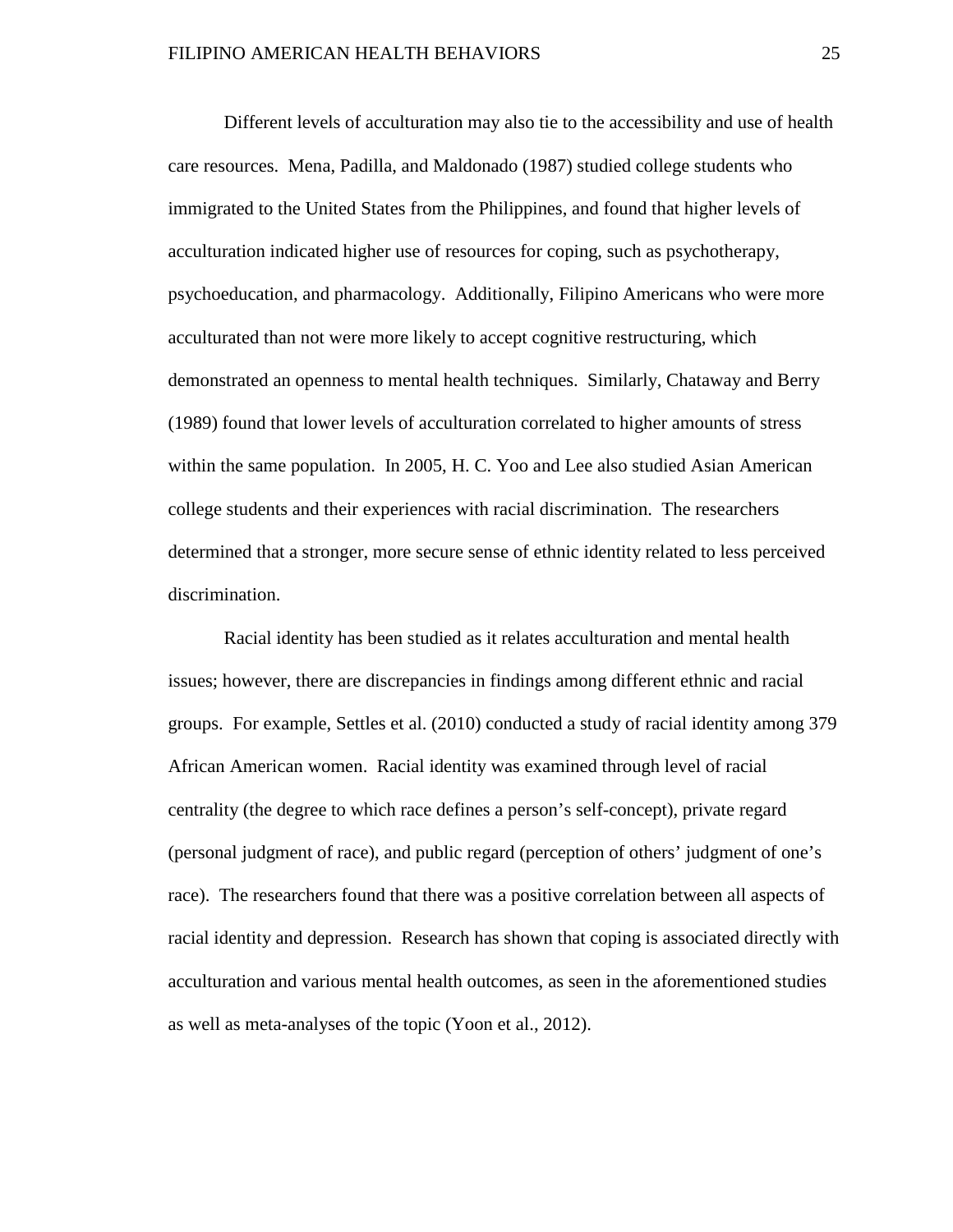The acculturation process is something that can contribute to the physical and mental health of immigrants, as well as their children. Huang, Calzada, Cheng, and Brotman (2012) compared children of foreign-born Asians and U.S.-born Caucasians. They found that there was little support for the myth of Asians being the "model minority," as they experienced greater risk for poor social relationships, internalizing problems, and poorer physical health. Ruzek, D. Q. Nguyen, and Herzog (2011) examined Asian American college students' acculturation and psychological distress. A regression analysis found that the more acculturated participants were to European values, the less likely they were to experience psychological distress.

As the research indicates, acculturation may correlate with both positive and negative health-related outcomes. Dela Cruz, Padilla, and Agustin (2000) reported that some Latinas who are more acculturated are more likely to smoke cigarettes. Conversely, this same population may also have more accurate knowledge of sexual education related to condom use and lower likelihood of obesity, with higher levels of acculturation. Dela Cruz, Padilla, and Agustin reported that Latino and Hispanic Americans had more personalized measurements at the time, which helped to explain the differences in acculturation outcomes. Despite the growing number of Filipino Americans, the researchers stated that there was a lack of acculturation scales specific to this group. Dela Cruz and colleagues emphasized the importance of individual scales respective to specific cultural groups, which led to their development of A Short Acculturation Scale for Filipino Americans (ASASFA; dela Cruz, Padilla, & Agustin, 2000).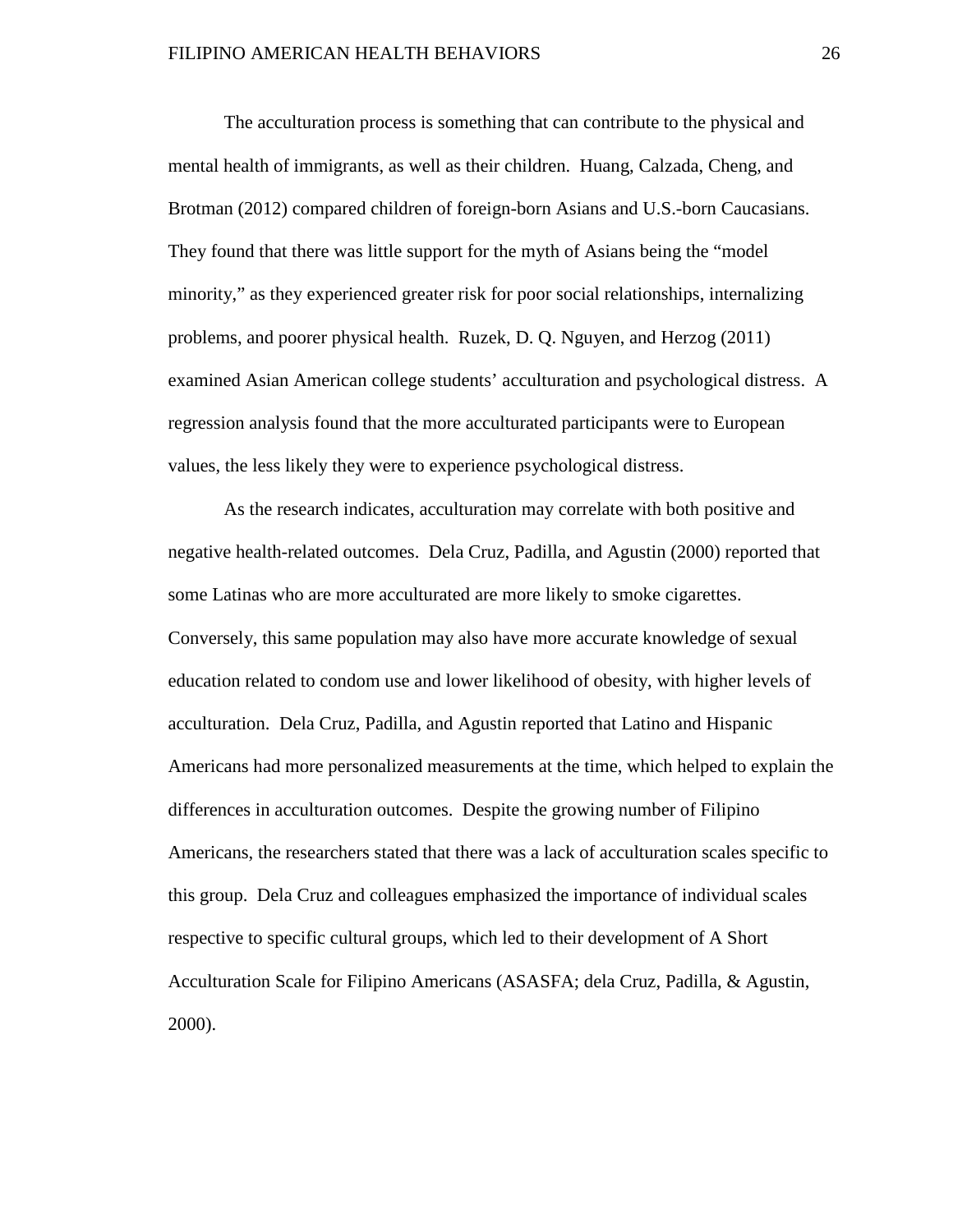**Acculturation measures.** There are numerous scales that aim to measure acculturation. Some scales, such as Ward and Kennedy's (1994) Acculturation Index, Stephenson's (2000) Stephenson Multigroup Acculturation Scale, and Zea and colleagues' (2003) Abbreviated Multidimensional Acculturation Scale, were developed to examine multiple groups for acculturation. Other scales were created that narrow the focus to Asian Americans, such as Kim, Atkinson, and Yang's (1999) Asian Value Scale; Flannery and colleagues' (2001) Asian American Acculturation Inventory for Asian Americans; Rudmin, Ahmadzadeh Wolfe, and colleagues' (2001) European American Value Scale for Asian Americans; Chung, Kim, and Abreu's (2004) Asian American Multidimensional Acculturation Scale; Ryder and colleagues' (2000) Vancouver Index of Acculturation; Suinn, Ahuna, and Khoo's (1992) Suinn-Lew Asian Self-Identity Acculturation Scale; and the ASASFA (dela Cruz et al., 2000).

Although all of the aforementioned scales would adequately measure acculturation, dela Cruz, Padilla, and Agustin's (2000) ASASFA is the only valid assessment that specifically targets Filipino Americans and, as such, was used for the current study. Additionally, its brevity of 12 items lends to easier participant use. The ASASFA is based on A Short Acculturation Scale for Hispanic Americans (ASASH), which is psychometrically sound and has been supported in numerous validation studies (as cited in Marin, Sabogal, Marin, Otero-Sabogal, & Perez-Stable, 1987). Further, the ASASFA is offered in both English and Tagalog, the official national language of the Philippines. In order to accurately convert the scale to Tagalog, the researchers used multiple translators, back translators, experts, and tests to review the translation throughout various steps of the process.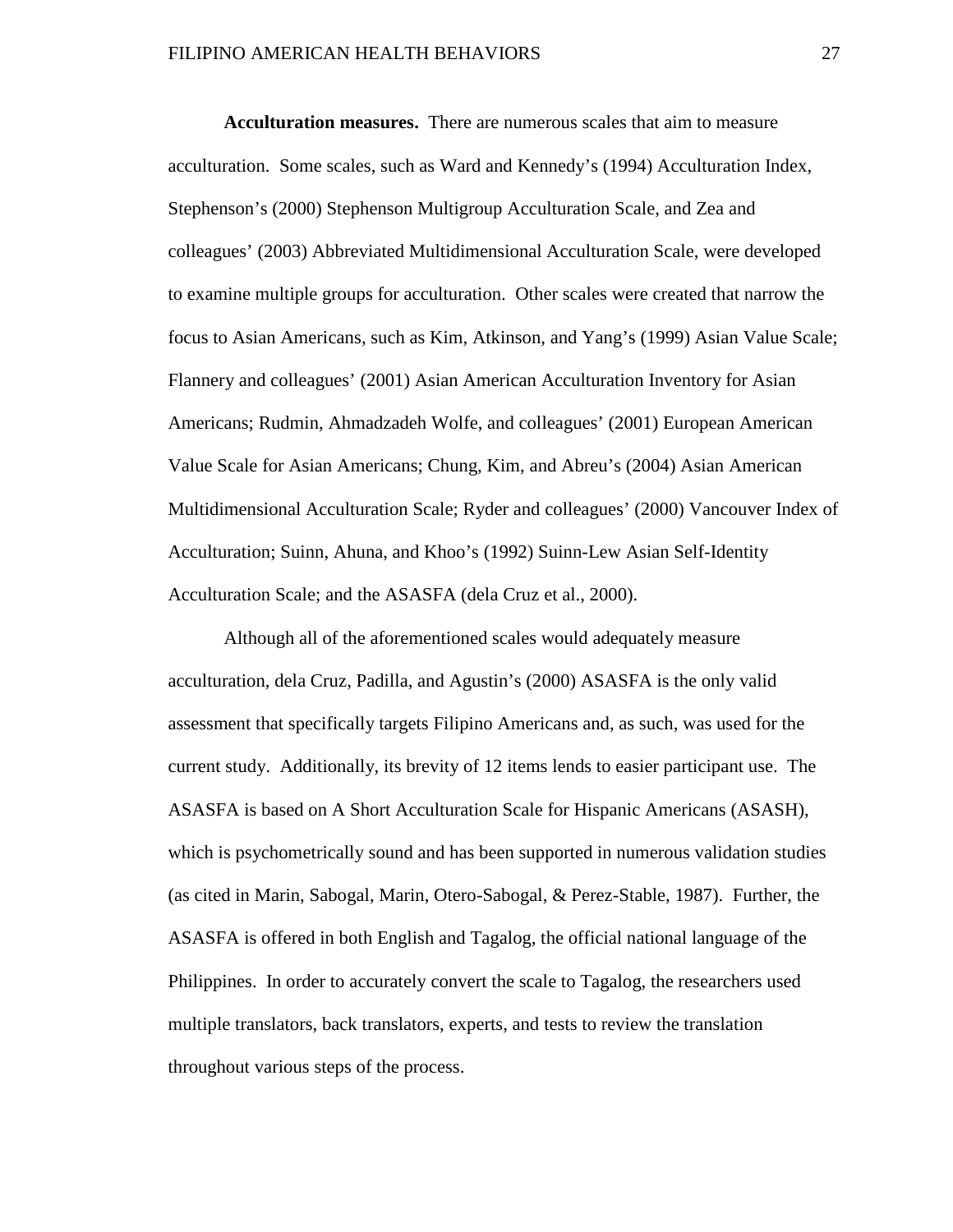The ASASFA targets Filipino Americans within three dimensions of acculturation: (a) language use and preference at home, work, and socially; (b) language use and preference in media; and (c) preferred ethnicity of individuals within interpersonal relationships. The specificity of the scale lends to a more accurate approach in examining Filipino Americans than acculturation scales that measure all Asian groups.

### **Psychological Distress**

Psychological distress can be described as general conditions of anxiety and depressive symptoms that negatively affect well-being (Kessler et al., 2003). For the purpose of this study, psychological distress was defined generally to include symptoms of depression and anxiety. Specifically, it was operationally defined as scores of 10 or higher on the Generalized Anxiety Disorder 7-Item Scale (GAD-7; Spitzer, Kroenke, Williams, & Lowe, 2006), which measures anxiety, and Patient Health Questionnaire-9 (PHQ-9; Kroenke, Spitzer, & Williams, 2001), which measures depression.

**Psychological distress and health.** Several researchers have examined the relation of psychological distress to health issues. Huang et al. (2012) examined physical and mental health in children of Asian immigrants and found that children of Asian parents, relative to White children, experienced poorer physical health, less interpersonal skills, and more internalizing problems, such as anxiety and depression. Kagee, Steel, and Bronwyne (2014) examined structural barriers to health adherence behaviors. They defined structural barriers as broad forms of social construction that may prevent the activities in which people typically engage. These barriers can include institution-related, environmental, poverty-related, legal, cultural, and political factors. The researchers studied 291 HIV-positive participants in South Africa to examine the relationship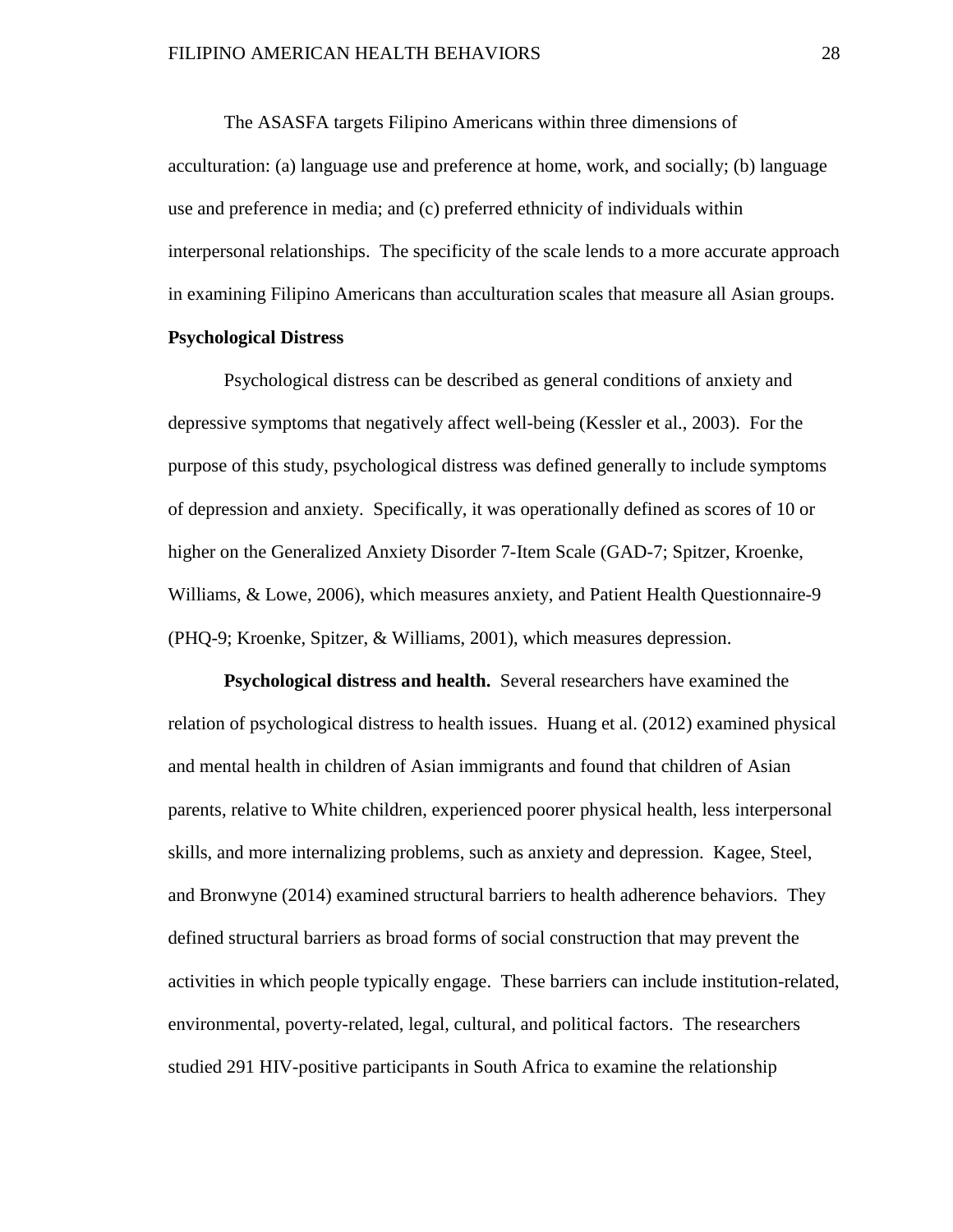between antiretroviral therapy adherence, psychological distress, and health-related quality of life. They found that psychological distress mediated the relationship between structural barriers to pill taking and physical well-being. Merz, Malcarne, Roesch, Riley, and Sadler (2011) found that depression was a great cause of illness, disability, and death among English- and Spanish-speaking Latinas. Consequently, they recommended screening for depression to reduce the impact of depression on public health on a global scale.

Regarding anxiety, Sun et al. (2016) conducted a meta-analysis on racial minorities, treatment-seeking, and psychological distress. They determined that this particular population suffered from more severe psychological distress compared to the majority population. Additionally, individuals who had stronger racial and gender identities were likely to experience more stigma as compared to those who had less developed identities. This stigma was related to having higher levels of anxiety as well.

Social support can help to mitigate psychological distress related to life stressors. M. Cohen, Arad, Lorber, and Pollack (2007) examined psychological distress, life stressors, and social support among 56 HIV-positive Jewish immigrants from Ethiopia to northern Israel. The researchers found that acculturation influenced the expression of psychological distress, which related to life stressors and less perceived social support. It was also noted that personal beliefs about their health influenced their decisions about their medical approaches to wellness.

**Psychological distress measures.** There are numerous scales that aim to measure psychological distress, or different aspects of it. For example, the Kessler Psychological Distress Scale (K10; Kessler & Mroczek, 1994), Hospital Anxiety and Depression Scale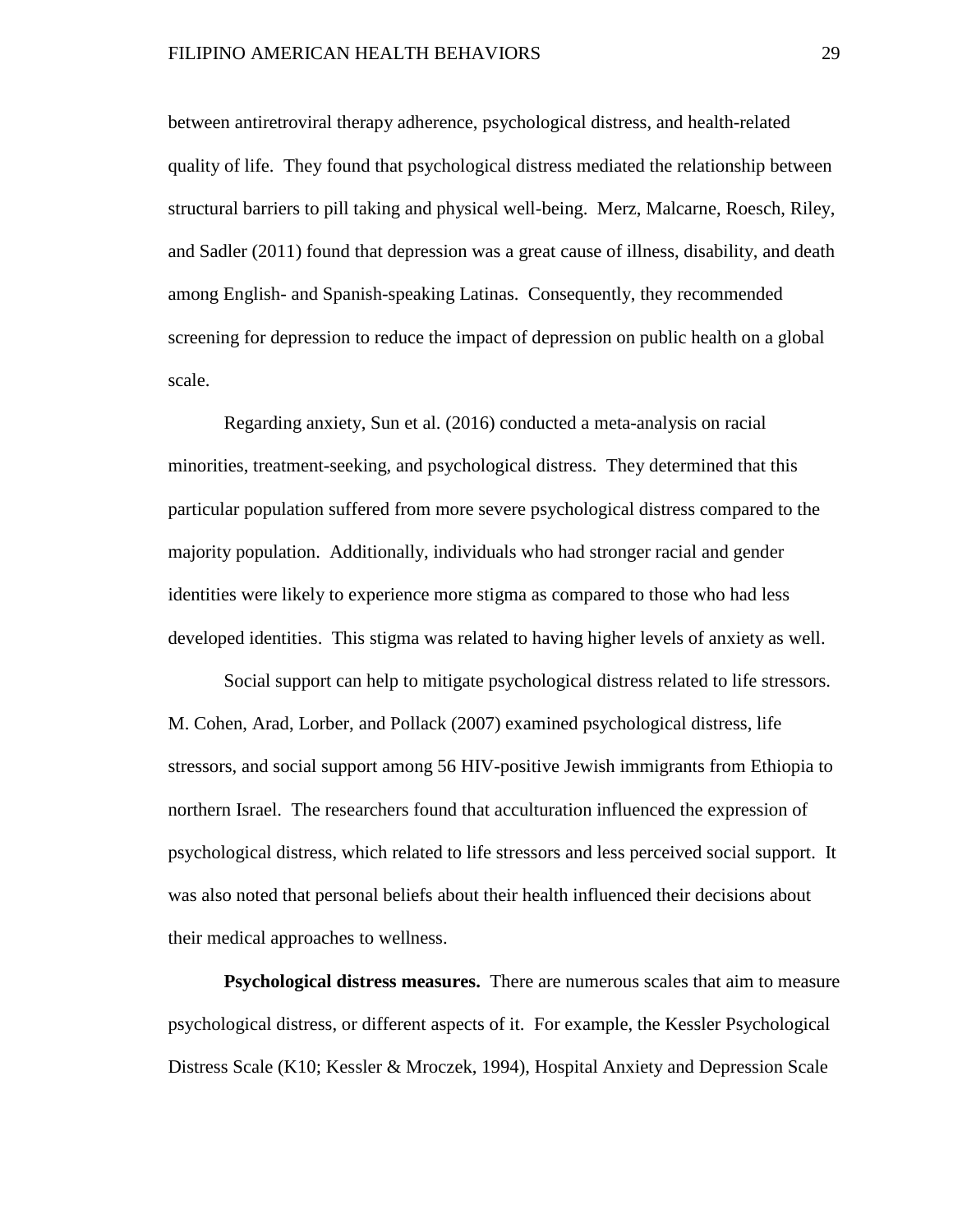(HADS; Snaith, 2003), Beck Anxiety Inventory (BAI; A. T. Beck & Steer, 1993), Beck Depression Inventory-Second Edition (BDI-II; A. T. Beck, Steer, & Brown, 1996), Depression Anxiety Stress Scales (DASS-21; Lovibond & Lovibond, 1995), Penn State Worry Questionnaire (PSWQ; Meyer, Miller, Metzger, & Borkovec, 1990), Hamilton Anxiety Rating Scale (HARS; Hamilton, 1959), Clinically Useful Depression Outcome Scales (CUDOS; Zimmerman, Chelminski, McGlinchey, & Posternak, 2008), and the Quick Inventory of Depressive Symptomatology (QIDS; Rush et al., 2003) are all scales that measure various facets of psychological distress. For the purpose of this study, the GAD-7 (Spitzer et al., 2006) and PHQ-9 (Kroenke et al., 2001) were used due to their brevity, validity, reliability, cross-cultural application, and preference within medical settings.

### **Cognitive Distortions**

Cognitive distortions can also impact medical decisions, as they have been described as inaccurate ways of thinking. The term cognitive distortion was first introduced by A. T. Beck (1967) as a predictable manner of processing information that can lead to identifiable errors in thinking. He originally developed six distortions: (a) absolutist/dichotomous thinking, (b) arbitrary inference, (c) minimization and magnification, (d) overgeneralization, (e) personalization, and (f) selective abstraction. Burns (1999) later added more cognitive distortions to his checklist of cognitive distortions: (a) overgeneralization, (b) mental filter, (c) jumping to conclusions, (d) all-ornothing thinking, (e) magnification or minimization, (f) labeling, (g) emotional reasoning, (h) should statements, (i) personalization and blame, and (j) discounting the positives.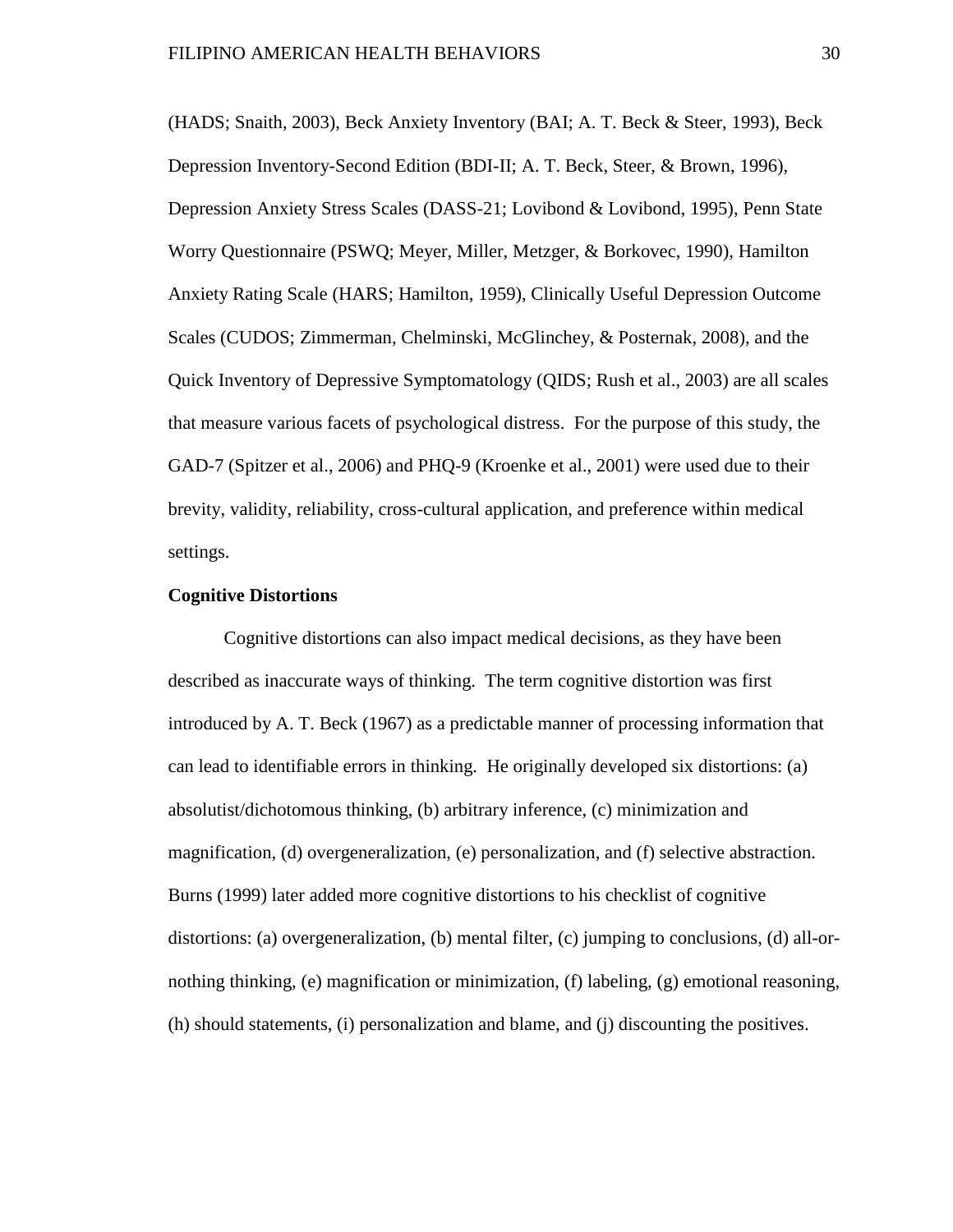Three more major distortions were also presented: (a) perfectionism, (b) comparison, and (c) externalization of self-worth (Freeman & DeWolf, 1992; Freeman & Oster, 1999). Although these are commonly accepted, this is not a comprehensive list, as there have been additional distortions identified and proposed over time. For instance, Knouse and Mitchell (2015) added to the list of cognitive distortions while examining the comorbidity of attention-deficit/hyperactivity disorder (ADHD) with depression and anxiety. One example is positively-valenced cognitive avoidance, which describes an overly optimistic automatic thought that decreases an individual's likelihood of using coping skills.

T. Beck (1976) applied the concept of cognitive distortions to the cognitive triad and illustrated how faulty thinking could influence a negative view of the self, the world or other people, and the future. This sort of faulty information processing reinforces negative automatic thoughts, perceptions, and interpretations of events that contribute to the development of a maladaptive schema and resultant distress and impairment (A. T. Beck, Freeman, Davis, & Associates, 2006; D. A. Clark & A. T. Beck, 2010). J. Beck (2011) further studied the impact of cognitive distortions on psychological well-being. She found that there was a strong connection between the presence of distortions to higher levels of depressive symptoms. This supported A. T. Beck's earlier work with the cognitive model of depression, which reported the crucial role of distortions in the development and maintenance of depression. Similarly, research has shown that cognitive distortions implicated the presence of other forms of psychological issues, including anxiety (D. A. Clark & A. T. Beck, 2010; Rosenfield, 2004). The etiology and maintenance of anxiety symptoms, as related to distortions, may stem from the misperception of threat to the self, world, or future (A. T. Beck, 1976).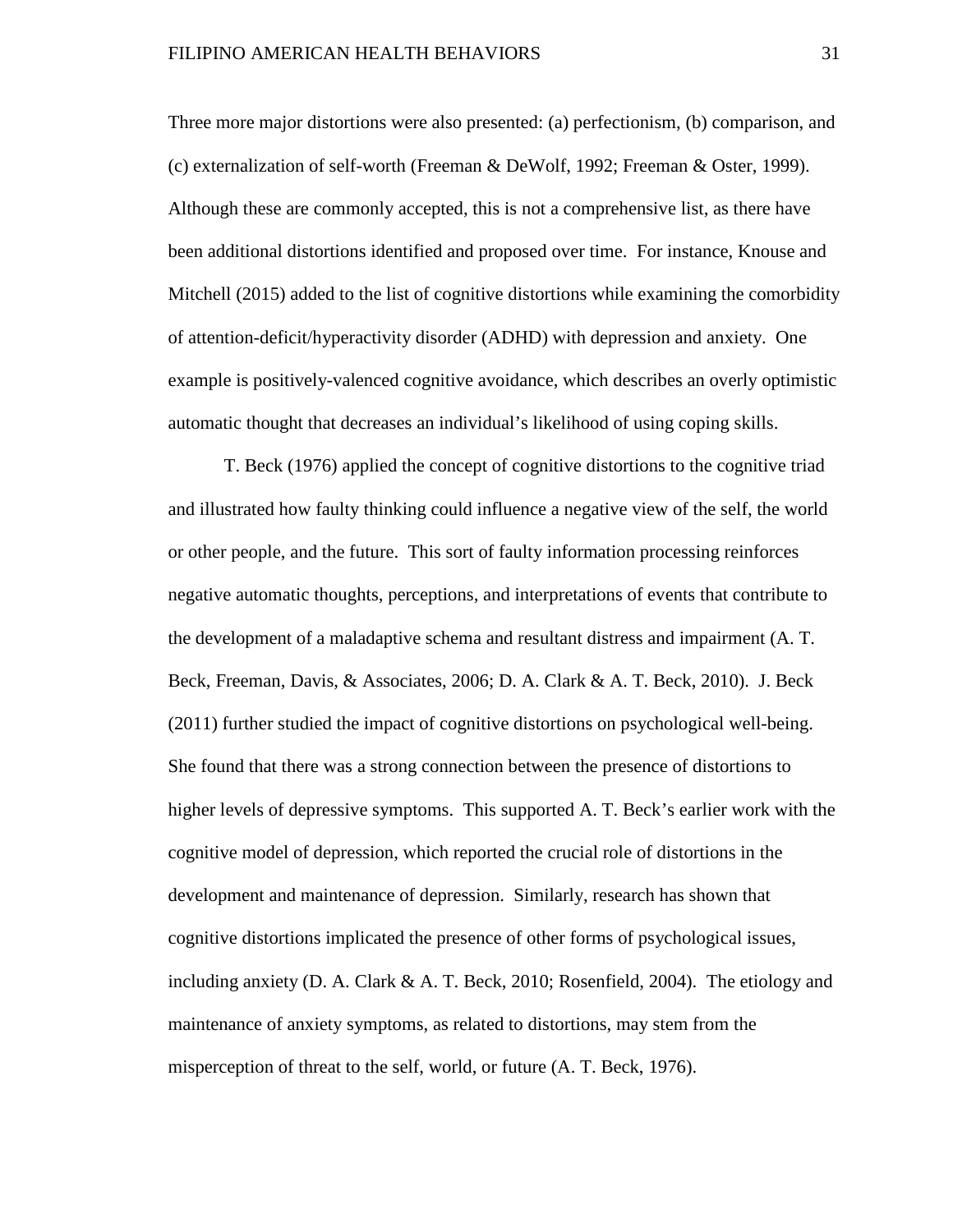**Cognitive distortions and health.** Cognitive distortions can impact emotion and behavior. Burns (1980) reported that cognitive distortions directly affect every aspect of the cognitive model, as the world and events may be perceived as neutral, positive, or negative events based on their influence on automatic thoughts, which impact mood and behavior. Burns further proposed that specific cognitive distortions, such as minimization, could impact health-related behaviors (Burns, 1990). For example, minimization of a health problem may decrease the perceived importance of seeking a medical screening.

Christensen, Moran, and Weibe (1999) further supported this idea when they found that cognitive distortions could lead to misperceptions of significant health behaviors and predict maladaptive of decisions and behaviors. For example, an individual who has symptoms of colorectal cancer may minimize the frequency and severity of the signs, which may inhibit the action of obtaining a screening. Uhl (2007) supported this finding with research that concluded that increased frequency of cognitive distortions was tied to negative behavioral and psychological risk factors as defined by the Millon Behavioral Medicine Diagnostic. Specifically, Uhl found that those with higher occurrence of cognitive distortions were less satisfied with themselves and their life situations. Similarly, Stankiewicz (2008) reported that there was a significant positive correlation between scores on the Inventory of Cognitive Distortions (ICD; Yurica & DiTomasso, 2002) and Health Adherence Behavior Inventory (HABIT; DiTomasso, 1997). The conclusions from Stankiewicz's findings also implicated that cognitive factors may be related to race and diversity, as the sample population was primarily African American (Stankiewicz, 2008).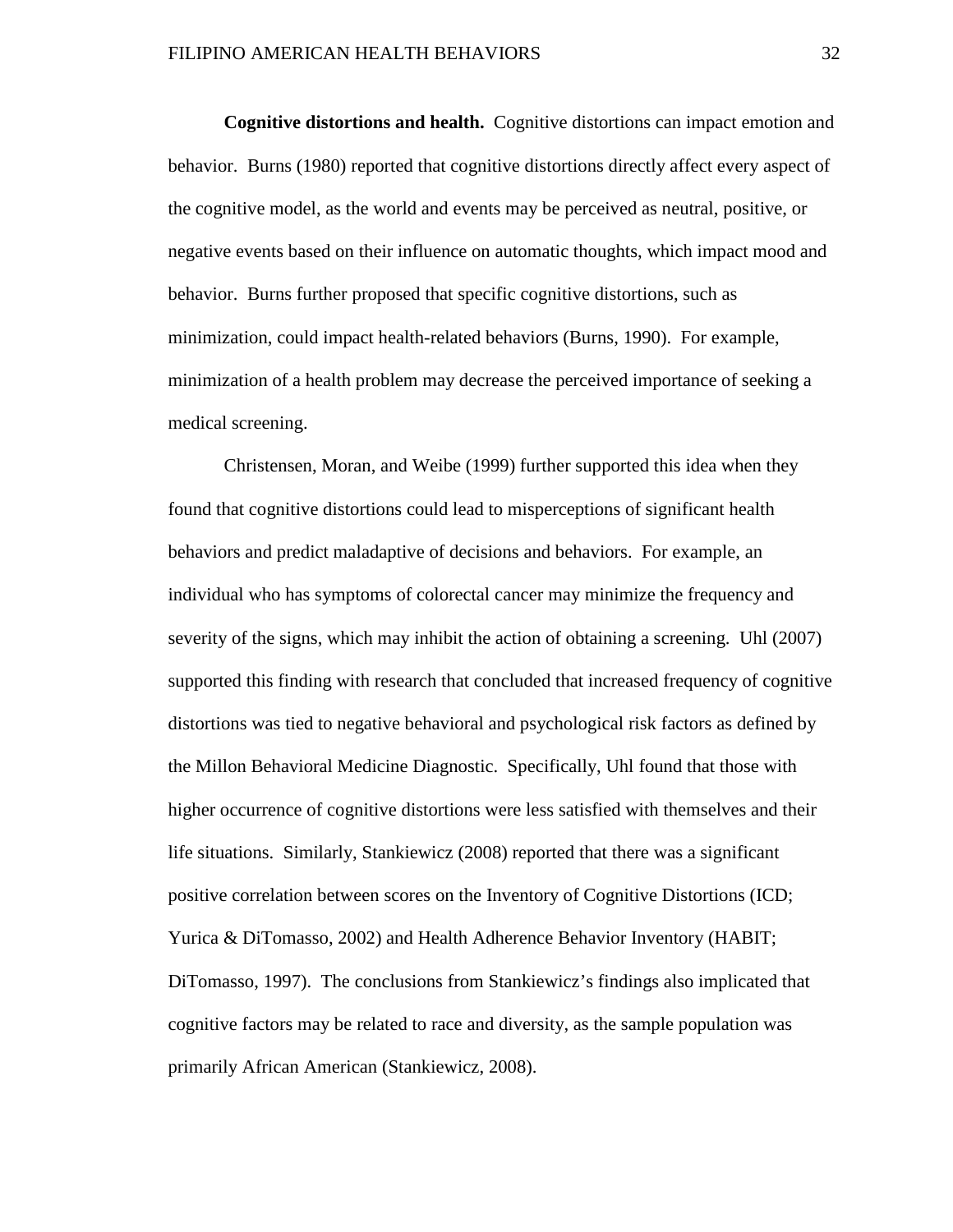**Cognitive distortion measures.** There are several scales that can be used to measure general cognitive distortions, as opposed to distortions that correspond to specific diagnoses, including the Automatic Thoughts Questionnaire (ATQ; Hollon  $\&$ Kendall, 1980), Cognitive Errors Questionnaire (CEQ; Lefebvre, 1981), Cognitive Distortions Scale (CDS; Briere, 2000), Dysfunctional Attitude Scale (DAS; Weissman & A. T. Beck, 1978), and the ICD (Yurica, 2002; DiTomasso & Yurica, 2011). Although all of the aforementioned scales are psychometrically sound tools, the ICD has been validated with both depressed and anxious populations, and has been used to measure health adherence behaviors (Rosenfield, 2004; Stankiewicz, 2008; Uhl, 2007). As such, the 11 factor analyzed cognitive distortions measured by the ICD and defined by Yurica (2002) were utilized for the purposes of this study: (a) externalization of self-worth, (b) fortune-telling, (c) magnification, (d) labeling, I perfectionism, (f) comparison to others, (g) emotional reasoning, (h) arbitrary inference/jumping to conclusions, (i) minimization, (j) mind-reading, and (k) emotional reasoning and decision-making.

#### **Research Question**

An answer to the following question was sought through the current study: Are health adherence behaviors related to level of acculturation, psychological distress, and frequency of cognitive distortions in Filipino Americans?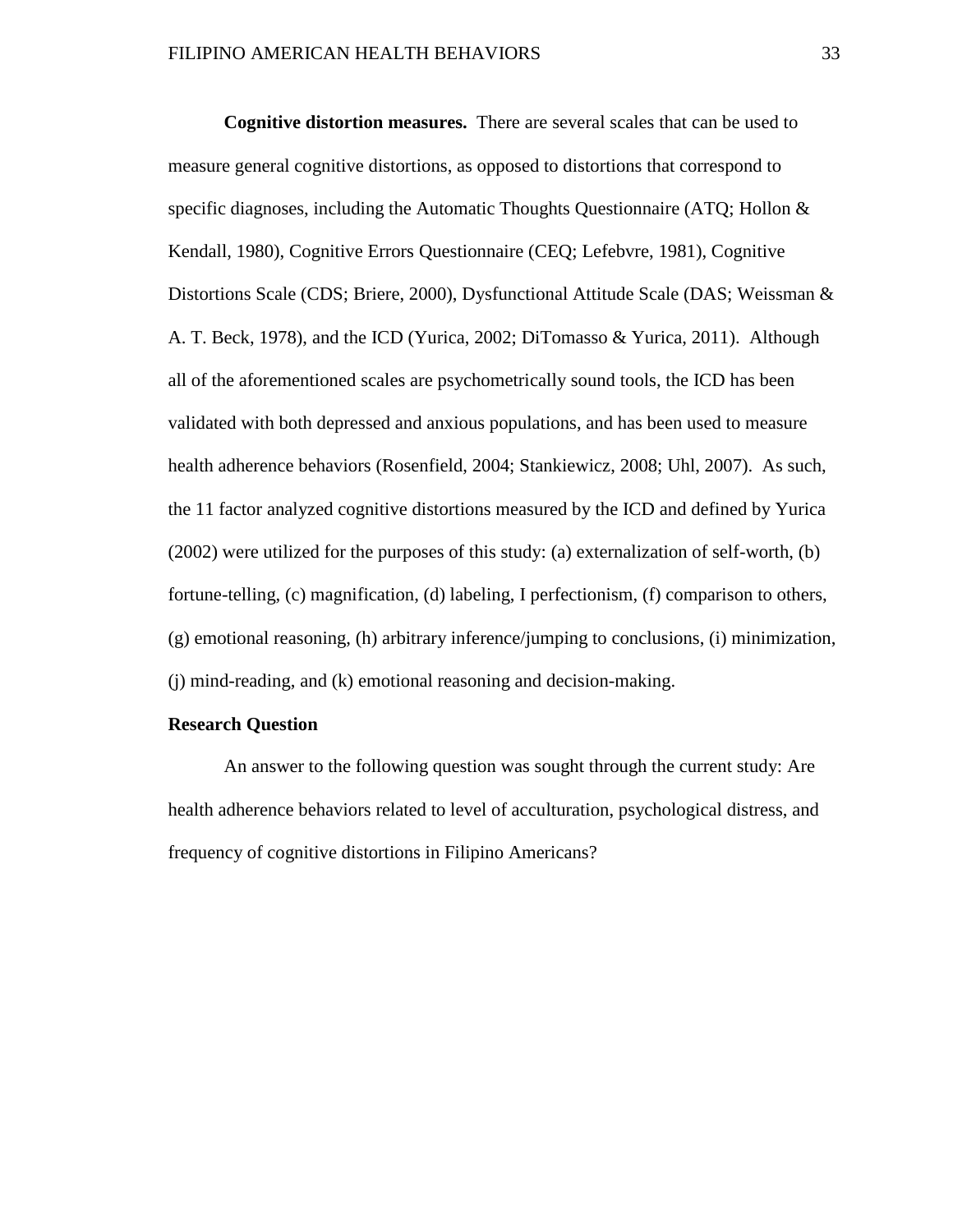### **Chapter 3: Hypotheses**

Four hypotheses were developed after reviewing the literature.

## **Hypothesis I**

It was hypothesized that a number of variables would correlate significantly with the health adherence behaviors (as measured by the HABIT). More specifically, acculturation (as measured by the ASASFA) was hypothesized to relate positively to health adherence behaviors, and anxiety symptoms (as measured by the GAD-7) depression symptoms (as measured by the PHQ-9), and cognitive distortions (as measured by the ICD) were hypothesized to relate negatively to health adherence behaviors.

#### **Hypothesis II**

It was hypothesized that level of psychological distress (as measured by the GAD-7 and PHQ-9) would predict health adherence behaviors in a significant and negative direction, such that those who endorse higher levels of psychological distress would be less likely to exhibit health adherence behaviors.

# **Hypothesis III**

It was hypothesized that acculturation would significantly and negatively correlate with anxiety symptoms.

#### **Hypothesis IV**

It was hypothesized that acculturation would significantly and negatively correlate with the frequency of cognitive distortions.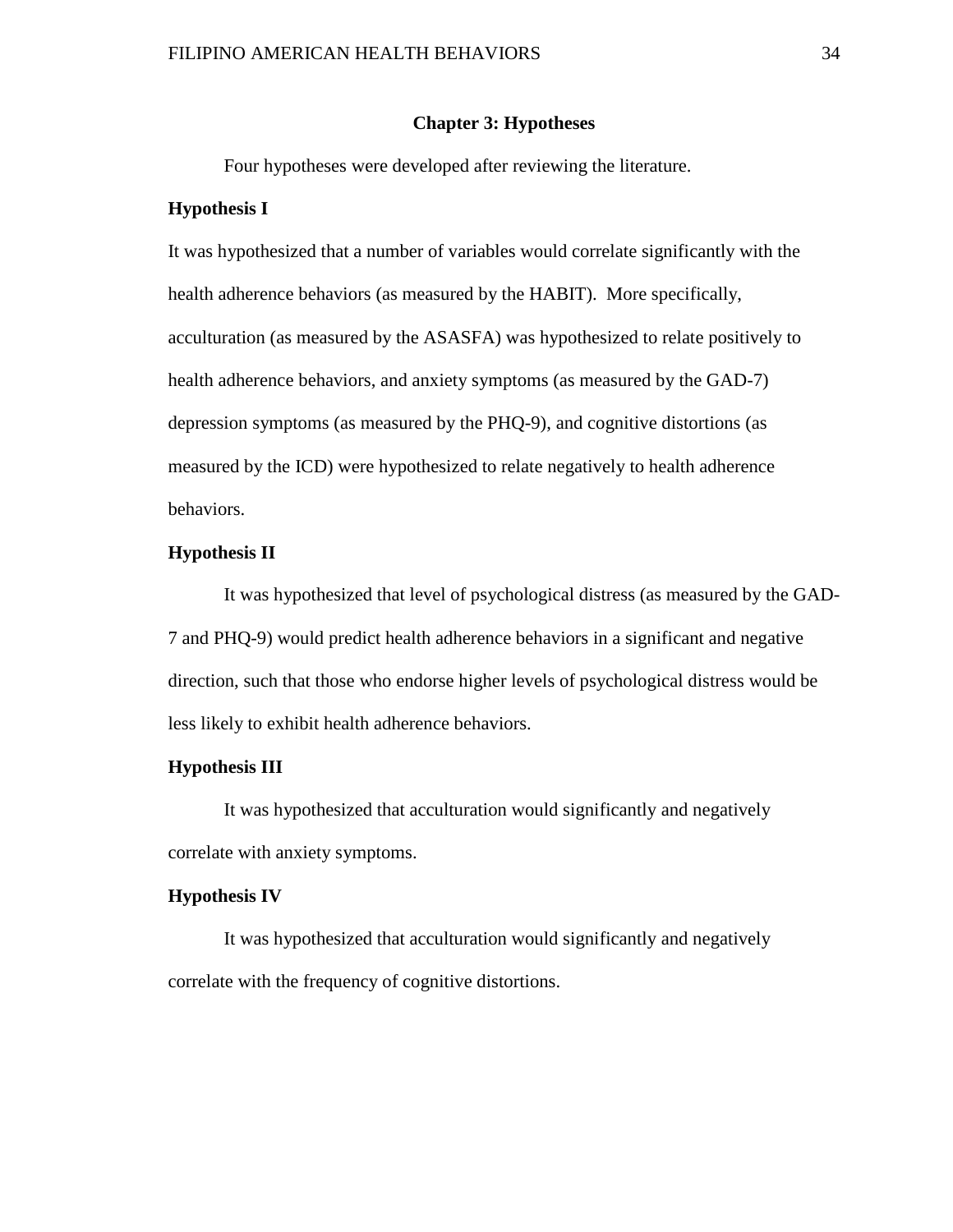#### **Chapter 4: Method**

# **Participants**

 Data were collected from 121 adult participants of an online survey. Completed data were included if the participant was between 18 and 85 years of age and identified as Filipino in ethnicity, such that at least one biological parent also identified with that ethnicity. Additionally, participants had to be residents of the United States and able to read English at an eighth-grade reading level. Further demographic questions were included to assess for gender, geographical location, immigrant generation, education level, the presence of a religious/spiritual identity, and involvement with any type of Filipino American group or community.

Participants were excluded from the study if they were outside of the age criterion, did not have parents who identify as being Filipino/a, Pilipino/a, Pinoy, or Pinay, were not residents of the United States, and were unable to read English at an eighth grade reading level.

#### **Procedure**

Data were collected through the internet to obtain a sufficiently large sample of Filipino Americans. Participants were recruited via social media and e-mail. The demographic questionnaire and self-report measures were collected online through SurveyMonkey. The first step was to determine the copyrights of the measures and the ability to transfer them onto the SurveryMonkey platform. Then, the final link for the study was advertised on social media through the researcher's personal account and collegiate-level and community-level Filipino organization pages (such as the Filipino Intercollegiate Dialogue Network and Fil-Am of Centre County Group), as well as sent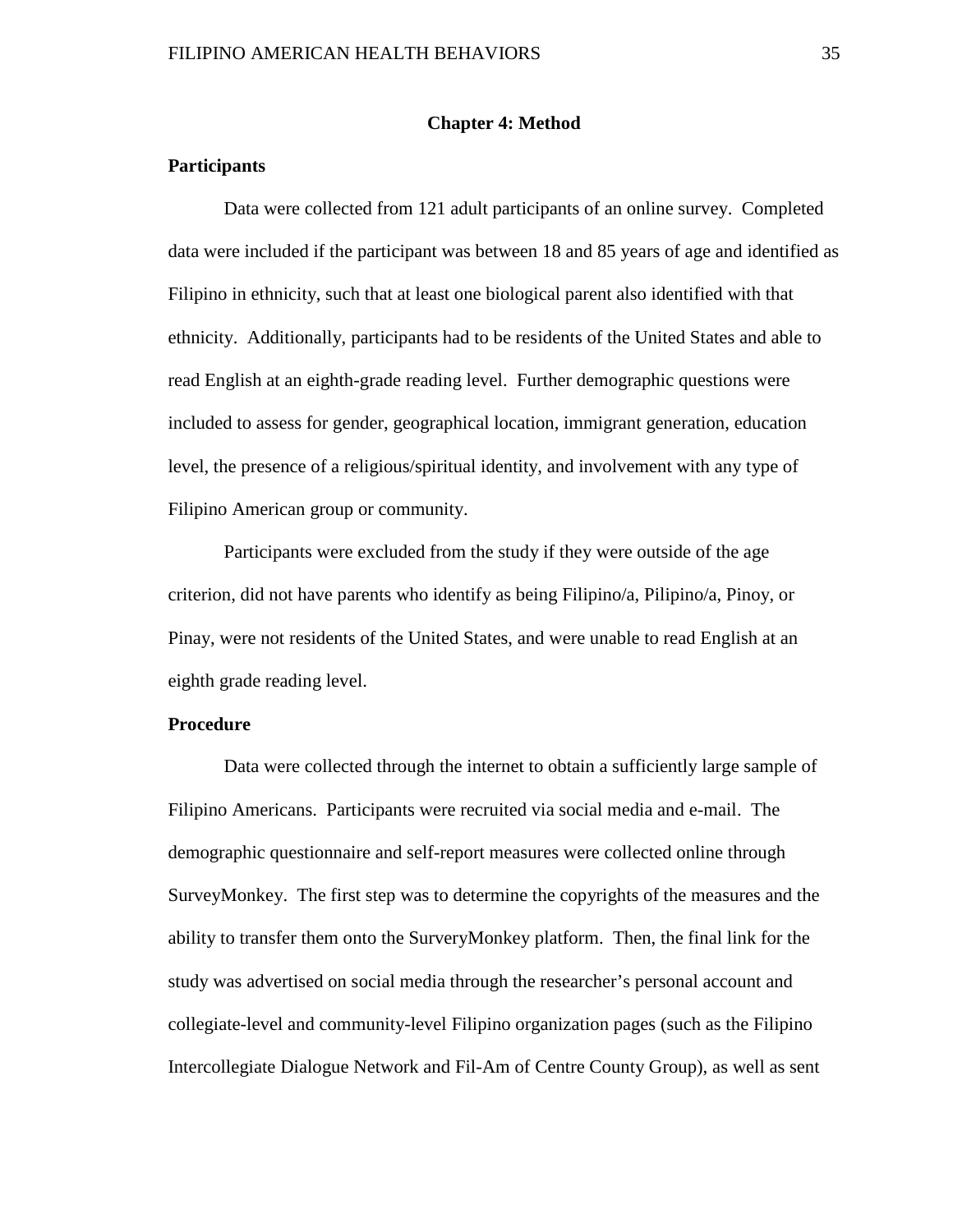through various academic and professional listservs (such as the Penn State Filipino Association and Asian American Psychological Association). A snowball sampling strategy in which eligible persons recruit other persons for participation was utilized.

Interested persons were screened via SurveyMonkey for the above criteria. Qualified persons who met inclusion criteria were invited to complete the questionnaires. Those who did not meet inclusion criteria were brought to the final page, which thanked them for their time. Participants were not compensated for their participation.

#### **Measures**

**Socio-demographic questionnaire.** A socio-demographic questionnaire assessed age, gender, marital status, geographic location, immigrant generation, highest level of education, ability to read in English, status as a United States resident and years in the country, involvement with any type of Filipino American group or community, and religious identification.

**Health adherence behaviors.** Each participant's level of health adherence was assessed with the HABIT, which consists of 50 dichotomous items (True  $= 1$ , False  $= 0$ ) that describe health-related behaviors, typically found in primary care settings (DiTomasso, 1997). For example, "I try to sleep 8 hours each night (True or False)." The sum score is calculated among 47 items, with 3 items requiring reverse scoring. A higher score indicates that individuals endorsed more health-related behaviors and less overall health risks, since a high score predicts adherence to physician recommended behaviors (DiTomasso, 1997). The HABIT has been tested in comparison to other reliable measures, such as the Health Risk Assessment, and was found to be reliable ( $\alpha$  = .71; Parke, 2004). Additionally, the HABIT has construct validity in determining poor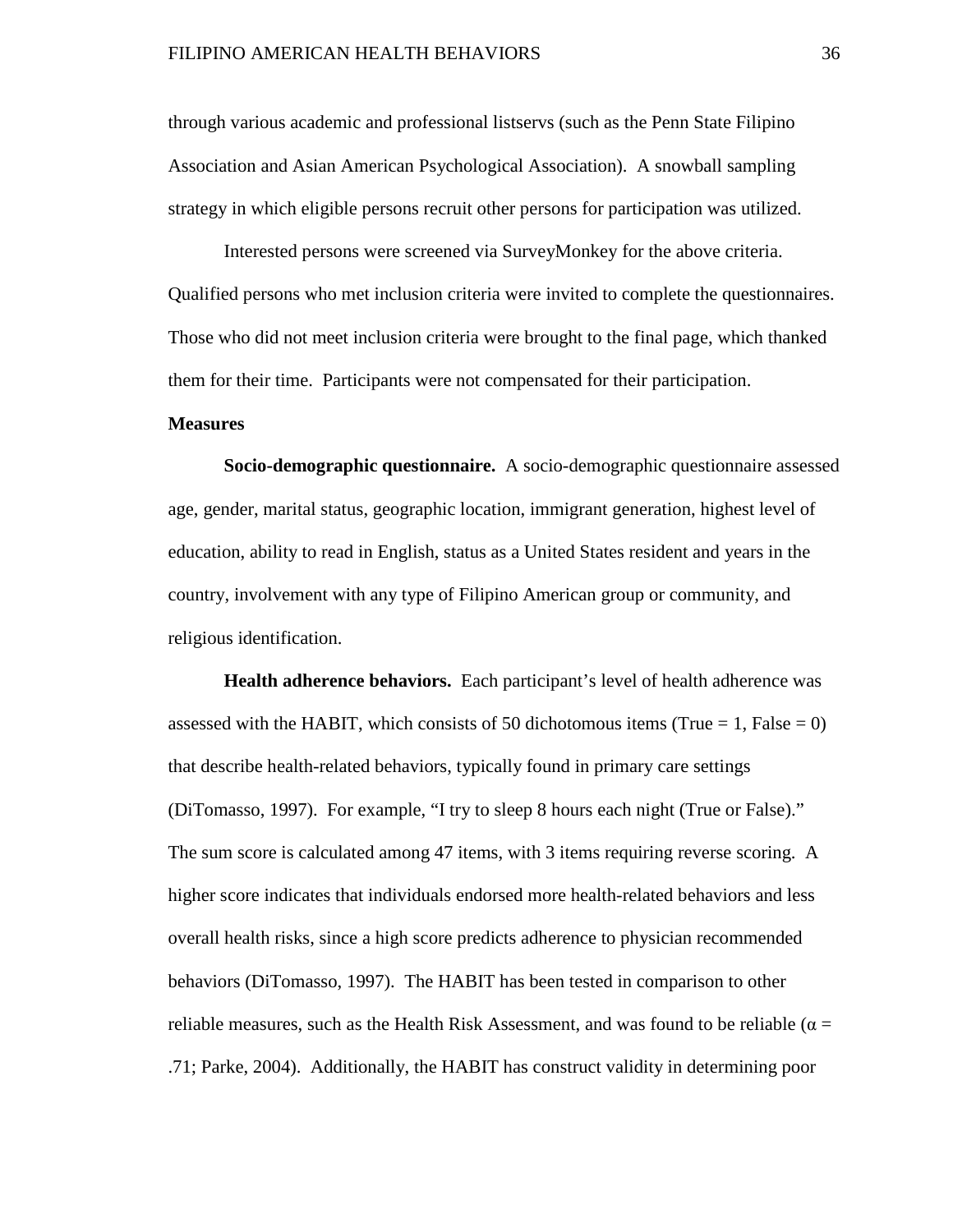health outcomes as a result of nonadherence and other problematic behaviors ( $p = .01$ ; Parke, 2004).

**Acculturation.** In order to assess for level of acculturation, ASASFA was used. The scale was initially validated itself with 165 first-generation Filipino Americans and originally based on another accepted and psychometrically sound measure, the ASASH (Marin et al., 1987). The ASASFA development followed the guidelines of recommended procedure for cross-cultural research. The ASASFA consists of 12 items measured on a 5-point Likert-scale, offered in both the English and Tagalog languages (dela Cruz, Padilla,  $\&$  Butts, 1998). For example, "In what language(s) are the TV programs you usually watch? (1) Only Philippine language(s), (2) More Philippine language(s) than English, (3) Both equally, (4) More English than Philippine language(s), (5) Only English." To ensure the validity of the translation into Tagalog, experts tested both forward and backward translation between the two languages, which also addressed adaptability of cultural differences through conceptual, semantic, experiential, content, and technical equivalence (dela Cruz et al., 1998).

The 5-point Likert-scale responses for each item correspond to a value. For example, "(5) Only English" equals a value of 5 for that item. The sum value is totaled, with a possible range of scores from 12 to 60. The mean score is calculated, which ranged from 1 to 5. A lower mean score indicates a lower level of acculturation, whereas a higher score indicates a higher level of acculturation. This also allows individuals to identify as bicultural, such that they have preferences for both Filipino and American cultures. The tool measures three factors regarding language use, media language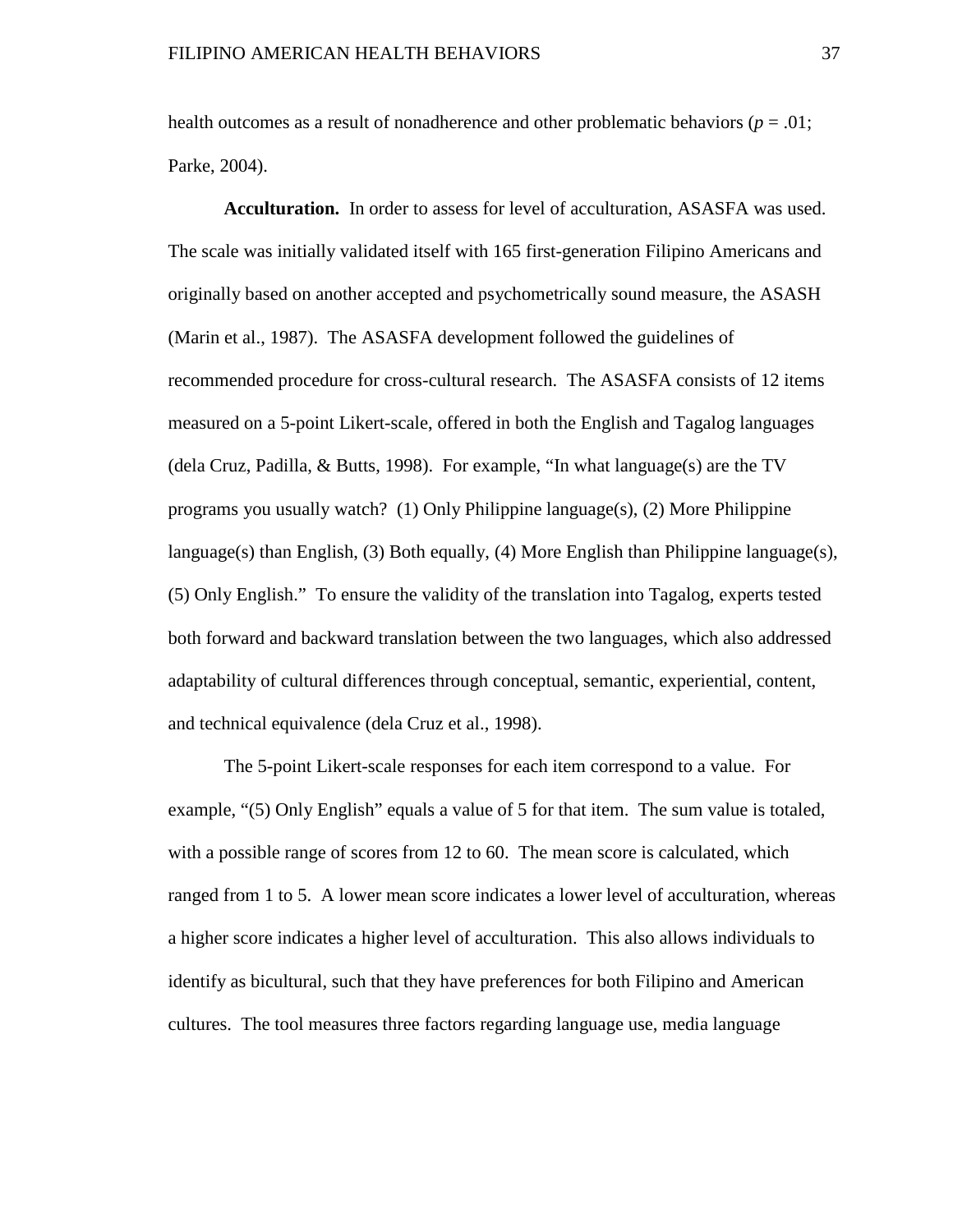preference, and ethnic social relations. The ASASFA has demonstrated internal consistency ( $\alpha$  = .85; dela Cruz et al., 1998).

**Psychological distress.** To assess for psychological distress, two measures were distributed. The first measure, the PHQ-9 is a 9-item scale that is used to assess depression over the last two weeks (Kroenke et al., 2001). Each item is scored from 0 (not at all) to 3 (nearly every day) and added together, which provides a severity score ranging from 0 to 27. For example, "Over the past 2 weeks, how often have you been bothered by poor appetite or overeating? (0) Not at all, (1) Several days, (2) More than half the days, (3) Nearly every day." Cutoff scores of 5, 10, 15, and 20 represent mild, moderate, moderately severe, and severe depression, respectively. The scale was originally tested with 6,000 clinic patients, which showed good internal consistency ( $\alpha$  = .83) and test-retest reliability (Spitzer, Williams, Kroenke, Hornyak, & McMurray, 2000). The validity was established within eight primary care and seven obstetrical clinics and showed that scores greater than or equal to 10 had a sensitivity and specificity of 88% major depression. Scores on the PHQ-9 have been shown to correlate positively and significantly with scores on the BDI-II (Spitzer et al., 2000). The PHQ-9 also has been widely used for cross-cultural purposes (de Lima Osorio, Mendes, Alexandre Crippa, & Loureiro, 2009; Kohrt, Luitel, Acharya, & Jordans, 2016; Lotrakul, Sumrithe, & Saipanish, 2008; Zhong, Gelaye, Fann, Sanchez, & Williams, 2014). To take extra precaution for the item regarding suicidal ideation (i.e., thoughts that the respondent would be "better off dead" or of thoughts of hurting himself or herself in some way), a page was included that provided support resources (e.g., National Suicide Prevention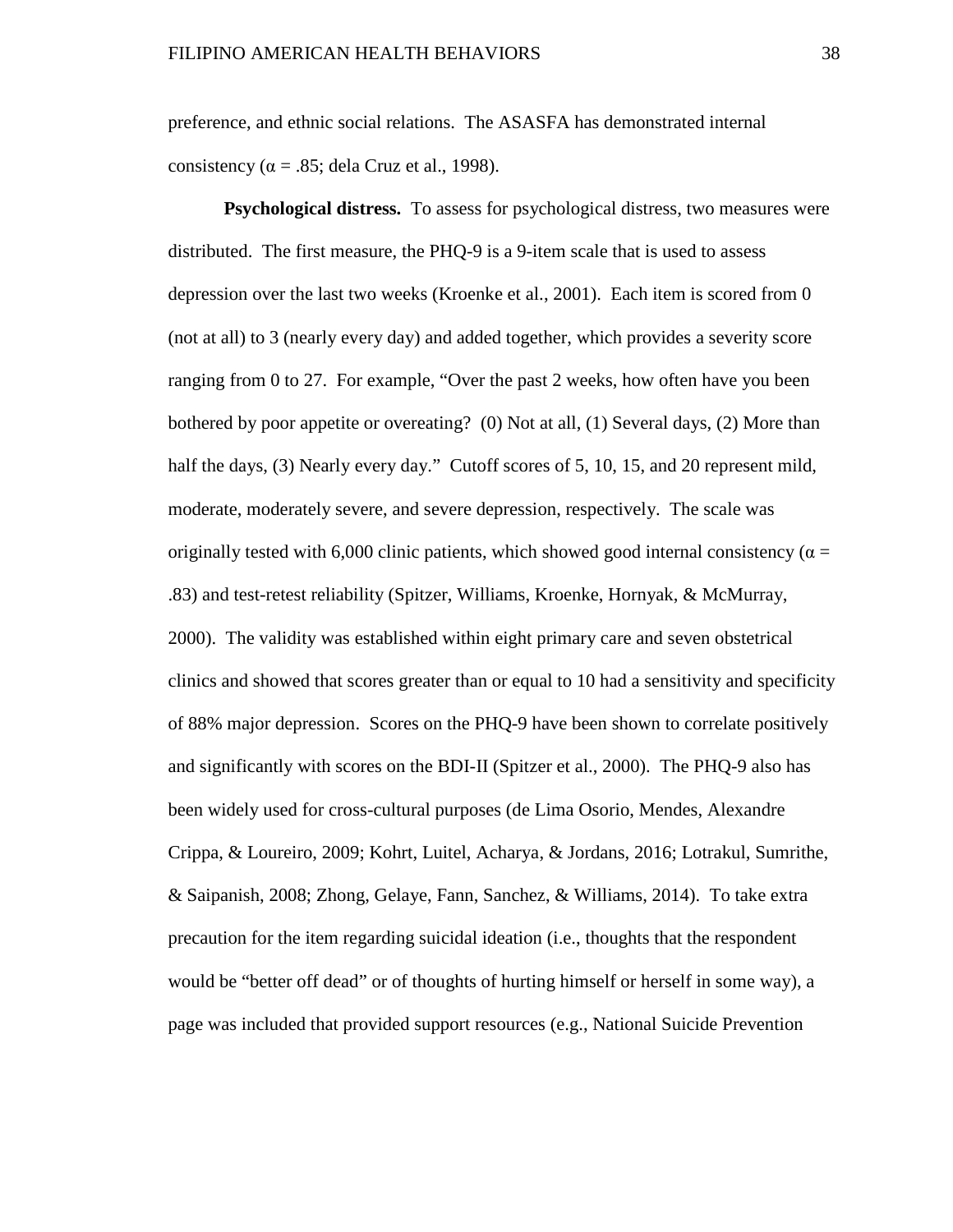Lifeline [1-800-273-8255] and Crisis Hotline [775-784-8090]) to participants who endorsed the item.

The second measure of psychological distress, the GAD-7 was included to assess for anxiety levels over the last two weeks (Spitzer et al., 2006). Each item is scored from 0 (not at all) to 3 (nearly every day) and added together, which provides a severity score of 0 to 21. For example, "Over the last 2 weeks, how often have you been bothered by trouble sleeping? (0) Not at all, (1) Several days, (2) More than half the days, (3) Nearly every day." Cutoff scores of 5, 10, and 15 represent mild, moderate, and severe anxiety, respectively. The scale was validated with primary care patients and has been validated across multiple cultures (Garcia-Campayo et al., 2010; Spitzer et al., 2006). The psychometrics of the GAD-7 demonstrate good internal consistency reliability ( $\alpha = .93$ ). The measure has convergent, construct, criterion, factorial, and procedural validity (Lowe et al., 2008; Mills et al., 2014; Stewart, Hays, & Ware, 1988).

**Cognitive distortions.** The ICD consists of 69 statements that represent how people feel/think about certain things (Yurica & DiTomasso, 2002). Each item is rated through a Likert scale in terms of frequency. For example, "I tend to discount the good things about me. N = never, R = rarely, S = sometimes, O = often, and A = always," with each item being scored from 1 (never) to 5 (always). Cognitive distortions included in the ICD are based on a factor analysis, which determined 10 identified factors: externalization of self-worth, magnification, comparison to others, emotional reasoning, mind-reading, minimization, jumping to conclusions, fortune-telling, labeling, perfectionism, and decision-making (Yurica & DiTomasso, 2002).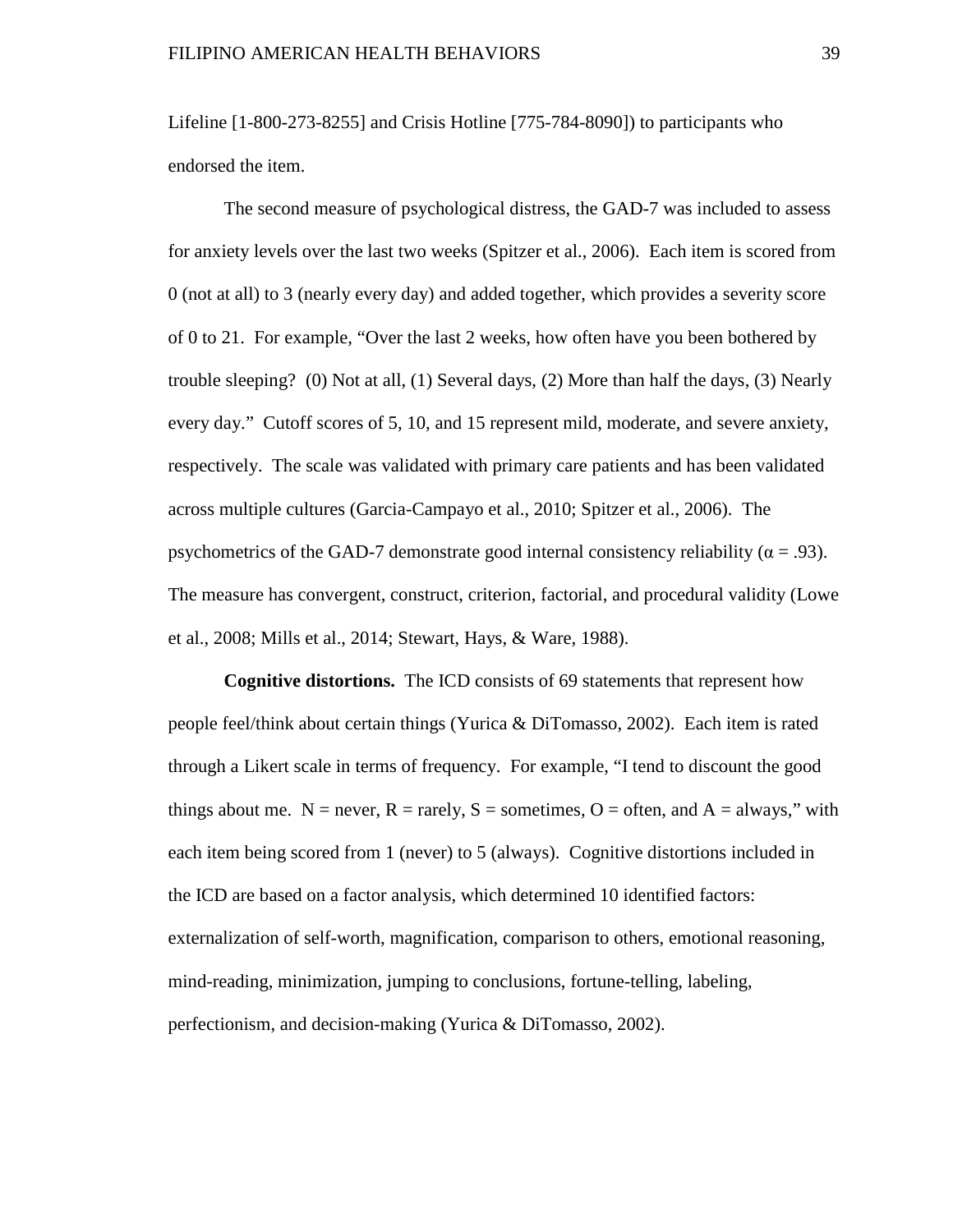The scale has been validated with nonclinical samples as well as clinical samples within psychiatric and medical settings (S. Cohen, Kamarack, & Mermelstein, 1983; Weissman, & A. T. Beck, 1978; Uhl, 2007). Correlating the ICD with the disorders assessed on the Millon Clinical Multiaxial Inven<sup>to</sup>ry, 3rd edition (MCMI-III; T. Millon, Davis, & C. Millon, 1997), Rosenfield (2004) determined that the frequency of cognitive distortions, as measured by the ICD, accounted for half of the variance in both the number and severity of most clinical syndromes and personality disorders. Additional research has shown that frequency of cognitive distortions, as measured by the ICD, correlate with behavioral and psychological risk factors (Uhl, 2007). This suggests that those who experienced more cognitive distortions were also more likely to engage in risky behaviors, as well as be more prone to having mental health challenges. Uhl (2007) determined that those with higher occurrence of cognitive distortions were less satisfied with themselves and their life situations. The criterion and content validity of the ICD has been tested and considered valid with a high test-retest reliability (Roberts, 2015) and with very high internal consistency ( $\alpha$  = .99; Yurica & DiTomasso, 2002).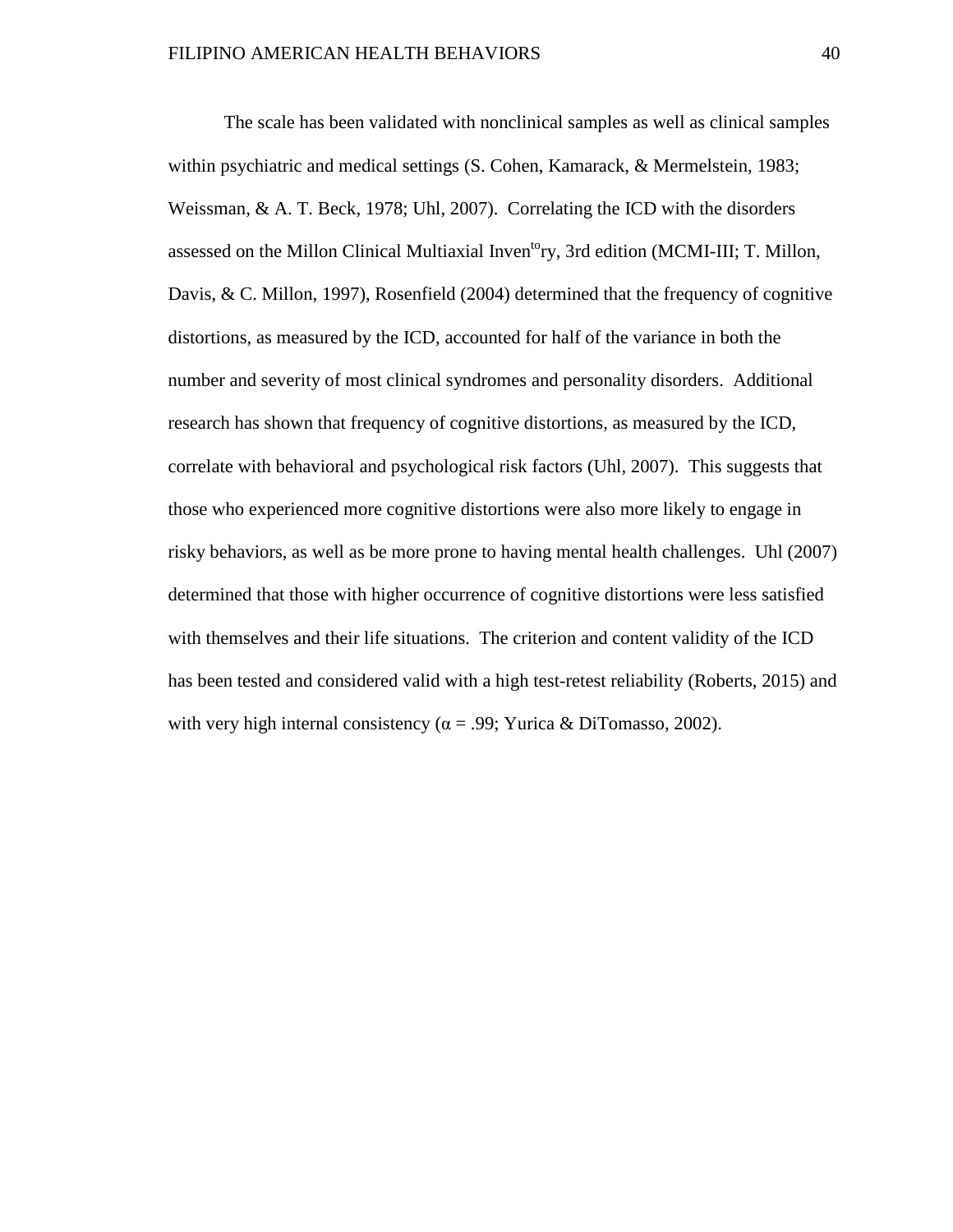### **Chapter 5: Results**

# **Statistical Analyses**

This section presents demographic data and statistical analyses. Pearson correlation analyses and a multiple linear regression analysis were performed to determine the relationships between health adherence behaviors, acculturation, psychological distress, and cognitive distortions.

The variables of interest were examined through SPSS 24.0. The first power analysis was conducted for Pearson correlation analysis at 80% power at the .05 level of significance for a medium effect size, yielding a need for 107 participants. The analysis included a medium effect size of 0.30, which is a conventional standard (Cohen, 1992).

# **Demographic Information**

A total of 183 individuals completed the screening questions in the survey. Of the 183 people, 121 participants met the inclusion criteria and completed every item in the questionnaires. These 121 participants all identified as Filipino American, reported that they were within the age range of 18 to 85 (with the mean age of 29 and standard deviation of 9.4), could read English, and were current residents of the United States. As such, their data met inclusion criteria and were included in the data analysis  $(N = 121)$ .

Participants identified as 61.9% ( $n = 75$ ) female, 36.4% ( $n = 44$ ) as male, and 1.7% ( $n = 2$ ) as other. Further, 49.6% ( $n = 60$ ) of the participants identified as being single, 41.3% ( $n = 50$ ) as married, and 9.1% ( $n = 1$ ) as cohabiting with their partners. As seen in Table 1, 47.1% ( $n = 57$ ) of the participants in the sample reported having completed a college education.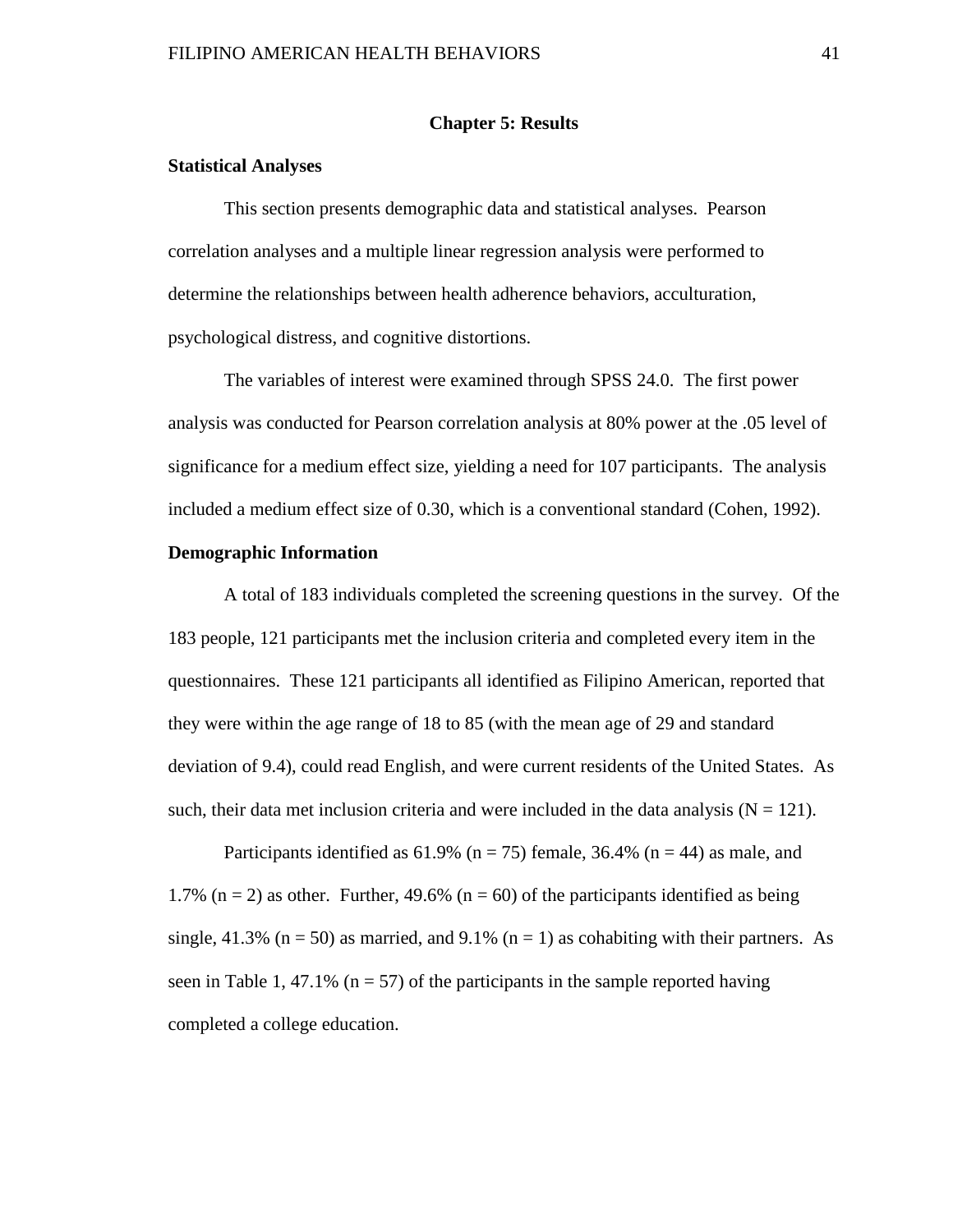# Table 1

*Education Demographic Variables*

| <b>Education Level</b> | Frequency | Percent |
|------------------------|-----------|---------|
| High School            |           | 2.5     |
| Some College           | 12        | 9.9     |
| College                | 57        | 47.1    |
| Master's Level         | 24        | 19.8    |
| Doctoral Level         | 25        | 20.7    |
| Total                  | 121       | 100.0   |

Table 2 indicates that 100% of the participants indicated Filipino ancestry, with the majority, 86.8% ( $n = 105$ ), of the participants reporting two biological parents who identify as Filipino Americans and the remaining  $13.2\%$  (n = 16) reporting one parent who identifies as Filipino American.

# Table 2

*Biological Parental Ethnic-Identity Demographic Variables*

| Parent $(s)$                | Frequency | Percent |
|-----------------------------|-----------|---------|
| <b>Both</b>                 | 105       | 86.8    |
| Mother                      | 12        | 9.9     |
| Father                      |           | 2.5     |
| One Parent (not identified) |           | 0.8     |
| Total                       | 121       | 100.0   |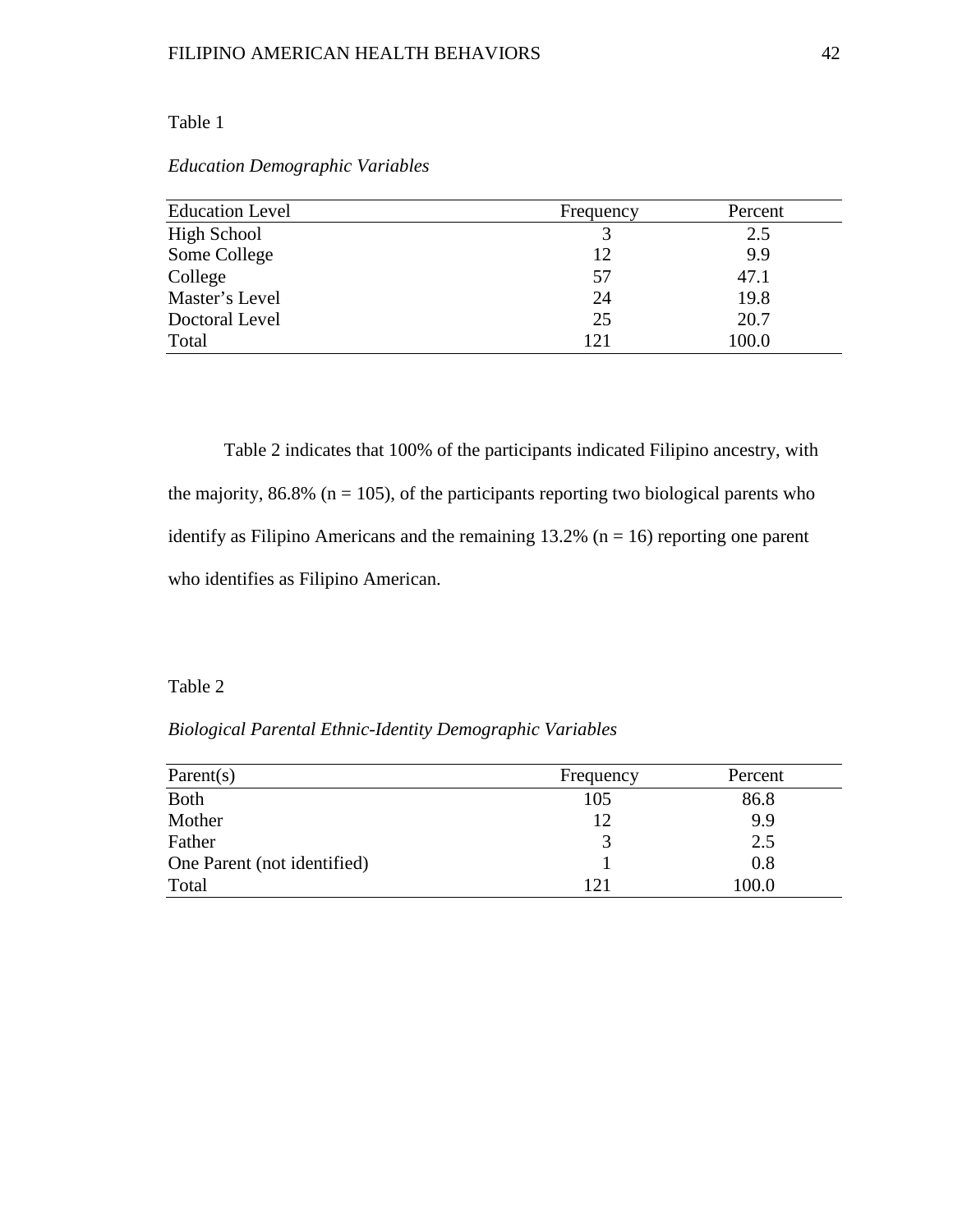The average years spent living in the United States was reported as 29.31, ranging

from a minimum of 3 to a maximum of 55 years. As shown in Table 3, the majority of

the participants, over 60% ( $n = 73$ ), identified as being second-generation immigrants.

#### Table 3

*Immigrant Generation Demographic Variables*

| Generation | Frequency | Percent |
|------------|-----------|---------|
| First      | 41        | 33.9    |
| Second     | 73        | 60.4    |
| Third      | n         | 4.9     |
| Unknown    |           | 0.8     |
| Total      | 121       | 100.0   |

Of the 121 participants, the majority, 59.5% ( $n = 72$ ) reported that they were not involved in any type of Filipino American group activities, in contrast to  $40.5\%$  (n = 49) reported such involvement. A majority,  $73.6\%$  (n = 89), of the participants reported having some form of religious identity. Among those with religious identity, approximately 56.2% ( $n = 68$ ) of the participants identified as being Roman Catholic and 17.6% ( $n = 12$ ) of that Roman Catholic group reported being involved with religious communities. Some of the religious communities in which participants reported being involved were Roman Catholic (81.0%), Christian (12.7%), Episcopalian (1.3%), Methodist (2.5%), and Pentecostal (2.5%).

# **Hypothesis I**

To examine whether health adherence behaviors (as measured by the HABIT) were significantly positively correlated with acculturation (as measured by the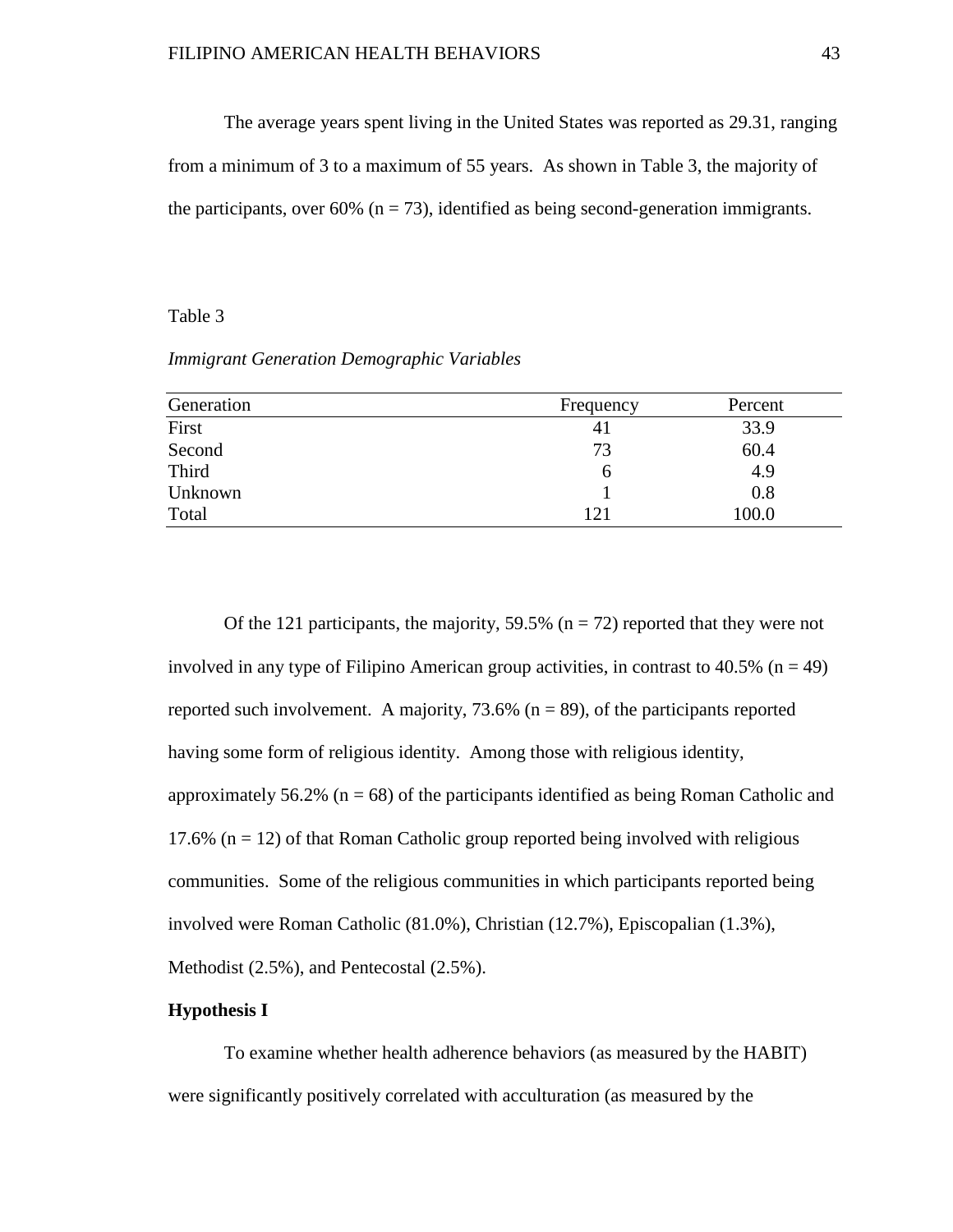ASASFA), and significantly negatively correlated with anxiety symptoms (as measured by the GAD-7), depression symptoms (as measured by the PHQ-9), and frequency of cognitive distortions (as measured by the ICD), six Pearson product-moment correlations were conducted. Upon review, the assumptions of the Pearson product-moment correlations were met. A histogram indicated a normal distribution without any significant outliers, and a visual inspection of a normal probability plot indicated a lack of significant multicollinearity or homoscedasticity.

Results also indicated that there was no significant linear relationship between acculturation and health adherence behaviors  $(r(121) = -.043, p = .321)$ . Further results showed that there was a significant negative linear relationship between anxiety symptoms and health adherence behaviors  $(r(121) = -.192, r^2 = .0368, p = .018)$  and a significant negative relationship between depression symptoms and health adherence behaviors  $(r(121) = -.375, r^2 = .1406, p = .000)$ . This indicated that 3.68% of the variance in health adherence behaviors can be explained by anxiety, and 14.06% of the variance in health adherence behaviors can be explained by depression. Additionally, there was no significant relationship between frequency of cognitive distortions and health adherence behaviors  $(r(121) = -.148, p = .052)$ . Correlation coefficients are displayed in Table 4.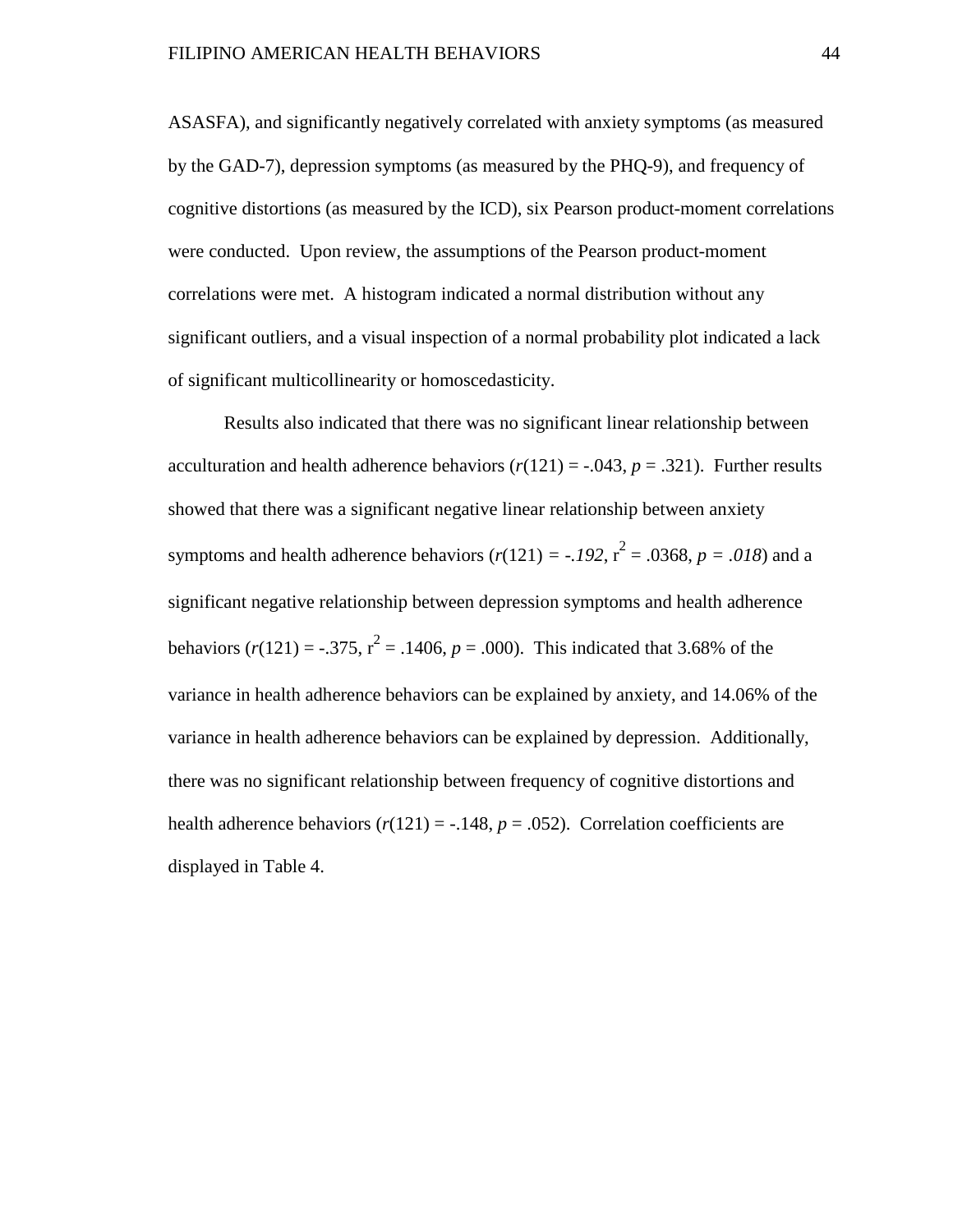### Table 4

| Correlations for Health Behaviors, Acculturation, Anxiety, Depression, and Cognitive |  |  |  |
|--------------------------------------------------------------------------------------|--|--|--|
| <i>Distortions</i>                                                                   |  |  |  |

|                              | <b>Health Behaviors</b> | Acculturation | Anxiety  | Depression | <b>Cognitive Distortions</b> |
|------------------------------|-------------------------|---------------|----------|------------|------------------------------|
| <b>Health Behaviors</b>      |                         | $-.043$       | $-.192*$ | $-.375**$  | $-.148$                      |
| Acculturation                | $-.043$                 | -----         | $.175*$  | .094       | $.251**$                     |
| Anxiety                      | $-.192*$                | $.175*$       | -----    | $.760**$   | $.564**$                     |
| Depression                   | $-.375**$               | .094          | $.760**$ |            | $.584**$                     |
| <b>Cognitive Distortions</b> | $-.148$                 | $.251**$      | $.564**$ | .584**     |                              |

*\*p < .05; \*\*p < .01*

# **Hypothesis II**

To identify whether the severity of psychological distress (as measured by the GAD-7 and the PHQ-9) predicted health adherence behaviors in a significant and negative direction, a multiple linear regression was conducted using anxiety symptoms (as measured by the GAD-7) and depression symptoms (as measured by the PHQ-9) as the predictor variables, and health adherence behaviors (as measured by the HABIT) as the criterion variable. Tests of assumptions and multiple linear regressions were met. The Durbin-Watson statistic was equal to 1.557, indicating acceptable levels of autocorrelation.

The collinearity diagnostics demonstrated that for psychological distress, the predictor variables of anxiety and depression, there was no evidence of multicollinearity. The tolerance statistics were equal to .422. As such, multicollinearity was not a problem for these variables. Field (2009) posits that tolerance statistics with values below 0.2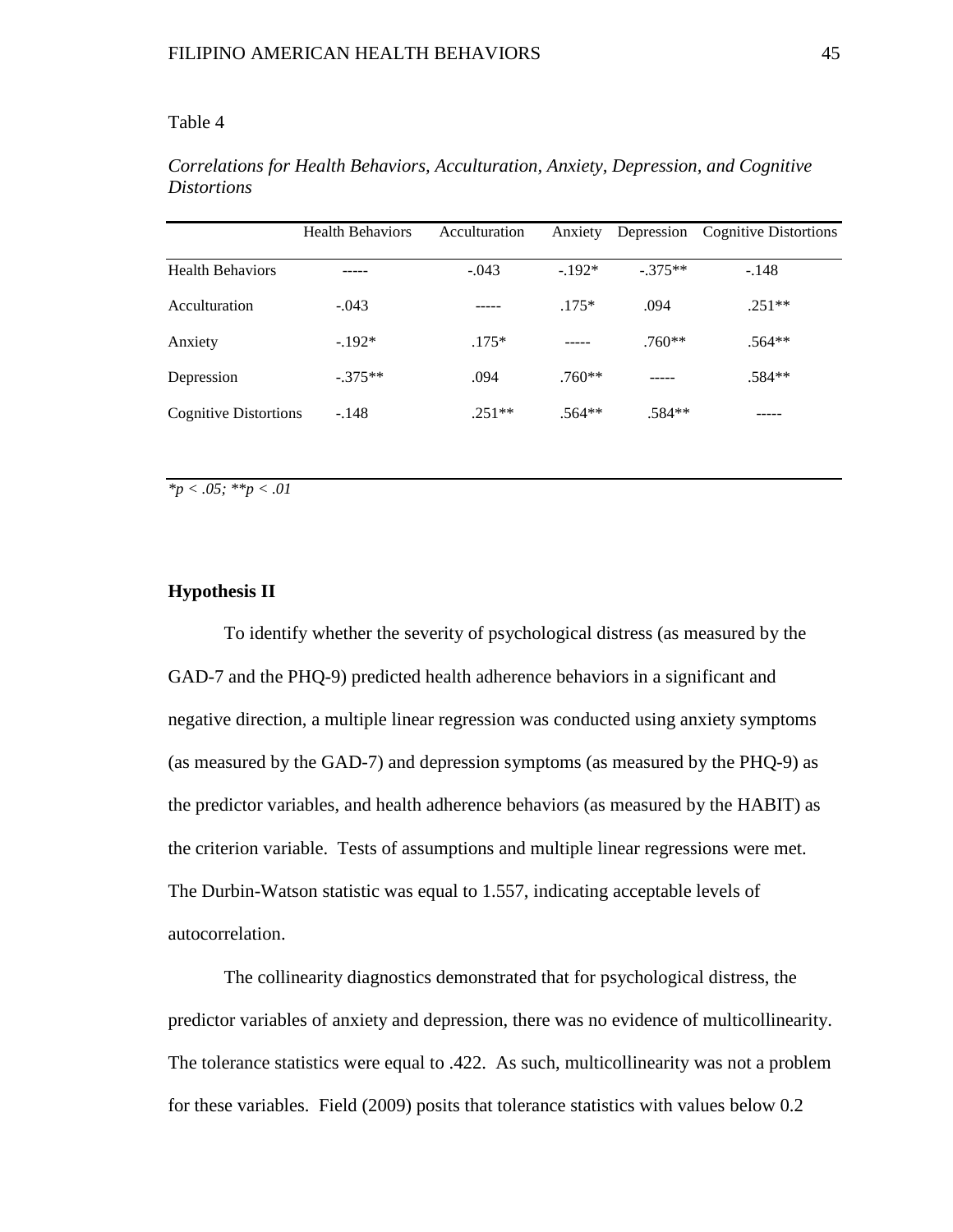suggest concern and values below 0.1 suggest serious concern. Further, the variance inflation factor was equal to 2.370. According to Field, values of 10 suggest problems with multicollinearity. As such, there was further evidence that this assumption was met.

The results of the multiple linear regression analysis revealed a multiple correlation of  $R = .402$  with a coefficient of determination of .162 ( $R^2 = .162$ ). This indicated that 16.2% of the variance observed could be attributed to psychological distress (depression and anxiety). Table 5 presents the results of the multiple linear regression analysis. Table 6 presents the overall regression analysis. This revealed a significant regression  $(F(2,120) = 11.377, p = .000)$ . This suggests that the combination of the anxiety and depression (predictor variables) made a significant contribution to the prediction of health adherence behaviors; however, as shown in Table 7, further analysis through an independent examination of each predictor variable revealed that only one predictor, depression (as measured by the PHQ-9), made a significant contribution to the prediction of health adherence behaviors and in a negative direction.

Table 5

*Model 1 Summary of the Predictor Variables (Anxiety and Depression) to the Criterion Variable (Health Adherence Behaviors)*

| Model | R    | $R^2$ | Adjusted<br>$R^2$ | Std.<br>Error of<br>Est. | $R^2$ | F<br>Change Change | df1 | df2 | Sig. F<br>Change |
|-------|------|-------|-------------------|--------------------------|-------|--------------------|-----|-----|------------------|
|       | .402 | .162  | .147              | 6.166                    | .162  | 11.377             |     | 118 | $.000*$          |

\*Denotes significance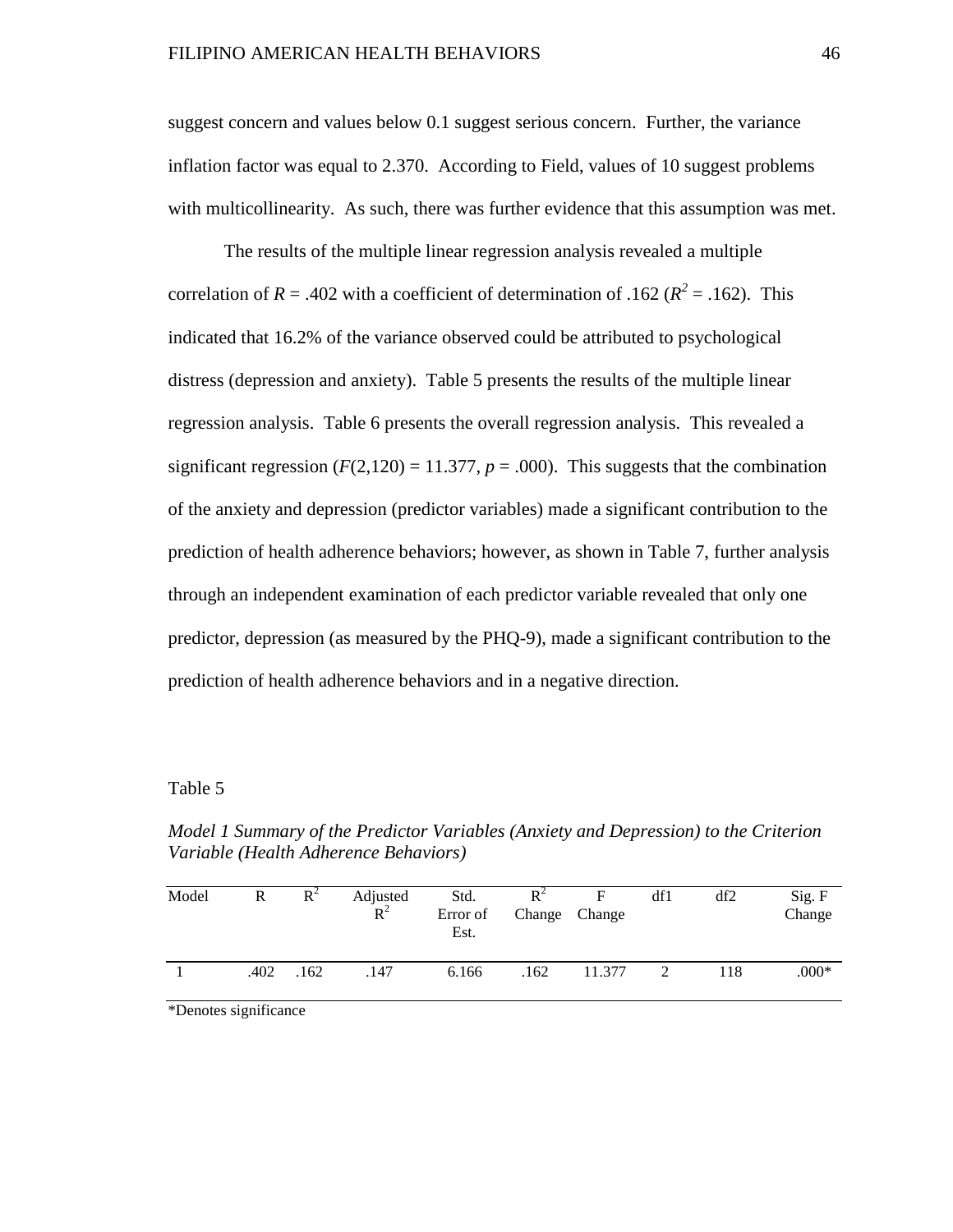### Table 6

|       | Criterion Variable (Health Adherence Behaviors) |    |             |   |      |  |
|-------|-------------------------------------------------|----|-------------|---|------|--|
| Model | Sum of<br>Squares                               | Df | Mean Square | F | Sig. |  |

*Overall Regression Analysis with Predictor Variables (Anxiety and Depression) to the Criterion Variable (Health Adherence Behaviors)*

|              | Squares  |     |         |        |         |
|--------------|----------|-----|---------|--------|---------|
| 1 Regression | 865.069  |     | 432.535 | 11.377 | $.000*$ |
| Residual     | 4486.220 | 118 | 38.019  |        |         |
| Total        | 5351.289 | 120 |         |        |         |

\*Denotes significance

#### Table 7

*Coefficients of Predictor Variables (Anxiety and Depression) to the Criterion Variable (Health Adherence Behaviors)*

| Unstandardized<br>Coefficients |            | Standardized<br>Coefficients |            |         | Collinearity<br><b>Statistics</b> |         |           |            |
|--------------------------------|------------|------------------------------|------------|---------|-----------------------------------|---------|-----------|------------|
|                                | Model      | B                            | Std. Error | Beta    |                                   | Sig.    | Tolerance | <b>VIF</b> |
| 1.                             | (constant) | 35.121                       | .857       |         | 41.002                            | $.000*$ |           |            |
|                                | Anxiety    | .310                         | .181       | .222    | 1.712                             | .090    | .422      | 2.370      |
|                                | Depression | $-.764$                      | .182       | $-.544$ | $-4.194$                          | $.000*$ | .422      | 2.370      |

\*Denotes significance

# **Hypothesis III**

A Pearson correlation was conducted to determine whether there was a significant relationship between acculturation and anxiety symptoms. Upon review, the assumptions of the Pearson product-moment correlation were met. A visual inspection of the histogram indicated a normal distribution without any significant outliers, and assumptions for linearity and homoscedasticity were demonstrated by a normal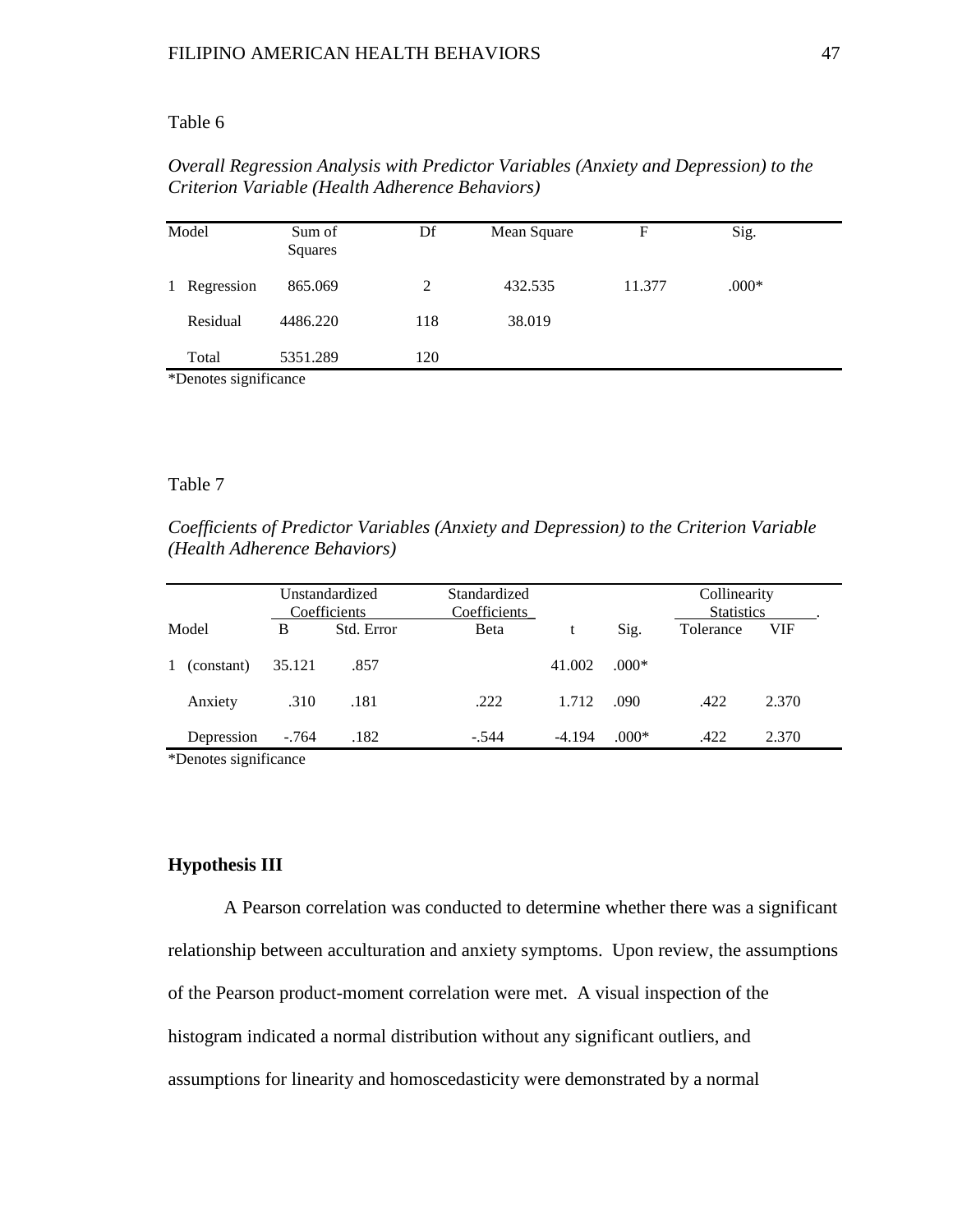probability plot. Results indicated that acculturation positively and significantly correlated with anxiety symptoms  $(r(121) = .175, r^2 = .0306, p = .028)$ , indicating approximately 3.06% of the variance in anxiety can be explained by acculturation. As such, contra to the original hypothesis, the results found a significant, positive relationship between acculturation and anxiety symptoms.

#### **Hypothesis IV**

A Pearson correlation was conducted to determine whether there was a significant relationship between acculturation and frequency of cognitive distortions. In reviewing the data, the assumptions of the Pearson product-moment correlation were met. A visual inspection of the histogram indicated a normal distribution without any significant outliers, and acceptable levels of linearity and homoscedasticity were demonstrated by a normal probability plot. Results indicated that acculturation positively and significantly correlated with frequency of cognitive distortions ( $r = .251$ ,  $r^2 = .063$ ,  $p = .003$ ), indicating approximately 6.30% of the variance in frequency of cognitive distortions can be explained by acculturation. As such, the hypothesis of a negative relationship was not supported, but the results found that a positive relationship was significant.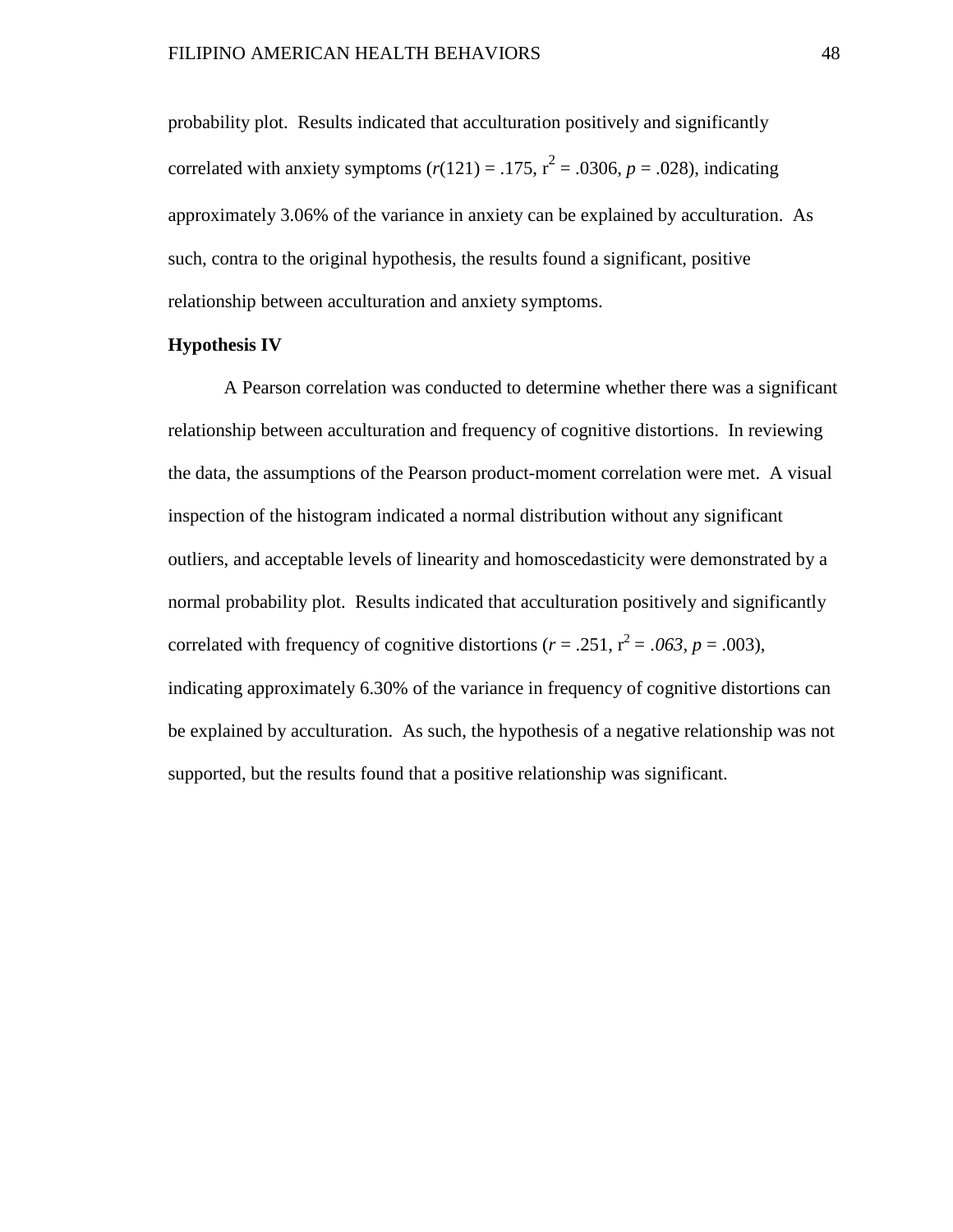#### **Chapter 6: Discussion**

This study examined the relationship between health adherence behaviors of Filipino Americans and acculturation, frequency of cognitive distortions, and psychological distress. Previous research found significant relationships between health behaviors and these various factors in the general population (Huang, Calzada, Cheng, & Brotman, 2012; Lagman et al., 2014; Lim et al., 2012; Yoon et al., 2012). The findings from this study provided more information and support existing research regarding this particular under-researched population. Additionally, it raised further questions that future researchers may be able to examine.

# **Significant Findings and Clinical Implications**

Results of the current study found several significant findings. There was a significant negative relationship between psychological distress and health adherence behaviors such that psychological distress could predict lower levels of adherence to medical recommendations. This supports previous findings, which would suggest that the presence of anxiety and depression symptoms impede health-related behavior because they decrease the likelihood of following through on medical recommendations (Kagee et al., 2014; Merz, Malcarne, Roesch, Riley, & Sadler 2011). This connection was important, as ethnic minority populations tend to experience heightened levels of anxiety and depression symptoms in comparison to their Caucasian counterparts, and these results indicate that these symptoms can directly affect health adherence behaviors in Filipino Americans (Settles, Navarette, Pagano, Abdou, & Sidanius, 2010; Sun et al., 2016).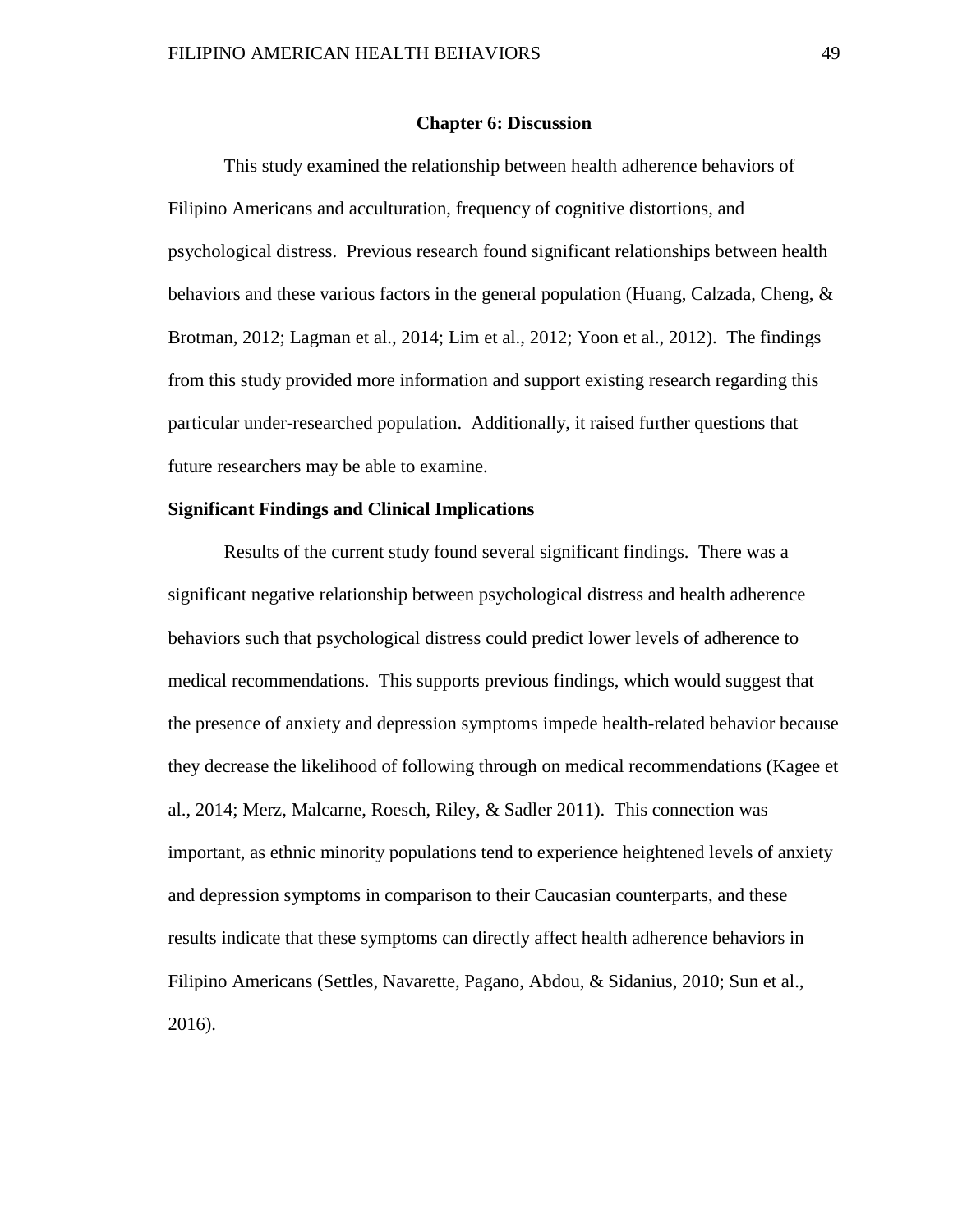The current study also examined the relationship between acculturation and anxiety. A significant positive relationship was found between anxiety and acculturation. This suggests that the more acculturated Filipino American participants were to American culture, the more likely they were to experience higher levels of anxiety symptoms. These results were surprising and did not support the hypothesis, which posited that individuals who were more acculturated to American culture would likely experience lower levels of anxiety.

It is possible that this finding is related to the theory of attachment anxiety. Brennan, C. L. Clark, and Shaver (1998) described the concept of attachment anxiety as fear of abandonment and the desire for obtaining reassurance from others. When discussing the societal views of Americans and Filipinos, the former Western culture tends to be more individualistic as compared to the latter collectivistic Eastern culture. It is possible that the collectivistic view that a more Filipino-culture oriented individual has serves as a protective factor in terms of having better perceived social support (W. Kim et al., 2010). It may be that a relative lack of perceived social support, less common to the Filipino culture in contrast to American culture, may be more salient for immigrants and first-generation Americans and may, thus, may be more profound. In other words, attachment anxiety in conjunction with an individualistic culture lends a potential explanation of the current study's findings: the more Americanized Filipino Americans are, the more anxious they may feel due to a perceived lack of social support. Interestingly, there is a gap in the research about this relationship, especially as it pertains to the Filipino American population.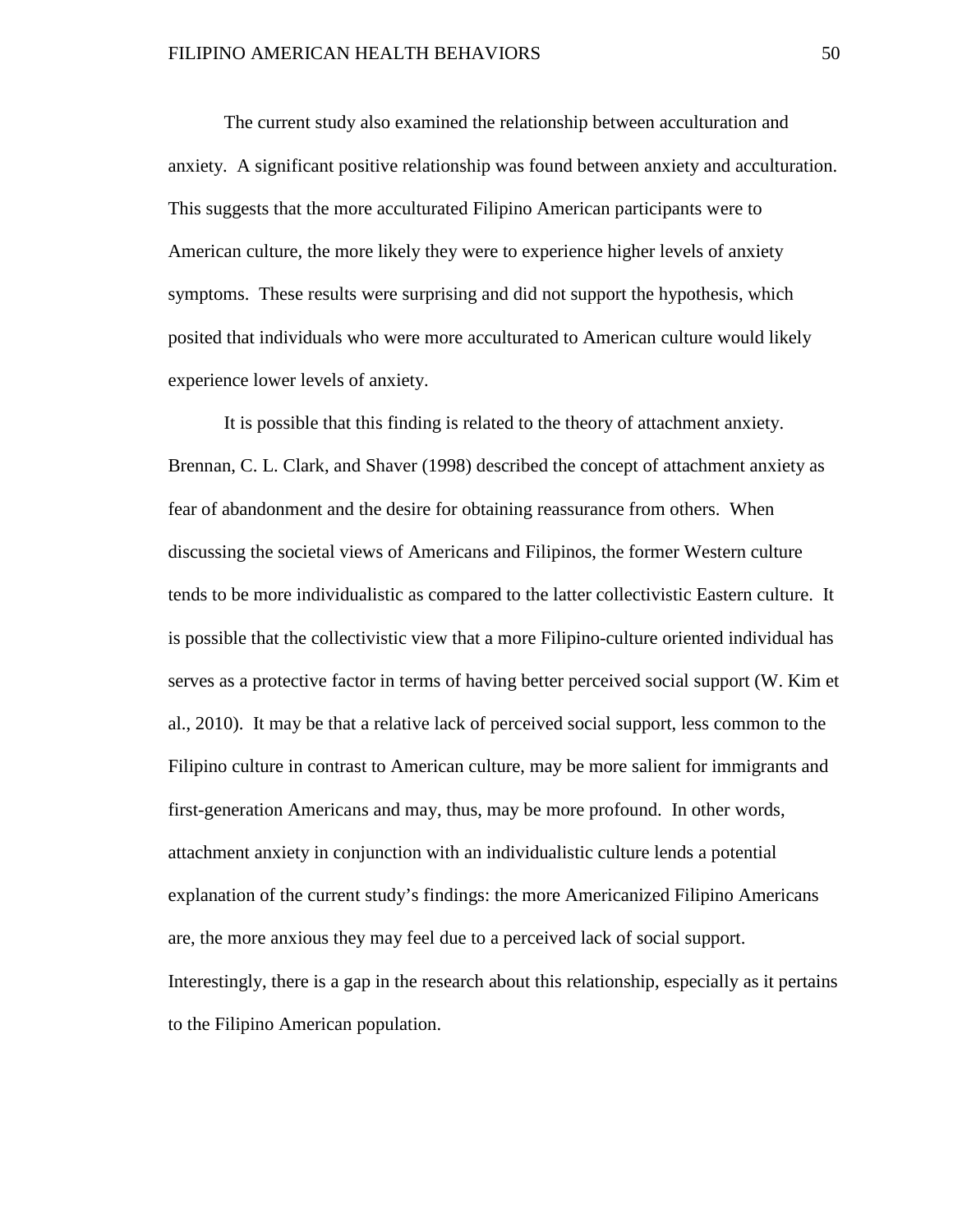Other possible explanations involve recognizing the discrepancies that may coincide with the sample population. Both the PHQ-9 and the GAD-7 are self-report measures that were norm-referenced to a sample primarily comprised of Caucasians (Kroenke et al., 2001; Spitzer et al., 2006). As such, they might not be as valid and reliable as assessment tools for anxiety and depression in Filipino Americans. Additionally, Filipino Americans specifically, and Asian Americans generally, are more likely to discuss their mental health symptoms in more physical terms (J. E. Kim & Zane, 2016). Due to the stigma of mental health concerns, these groups tend to have their symptoms manifest in more somatic ways (Sun et al., 2016).

Additionally, although the findings did not support the hypothesis of a negative relationship between level of acculturation and frequency of cognitive distortions, a significant positive relationship was determined. This indicated that participants who identified more with American culture experienced errors in thinking more often than those who identified as more Filipino, which was not hypothesized. A study regarding people with multicultural backgrounds found the experience of balancing more than one cultural context is related to increased stress levels and disruption of cognitive processes (D. Kim et al., 2006). It is possible that this multicultural experience, alone, is related to increased frequency of cognitive distortions.

Other studies have examined the concept of positive cognitive distortions, which can be defined as thinking errors that serve as coping mechanisms for individuals until they are capable of dealing with actual threats. They found that these types of cognitive distortions can be functional in regard to serving as a protective factor for people (Kendall, 1992; Kuroki, 2014; Taylor & Brown, 1988). An example of this is when a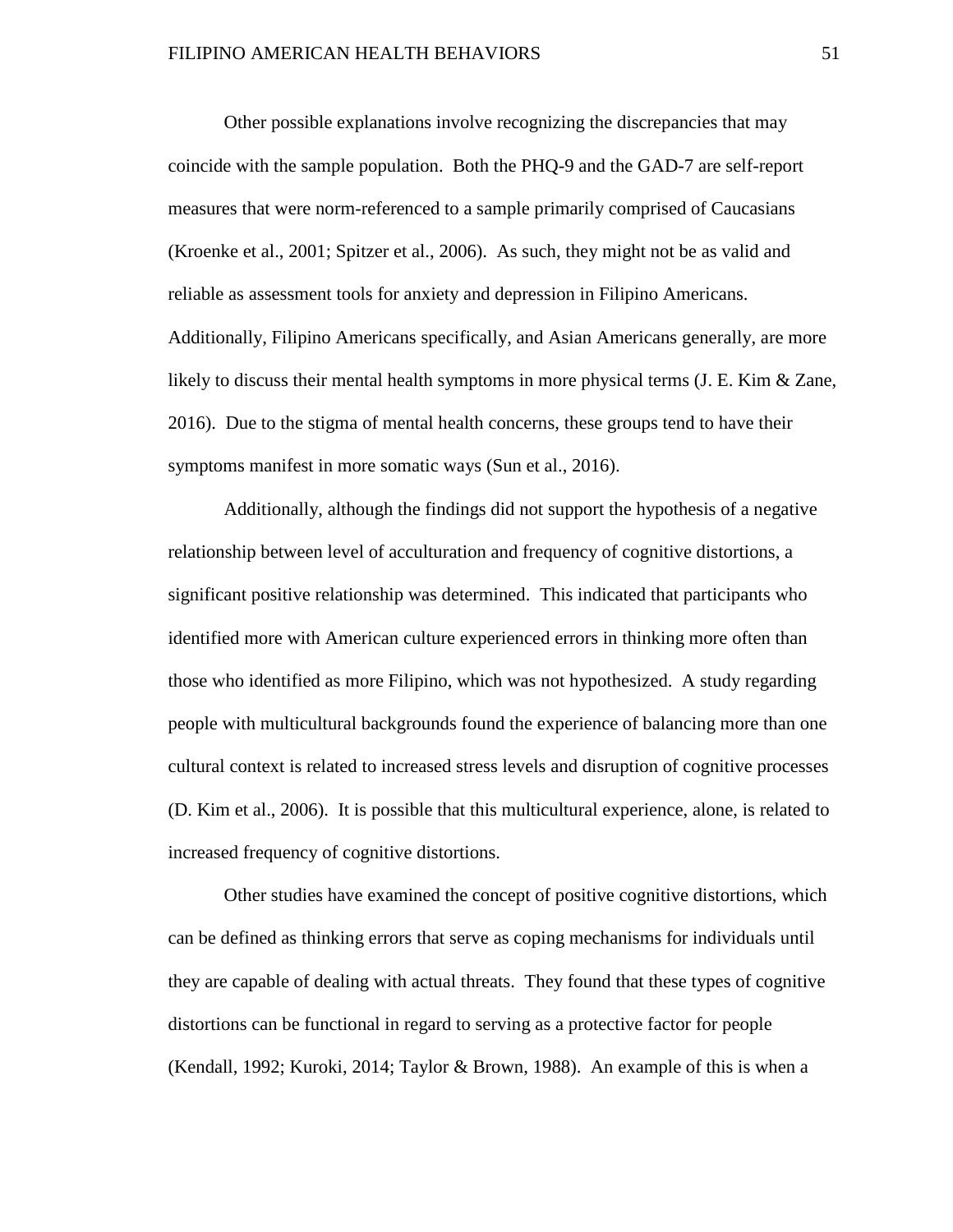parent receive news that his or her child has been in an accident at school, so he or she uses minimizing of the negative situation in order to arrive at the school and take appropriate action for his or her child's well-being. The cognitive distortion of minimizing in this particular situation might have been protective in the sense that the parent was able to safely and calmly do what was necessary to take care of his or her child. Another example is when a student occasionally uses a mental filter regarding grades for the purpose of striving for higher scores in order to be successful in being valedictorian. It may be that the ICD inadvertently measured these distortions as well. Although these studies demonstrated possible explanations of the current findings, there is a notable gap in the literature regarding Filipino Americans and how their cultural experiences may contribute to their frequency of cognitive distortions.

Another possible explanation for the positive relationship between acculturation and frequency of cognitive distortions could stem from the idea of *bahala na*. This is the concept that addresses the Filipino attitude of leaving everything according to God's plan (McBride, 2002). As such, Filipino individuals may experience fewer distortions or thought disruptions if they are able to apply an external locus of control to whatever situations they may find themselves in.

The current study strengthened the existing research linking psychological distress to both health adherence behaviors and cognitive distortions. Previous research examined the relationship between the ability to follow through with medical recommendations and levels of anxiety and depression, and found that health adherence behaviors were significantly decreased when psychological distress levels were heightened, as occurs with anxiety and depression (Kagee et al., 2014; Thorpe et al.,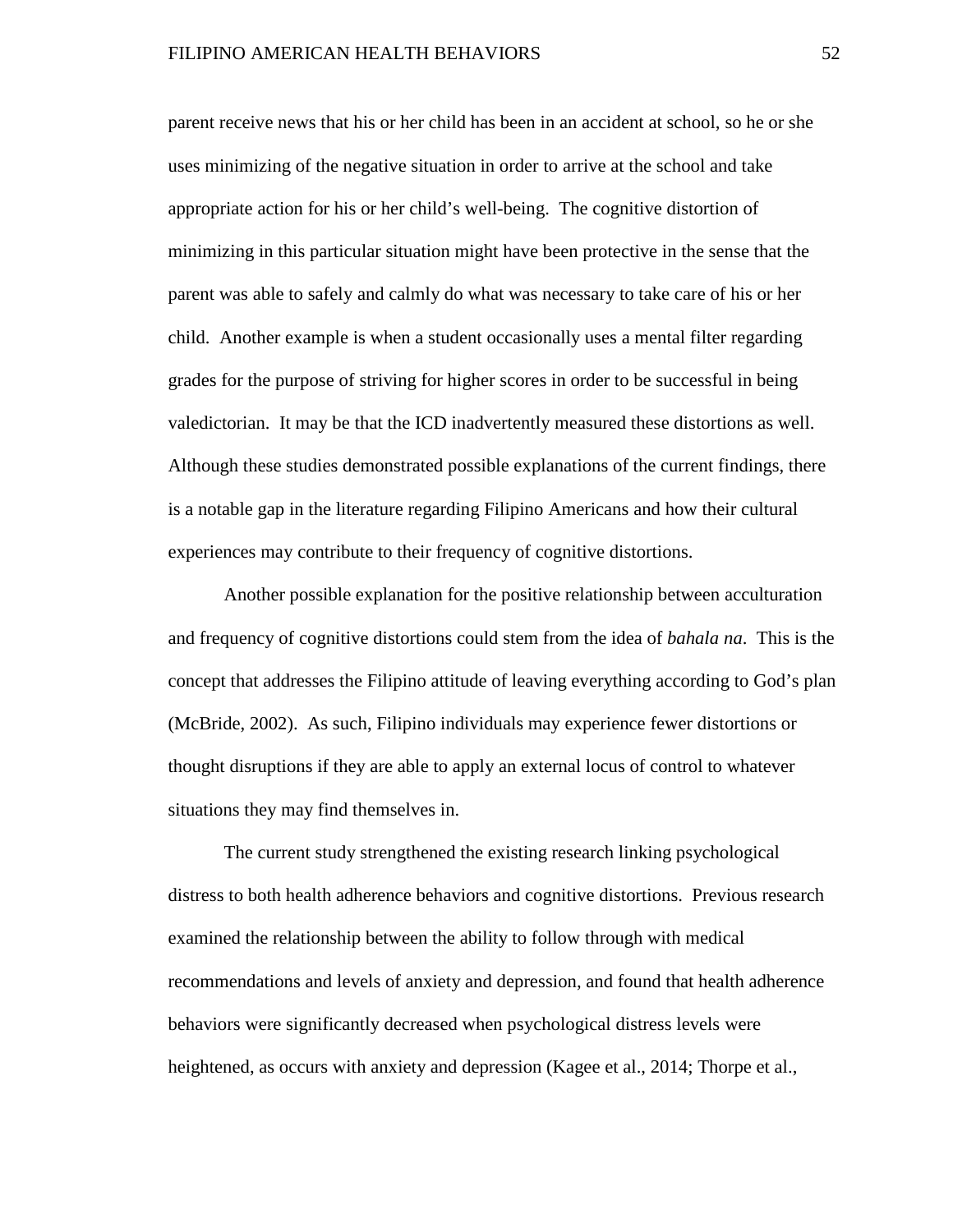2006). Similarly, previous researchers found that the frequency of cognitive distortions was directly related to the increased presence of anxiety, depression, and even personality disorder symptoms (D. A. Clark & A. T. Beck, 2010; Rosenfield, 2004; Yurica, 2002). Therefore, the current findings corroborated the results of previous studies, demonstrating the central role of cognition in psychological well-being. This study helped to better define the relationship between health-related behaviors, cognitive distortions, psychological distress and culture in Filipino Americans. When applying the HBM to this particular participant demographic, findings from the current study contribute to the notion that psychological distress factors, such as anxiety and depression, are strongly tied to behavioral outcomes in Filipino Americans.

#### **Limitations**

It is important to note various limitations of the current study. First, participants were gathered primarily online through convenience sampling, which narrowed the participant pool to those who had access to internet and were capable of using it. Similarly, the majority of the participants in the sample reported having completed a college education, which may limit the generalizability to the Filipino American community overall. Additionally, geographic location was primarily constrained to the Northeastern U.S. This may have impacted participants' responses to certain questions regarding acculturation and psychological distress because certain areas have larger Filipino American communities, which may model the acculturation process or provide less acculturated avenues of support. For example of the latter, there is higher residency of Filipino Americans in particular cities, such as San Francisco, California and Jersey City, New Jersey as compared to Jackson, Mississippi (RAD, 2014). Having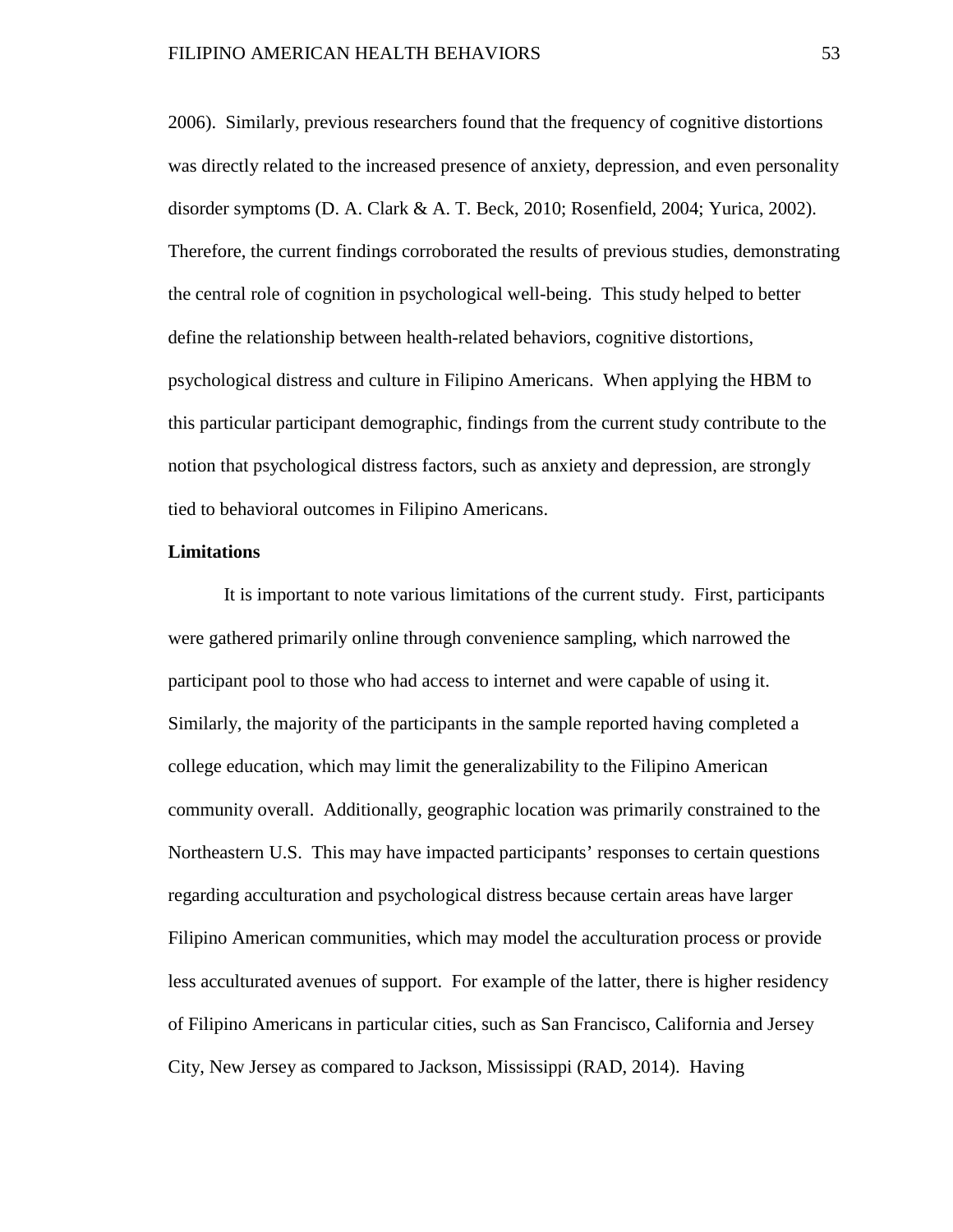membership or availability to join a local ethnic community may offer protection factors to distress, such as support, acceptance, and unity, thereby influencing acculturation (I. Kim & Spencer, 2011; W. Kim et al., 2010; Kirmayer, et al., 2011).

A second identified limitation was the lack of options for a psychometrically validated acculturation scale specifically for Filipino Americans. The ASASFA is the only assessment tool of its kind in the literature that examines acculturation for Filipino Americans. Although its specificity of addressing this particular Asian subgroup benefitted the current study, the ASASFA only examined language use and preference at home, work, socially, and in media, and the preferred nationality of individuals within interpersonal relationships. It does not include ethnicity of individuals; rather, it only addresses nationality. Further, the measure does not examine specific values, beliefs, or traditions. Additionally, the tools within the study were self-report measures, which may have lent to the potential of subjective bias.

Although this variable was not assessed, a final potential limitation of this study was the awareness of the possible influence of colonial mentality (CM). Because the existing literature supports the relationship between CM and depression symptoms (David, 2008; David & Nadal, 2013; David et al., 2017), actual utilization of a CM measure would have contributed to a better understanding of how CM manifests in Filipino Americans and influences the variables under study. In this way, CM might be a mediating factor for health beliefs and adherence to health behaviors and may have explained the unexpected finding regarding depression. Similarly, the current study did not examine more traditional alternative health beliefs of Filipino Americans, which could have lent to a better understanding of the participants in the study and how that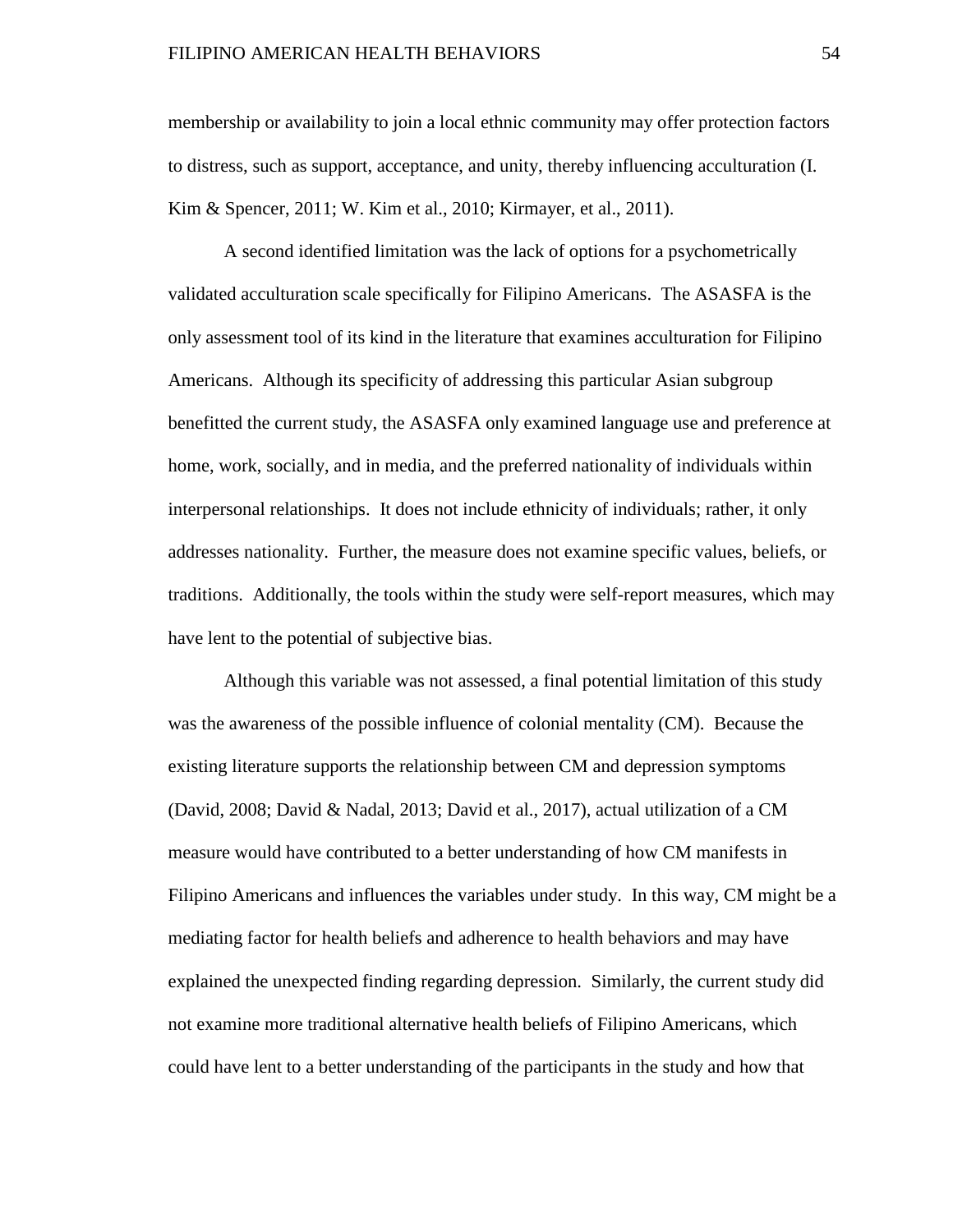may relate to health adherence behaviors for those in the U.S. Although these limitations were present, the current study offered insight that is relevant to acculturation, psychological distress, frequency of cognitive distortions, and health adherence behaviors in Filipino Americans.

#### **Future Directions**

As integrated health care continues to become more popular, increasing knowledge of behavioral health and information linking mental and physical health will allow clinicians to better serve their patients. Additionally, it is important to continue expanding the knowledge regarding growing ethnic minority populations, such as Filipino Americans. In moving forward, there are several ideas that can be examined. Researchers may consider taking a more in-depth look at the health status related to heterogeneity within Filipino Americans, including traditional, alternative health beliefs that they may hold. With the Philippines' vast diversity of ethnicity, religion, language, traditions, and cuisine—as influenced by the varying geography of the 7,000 islands there is likely notable diversity linked to health behaviors and outcomes in its immigrants (Nadal, 2011; U.S. Census Bureau, 2010).

Also, future studies may examine CM as it relates to health behaviors. Similarly, it might be beneficial to examine CM, well-being, and help-seeking behaviors for Filipino Americans as previous research has suggested the possible link between wellbeing, perceived access to health care, and likelihood of seeking mental health treatment (David & Nadal, 2013; Fung & Wong, 2007).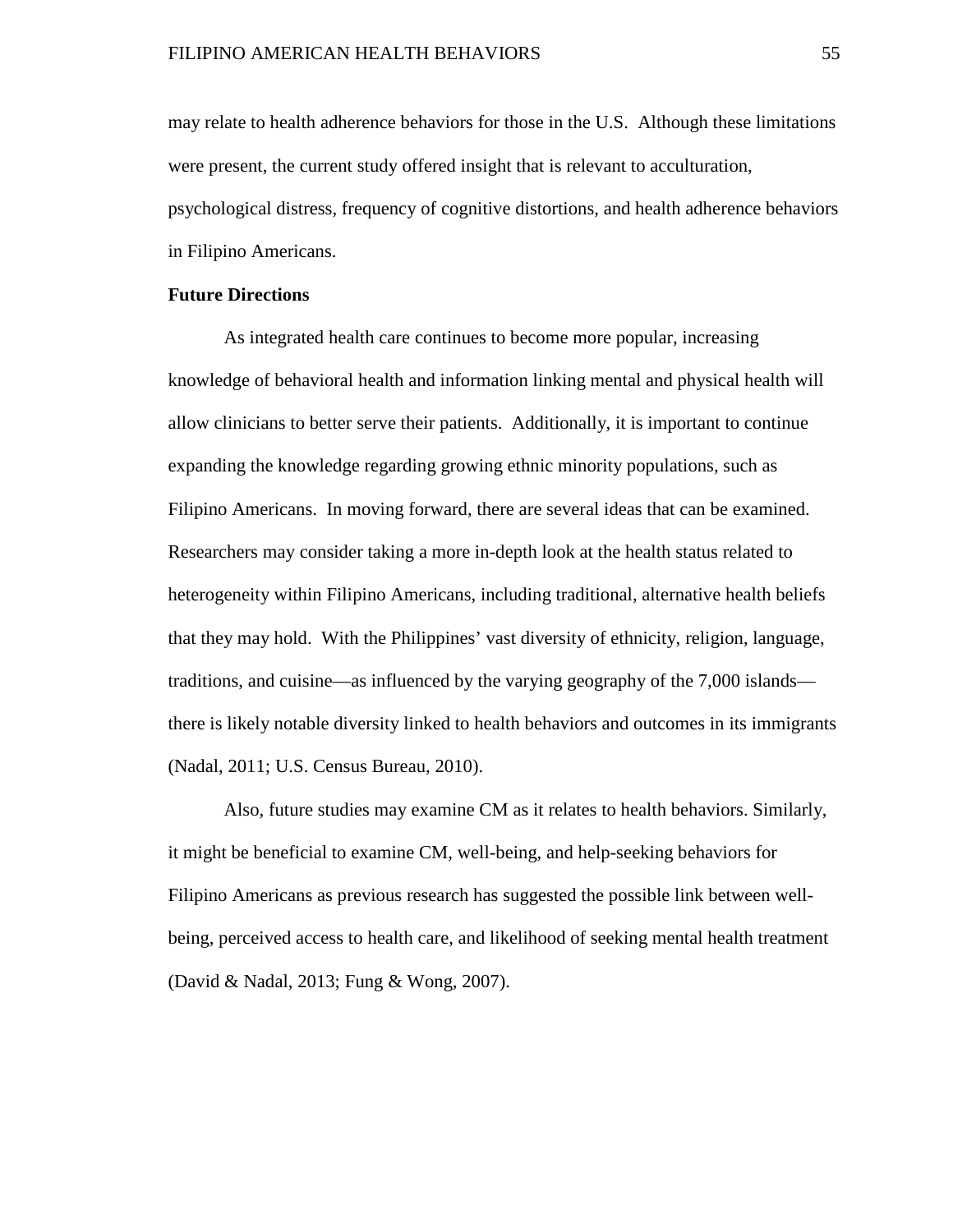# **Conclusion**

The current study found that Filipino Americans who identified as more acculturated to American culture also had a higher frequency of cognitive distortions and experienced higher levels of anxiety. Additionally, this study supported existing research indicating that higher levels of anxiety and depression predict lower adherence to health recommendation behaviors in the vibrant and burgeoning Filipino American community.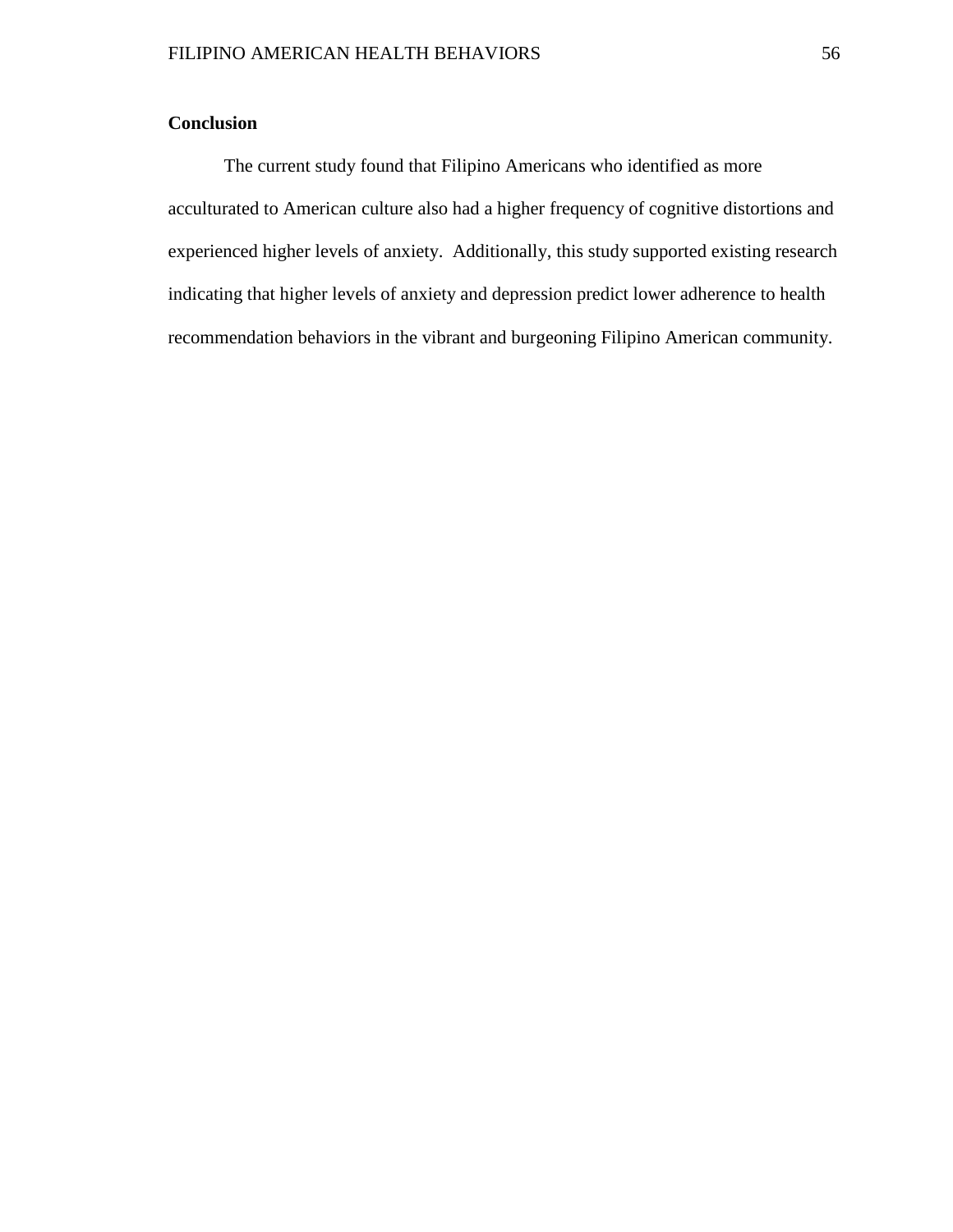#### References

- Agoncillo, T. A. (2007). *Introduction to Filipino history.* Manila, Philippines: Radiant Star Publishing
- Baello, J. & Mori, L. (2007). Asian values adherence and psychological helpseeking attitudes of Filipino Americans. *Journal of Multicultural, Gender, and Minority Studies. 1*(1), 1-14.
- Baker, D. (2011). Conceptual parameters of acculturation within the Asian and Pacific Islander American populations. *Nursing Forum*, 83-93.
- Beck, A. T. (1967). *Depression: Clinical, experimental, and theoretical aspects.* New York, NY: Harper & Row.
- Beck, A. T. (1976). *Cognitive therapy and the emotional disorders.* New York, NY: International Universities Press.
- Beck, A.T., Freeman, A., Davis, D. D., & Associates. (2004). *Cognitive therapy of personality disorde rs* (2nd ed.). New York, NY: Guilford Press.
- Beck, J. S. (2011). *Cognitive behavior therapy: Basics and beyond.* New York, NY: The Guilford Press.
- Beller, J. (2008). Iterations of the impossible: Questions of a digital revolution in the Philippines. *Postcolonial Studies, 11*(4), 435-450.
- Berry, J. W. (2005). Acculturation: Living successfully in two cultures. *International Journal of Intercultural Relations, 29,* 697-712.
- Berry, J. W., & Hou, F. (2016). Immigrant acculturation and wellbeing in Canada. *Canadian Psychology. 57*(4), 254-264.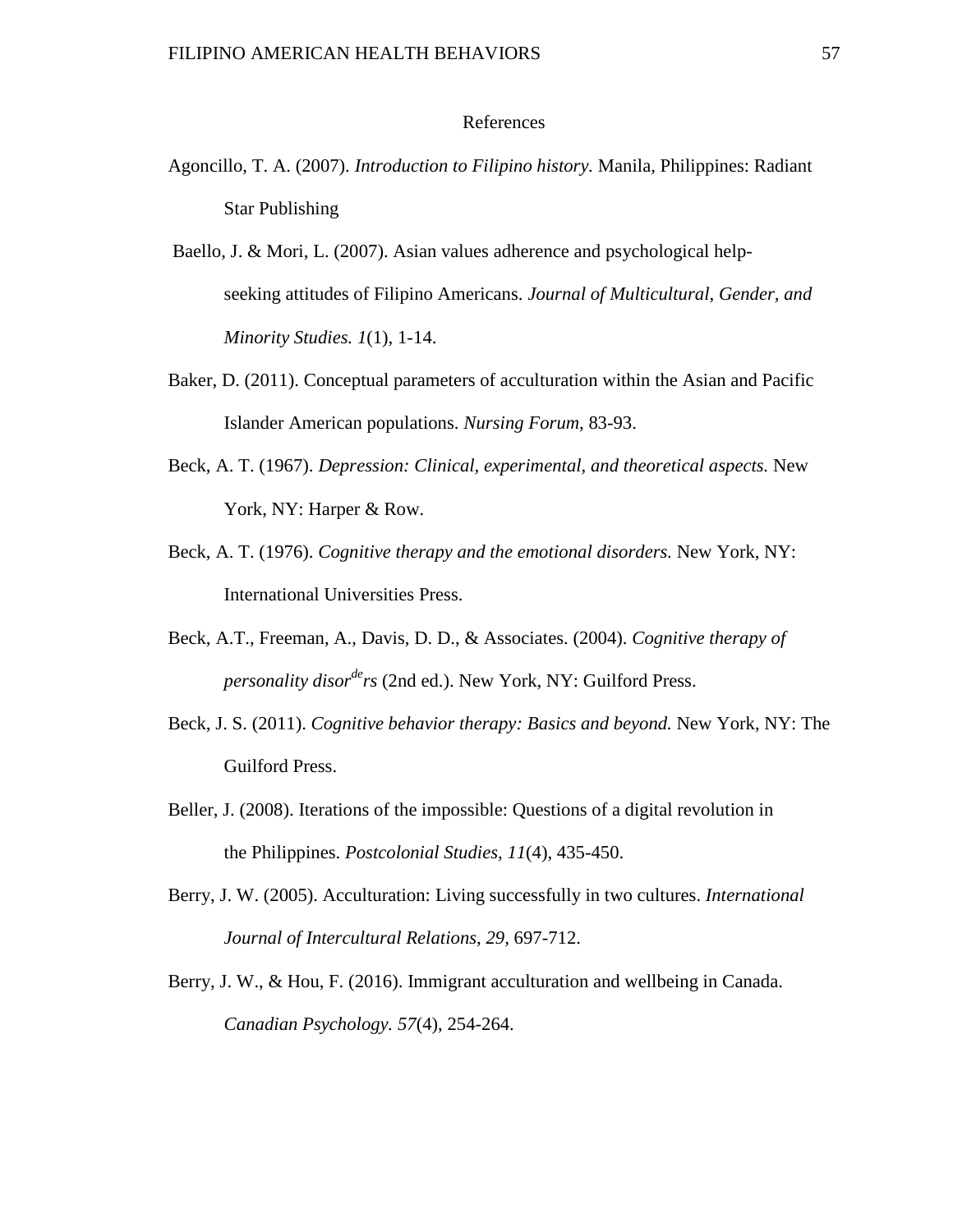- Berry, J. W., Phinney, J. S., Sam, D. L. & Vedder, P. (2008). Response to Rudmin's book review of *Immigrant Youth in Cultural Transition. Journal of Cross-Cultural Psychology, 39*(4), 517-521.
- Brennan, K. A., Clark, C. L., & Shaver, P. R. (1998). Self-report measurement of adult romantic attachment: An integrative overview. In J. A. Simpson & W. Rholes (Eds.), *Attachment theory and close relationships* (p. 46-76). New York, NY: Guildford Press.
- Burns, D. D. (1980). *Feeling good: The new mood therapy*. New York, NY: The Penguin Group.
- Burns, D. D. (1990). *The feeling good handbook.* New York, NY: Plume Books.
- Burns, D. D. (1999). *The feeling good handbook* (Revised ed.). New York, NY: Plume Books.
- Chataway, C. J., & Berry, J. W. (1989). Acculturation experiences, appraisal, coping, and adaptation: A comparison of Hong Kong Chinese, French, and English students in Canada. *Canadian Journal of Behavioural Science / Revue canadienne des sciences du comportement, 21*(3), 295-309. doi.org/10.1037/h0079820
- Choi, Y., Tan, K. P. H., Yasui, M., & Hahm, H. C. (2016). Advancing understanding of acculturation of Asian immigrants: Person-oriented analysis of acculturation strategy among Korean American youth. *Journal of Youth Adolescence, 45*(1), 1380-1395.
- Christensen, A. J., Moran, P. J., & Wiebe, J. S. (1999). Assessment of irrational health beliefs: Relation to health practices and medical regimen adherence. *Health Psychology, 18*(2), 169-176. doi:10.1037/0278-6133.18.2.169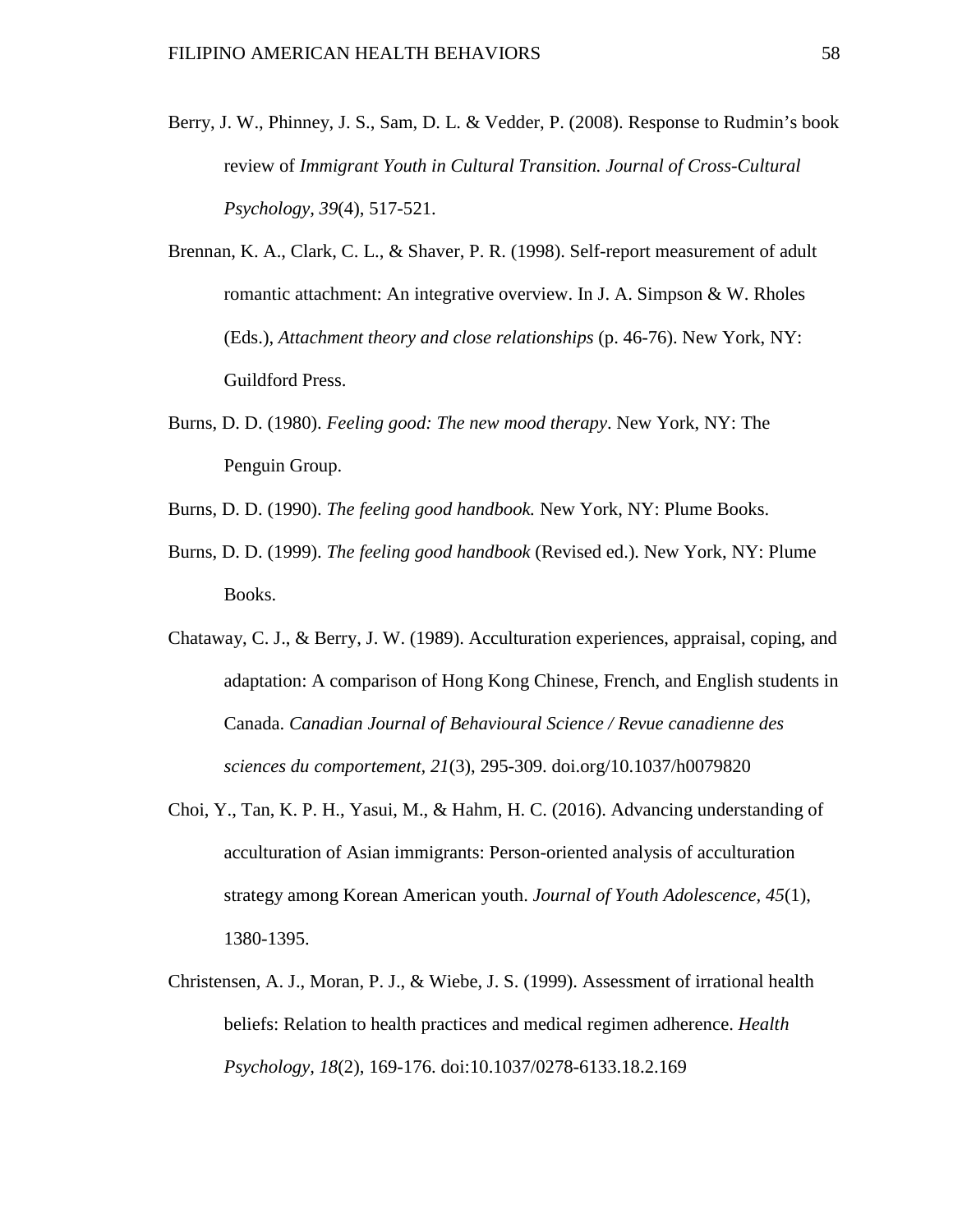- Clark, D. A., & Beck, A. T. (2010). Cognitive theory and therapy of anxiety and depression: Convergence with neurobiological findings. *Trends in Cognitive Sciences*, *14*, 218-224.
- Cohen, J. (1992). A power primer. *Psychological Bulletin, 112*(1), 155-159. Retrieved from http://dx.doi.org/10.1037/0033-2909.112.1.155
- Cohen, M., Arad, S., Lorber, M., & Pollack, S. (2007). Psychological distress, life stressors, and social support in new immigrants with HIV. *Behavioral Medicine, 33*(2), 45-54.
- Cohen, S., Kamarck, T., & Mermelstein, R. (1983). A global measure of perceived stress. *Journal of Health and Social Behavior*, 24, 385-396.
- David, E. J. R. (2008). A colonial mentality model of depression for Filipino Americans. *Cultural Diversity and Ethnic Minority Psychology, 14*(2), 118-127.
- David, E. J. R. (2010). Testing the validity of the Colonial Mentality Implicit Association Test and the interactive effects of covert and overt colonial mentality on Filipino American mental health. *Asian American Journal of Psychology, 1*(1), 31-45.
- David, E. J. R., & Nadal, K. (2013). The colonial context of Filipino American immigrants' psychological experiences. *Cultural Diversity and Ethnic Minority Psychology, 19*(3), 298-309.
- David, E. J. R., Sharma, D. K. B., & Petalio, J. (2017). Losing kapwa: Colonial legacies and the Filipino American family. *Asian American Journal of Psychology, 8*(1), 43-55.
- Dela Cruz, F. A., & Galang, C. B. (2007). The illness beliefs, perceptions, and practices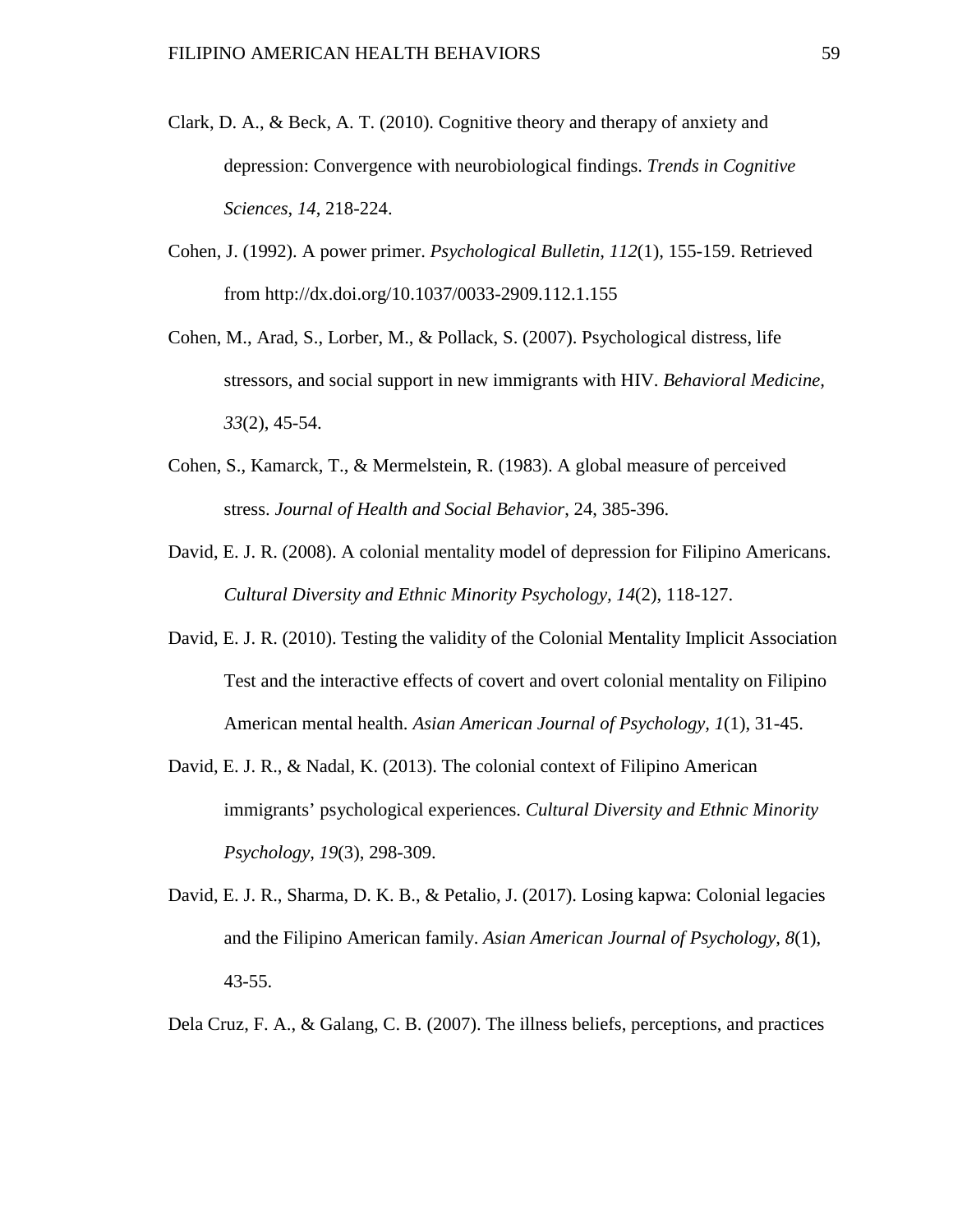of Filipino Americans with hypertension. *Journal of the American Academy of Nurse Practitioners, 20*, 118-127

- Dela Cruz, F. A., Padilla, G. V., & Agustin, E. O. (2000). Adapting a measure of acculturation for cross-cultural research. *Journal of Transcultural Nursince, 11*(3), 191-198. doi[:10.1177/104365960001100305](https://doi.org/10.1177/104365960001100305)
- Dela Cruz, F. A., Padilla, G. V., & Butts, E. (1998). Search and research: Validating a short acculturation scale for Filipino-Americans. *Journal of the American Academy of Nurse Practitioners, 10*(10), 453-460.
- .De Lima Osorio, F., Mendes, A. V., Alexandre Crippa, J., & Loureiro, S. R. (2009). Study of the discriminative validity of the PHQ-9 and PHQ-2 in a sample of Brazilian women in the context of primary health care. *Perspectives in Psychiatric Care, 45*(3), 216-227.
- DiTomasso, R. A. (1997). Health Adherence Behavior Inventory.
- DiTomasso, R. A., Golden, B. A., & Morris, H. J. (Eds.). (2010). *The comprehensive handbook of cognitive-behavioral approaches in primary care.* New York, NY: Springer Publishing Company.
- DiTomasso, R.A., & Yurica, C. L. (2011). Inventory of Cognitive Distortions Manual. In publication.
- Ea, E. E., Griffin, M. Q., L'Eplattenier, N., & Fitzpatrick, J. J. (2008). Job satisfaction and acculturation among registered nurses. *Journal of Nursing Scholarship, 40*(1), 46-51.
- Felipe, L. C. S. (2016). The relationship of colonial mentality with Filipina American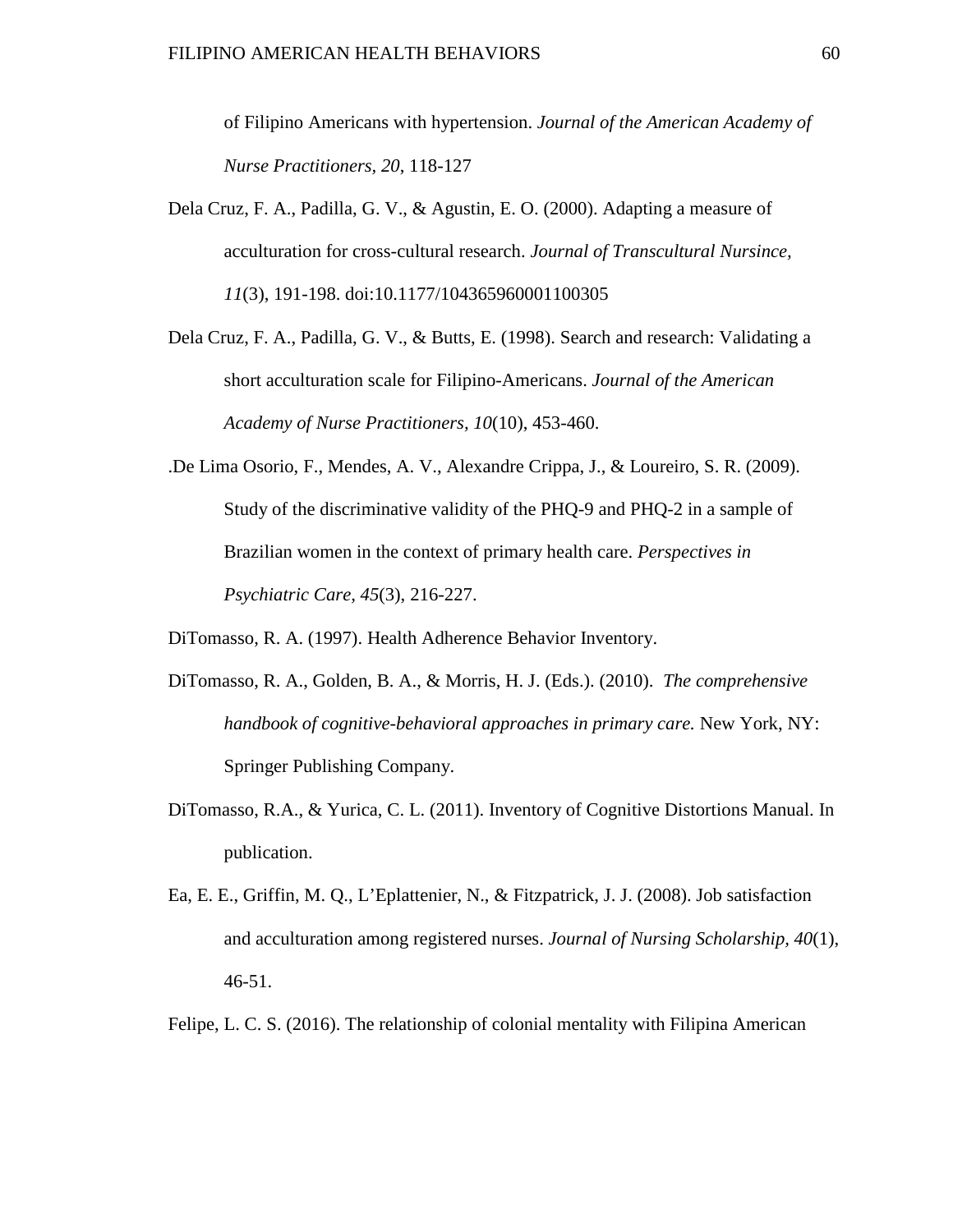experiences with racism and sexism. *Asian American Journal of Psychology, 7*(1), 25-30.

- Field, A. (2009). *Discovering statistics using SPSS* (3rd ed.) Thousand Oaks, CA: SAGE Publications, Inc.
- Fox, R. S., Merz, E. L., Solorzano, M. T., & Roesch, S. C. (2013). Further examining Berry's model: The applicability of latent profile analysis to acculturation. *Measurement and Evaluation in Counseling and Development, 46*(4), 270-288.
- Freeman, A., & DeWolf, R. (1992). *The 10 dumbest mistakes smart people make and how to avoid them*. New York, NY: HarperCollins.
- Freeman, A., & Oster, C. (1999). Cognitive behavior therapy. In M. Herson & A. S. Bellack (eds.). *Handbook of interventions for adult disorders* (2nd ed.), (pp. 108- 138). New York, NY: Wiley and Sons.
- Fung, K., & Wong, Y. R. (2007). Factors influencing attitudes towards seeking professional help among east and southeast Asian immigrant and refugee women. *International Journal of Social Psychiatry, 53*(3), 216-231.
- Garcia-Campayo, J., Zamorano, E., Ruiz, M.A., Pardo, A. Perez-Paramo, M., Lopez-Gomez, V., . . . Rejas, J. (2010). Cultural adaptation into Spanish of the Generalized Anxiety Disorder-7 (GAD-7) Scale as a screening tool. *Health Quality of Life Outcomes, 8,* 8.
- Gee, G. C., Delva, J., & Takeuchi, D. T. (2007). Relationships between self-reported unfair treatment and prescription medication use, illicit drug use, and alcohol dependence among Filipino Americans. *American Journal of Public Health, 97*(5). 933-940.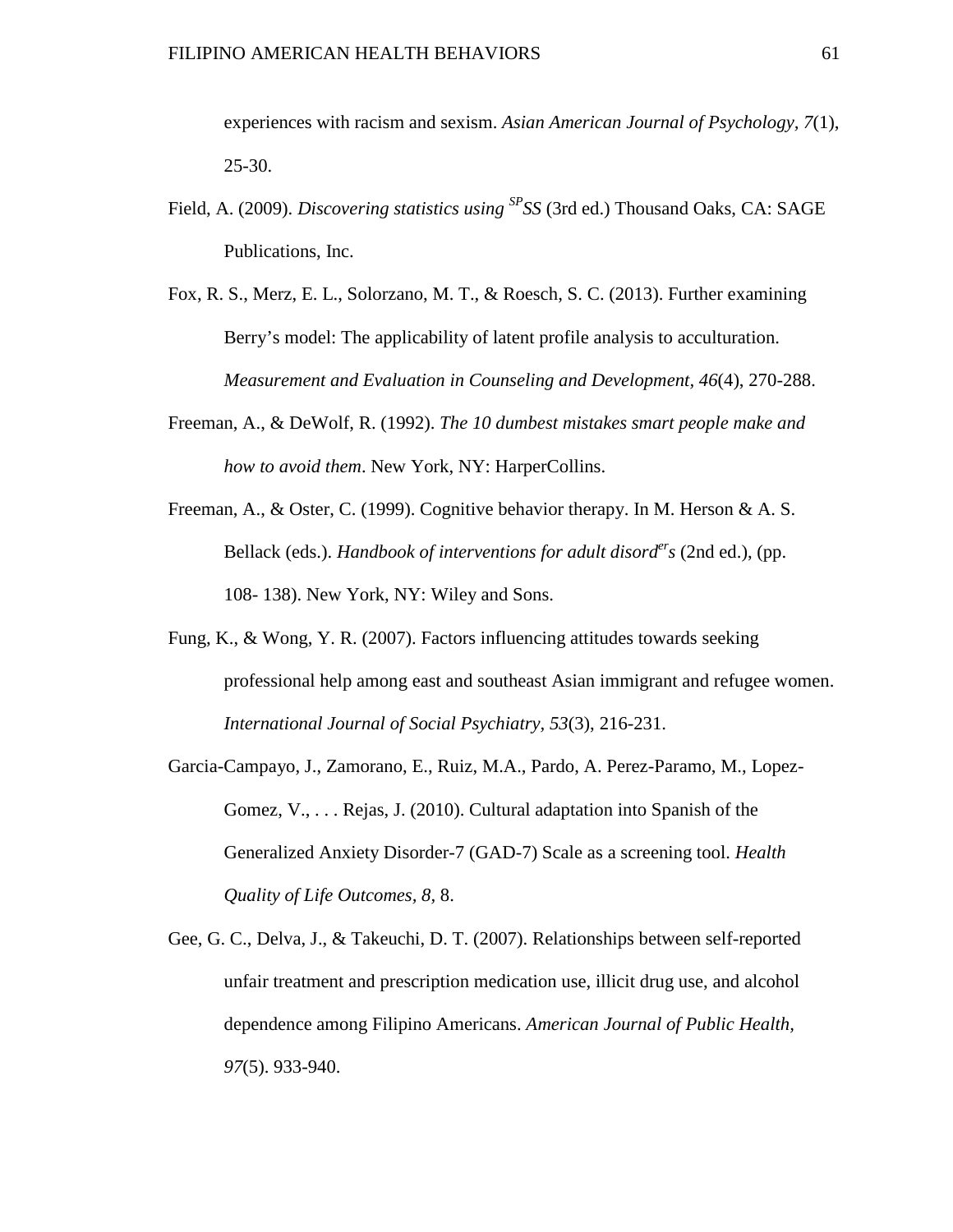- Goebert, D., Else, I., Matsu, C., Chung-Do, J., & Chang, J. Y. (2011). The impact of cyberbullying on substance use and mental health in a multiethnic sample. *Maternal and Child Health Journal, 15*, 1282-1286.
- Hall, G. C. N., & Yee, A. (2012). U.S. mental health policy: Addressing the neglect of Asian Americans. *Asian American Journal Psychology, 3*(3), 181-193.
- Henshaw, E. J., & Freedman-Doan, C. R. (2009). Conceptualizing mental health care utilization using the health belief model. *Clinical Psychology: Science and Practice, 16*(4), 420-439.
- Huang, K., Calzada, E., Cheng, S., & Brotman, L. M. (2012). Physical and mental health disparities among young children of Asian immigrants. *The Journal of Pediatrics, 160*, 331-336.
- Kagee, A., Steel, H., & Bonwyne, C. (2014). The relationship between structural barriers to adherence to antiretroviral therapy, psychological distress, and health-related quality of life. *South African Journal of Psychology, 44*(2), 170-179.
- Kendall, P. C. (1992). Healthy thinking. *Behavior Therapy, 23(1)*, 1–11. doi.org/10.1016/S0005-7894(05)80304-1
- Kessler, R. C., Berglund, P., Demler, O., Koretz, D., Merikangas, K. R., Rush, A. J., Walters, E. E., Wang, P. S. (2003). The epidemiology of major depressive disorder: results from the National Comorbidity Survey Replication (NCS-R). *The Journal of the American Medical Association, 289*(23), 3095-3105. doi: [10.1001/jama.289.23.3095](https://doi.org/10.1001/jama.289.23.3095)

Kessler, R., & Mroczek, D. (1992). *An update of the development of mental health*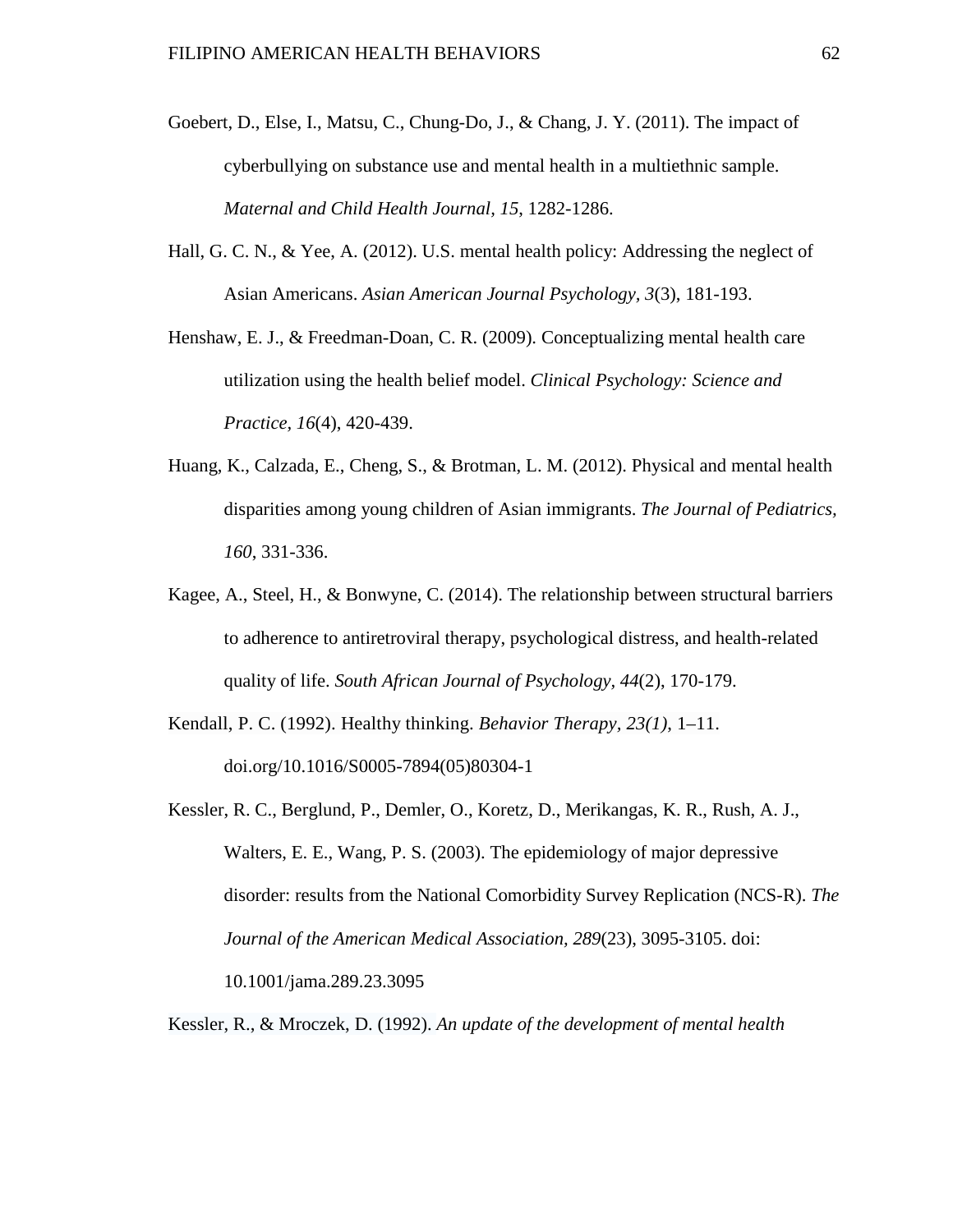*screening scales for the US national health interview study*. Ann Arbor, MI: Survey Research Center of the Institute for Social Research. University of Michigan.

- Kim, D., Sarason, B. R., & Sarason, I. G. (2006). Implicit social cognition and culture: Explicit and implicit psychological acculturation, and distress of Korean-American young adults. *Journal of Social and Clinical Psychology, 25*(1), 1-32.
- Kim, G., Loi, C. X. A., Chiriboga, D. A., Jang, Y., Parmelee, P., & Allen, R. S. (2011). Limited English proficiency as a barrier to mental health service use: A study of Latino and Asian immigrants with psychiatric disorders. *Journal of Psychiatric Research, 4,* 104-110.
- Kim, I., & Spencer, M. S. (2011). Heavy drinking, perceived discrimination, and immigration status among Filipino Americans. *Substance Use & Misuse, 46,*  1256-1264.
- Kim, J. E., & Zane, N. (2016). Help-seeking intentions among Asian American and White American students in psychological distress: Application of the health belief model. *Cultural Diversity and Ethnic Minority Psychology, 22*(3), 331-321.
- Kim, S. B. (2017). Unraveling the determinants to colorectal cancer screening among Asian Americans: A systematic literature review. *Journal of Racial and Ethnic Health Disparities.* doi.org/10.1007/s40615-017-0413-6
- Kim, W., Kim, I., & Nochajski, T. H. (2010). Risk and protective factors of alcohol use disorders among Filipino Americans: Location of residence matters. *The American Journal of Drug and Alcohol Abuse, 36,* 214-219.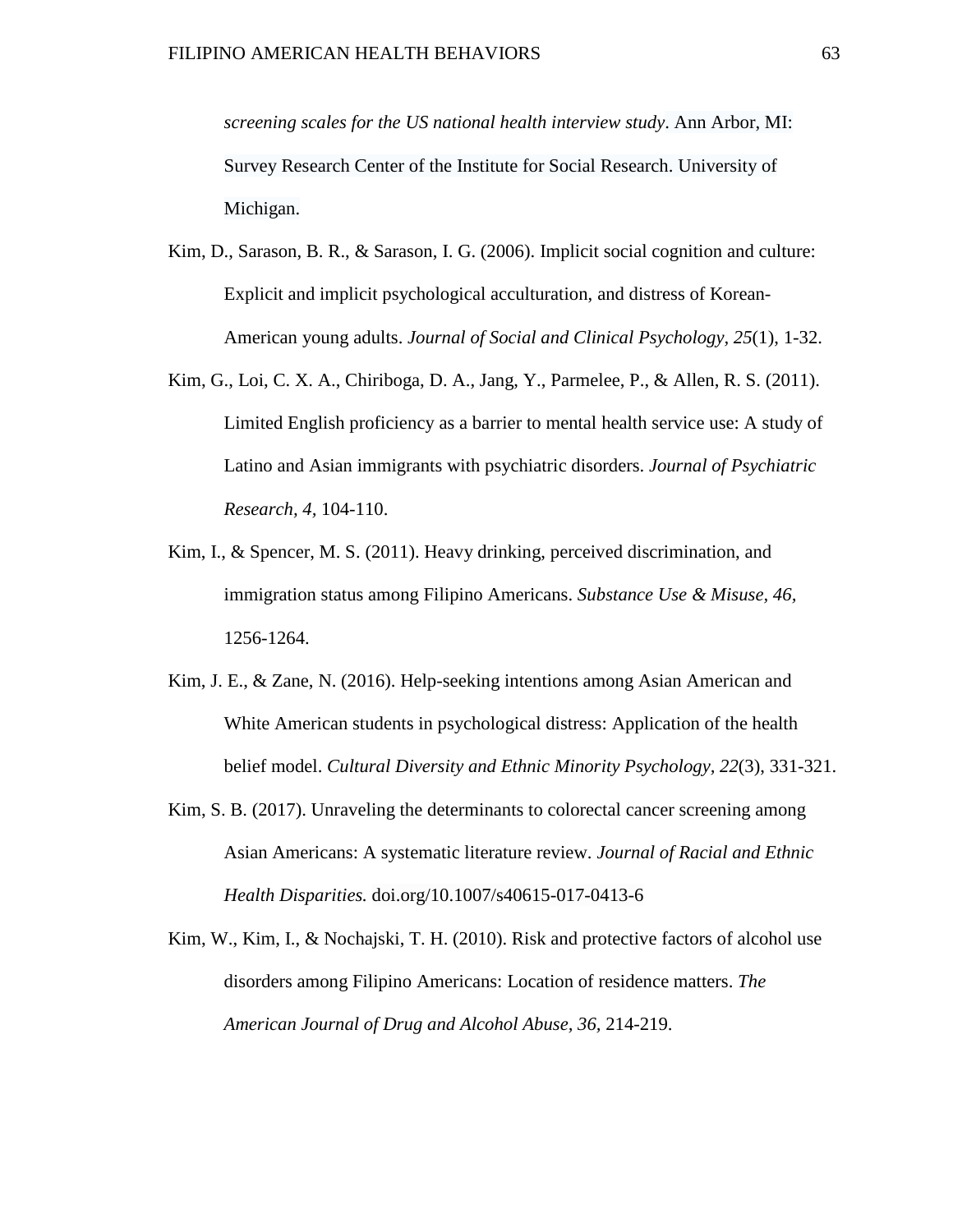- Kirmayer, L. J., Narasiah, L., Munoz, M., Rashid, M., Ryder, A. G., Guzker, J., . . . Pottie, K. (2011). Common mental health problems in immigrants and refugees: General approach in primary care. *Canadian Medical Association Journal, 183*(12), E959-E967.
- Knouse, L. E., & Mitchell, J. T. (2015). Incautiously optimistic: Positively-valenced cognitive avoidance in adult ADHD. *Cognitive Behavioral Practice, 22*(2), 192- 202.
- Kohrt, B. A., Luitel, N. P., Acharya, P., & Jordans, M. J. (2016). Detection of depression in low resource settings: Validation of the Patient Health Questionnaire (PHQ-9) and cultural concepts of distress in Nepal. *BMC Psychiatry, 16*(1), 1-15.
- Kroenke, K., Spitzer, R., & Williams, W. (2001). The PHQ-9: Validity of a brief depression severity measure. *Journal of General Internal Medicine, 16,* 606-616*.*
- Kuo, B. C. H. (2014). Coping, acculturation, and psychological adaptation among migrants: A theoretical and empirical review and synthesis of the literature. *Health Psychology & Behavioural Medicine, 2*(1), 16-33, Retrieved from http://dx.doi.org/10.1080/21642850.2013.843459
- Kuroki, Y. (2014). Risk factors for suicidal behaviors among Filipino Americans: A data mining approach. *American Journal of Orthopsychiatry, 85*(1), 34-42.
- Lagman, R. A., Yoo, G. J., Levine, E. G. Donnell, K. A., & Lim, H. R. (2014). "Leaving it to God:" Religion and spirituality among Filipino immigrant breast cancer survivors. *Journal of Religious Health, 53,* 449-460.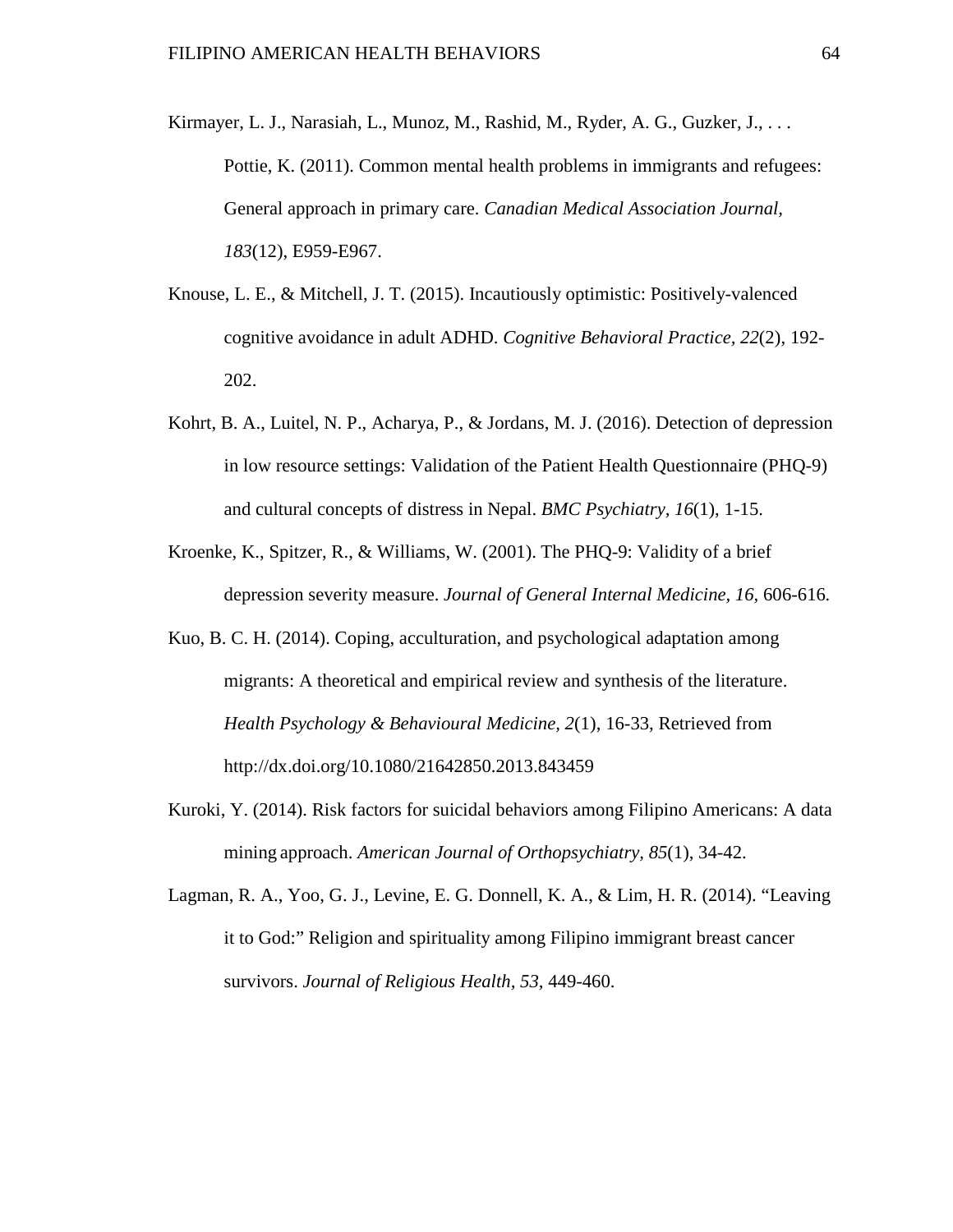- Laus, V. (2012). An exploratory study of social connections and drug usage among Filipino Americans. *Journal of Immigrant and Minority Health, 15*(6), 1096- 1106.
- Leader, A. E., Monhanty, S., Selvan, P., Lum, R., & Giri, V. N. (2018). Exploring Asian Indian and Pakistani views about cancer and participation in cancer genetics research: Toward the development of a community genetics intervention. *Journal of Community Genetics, 9,* 27-35. Retrieved from https://link.springer.com/article/10.1007/s12687-017-0312-x
- Lim, J. Baik, O. M., & Ashing-Giwa, K. T. (2012). Cultural health beliefs and health behaviors in Asian American breast cancer survivors: A mixed-methods approach. *Oncology Nursing Forum, 39*(4), 388-397.
- Lotrakul, M., Sumrithe, S., & Saipanish, R. (2008). Reliability and validity of the Thai version of the PHQ-9. *BMC Psychiatry, 8*(1), 1-7.
- Lowe, B., Decker, O., Muller, S., Brahler, E., Schellberg, D., Herzog, W., & Herzberg, P. Y. (2008). Validation and Standardization of the Generalized Anxiety Disorder Screener (GAD-7) in the general population. *Medical Care, 46*(3), 266-274.
- Ma, G. X., Gao, W., Fang, C. Y., Tan, Y., Feng, Z., Ge, S., & Nguyen, J. A. (2013). Health beliefs associated with cervical cancer screening among Vietnamese Americans. *Journal of Women's Health, 22*(3), 276-288.
- Marin, G., Sabogal, F., Marin, B. V., Otero-Sabogal, R., & Perez-Stable, E. J. (1987). Development of a short acculturation scale for Hispanics. *Hispanic Journal of Behavioral Sciences, 9*(2), 183-205. doi/10.1177/07399863870092005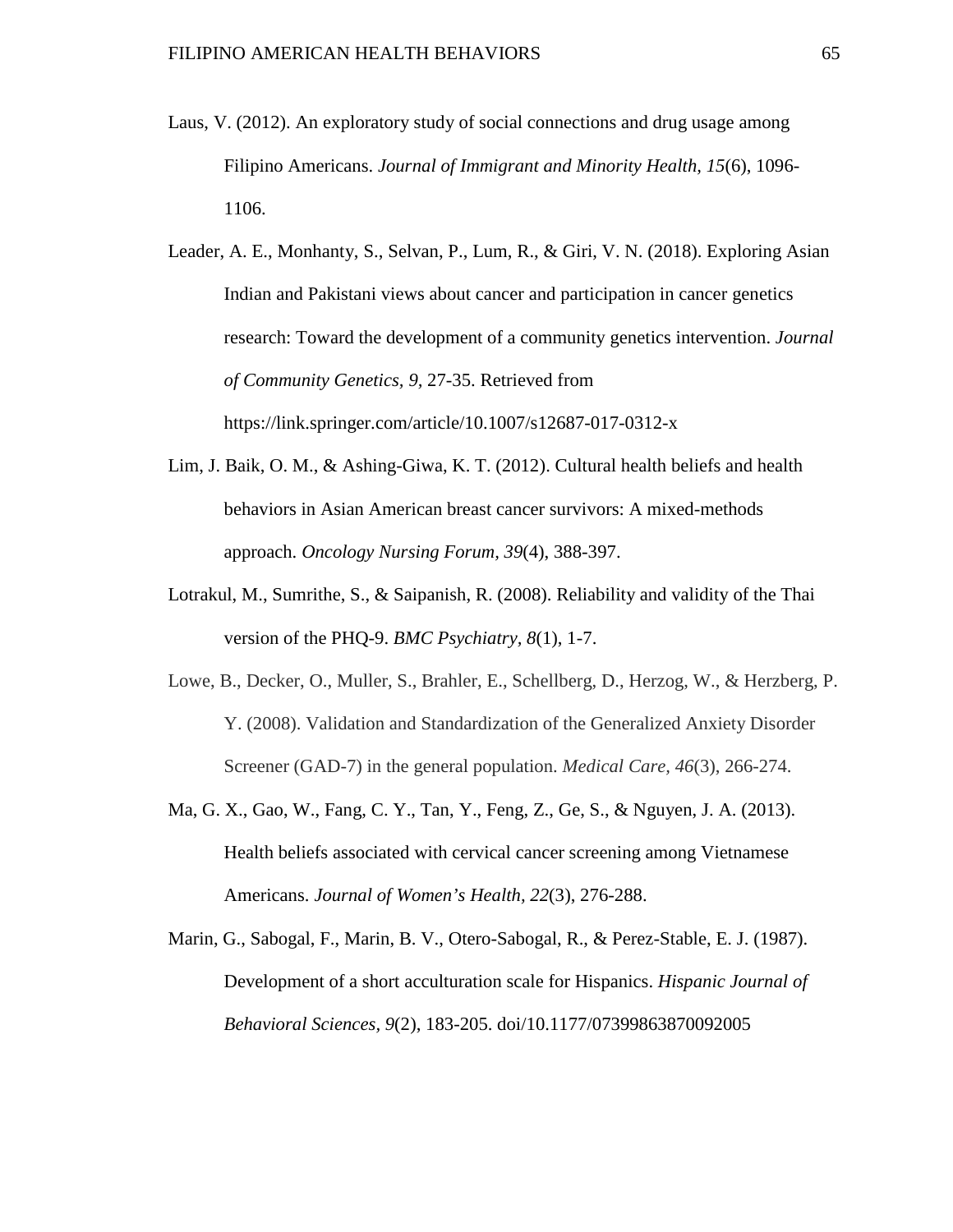- McBride, M. (2002). Health and health care of Filipino American elders. *Stanford Geriatric Education Center, Stanford University School of Medicine.* Retrieved from http://www.stanford.edu/groups/ethnoger/filipino.html
- Mena, J., Padilla, F., Maldonado, A. (1987). Development of a short acculturation scale for Hispanics. *Hispanic Journal of Behavioral Sciences, 9*(2), 183-205. doi/10.1177/07399863870092005
- Merz, E. L., Malcarne, V. L., Roesch, S. C., Riley, N., & Sadler, G. R. (2011). A multigroup confirmatory factor analysis of the Patient Health Questionnaire-9 among English- and Spanish-speaking Latinas. *Cultural Diversity and Ethnic Minority Psychology, 17*(3), 309-316. doi:10.1037/a0023883
- Millon, T., Davis, R., & Millon, C. (1997). *MCMI-III manual* (2nd ed.). Minneapolis, MN: National Computer Systems.
- Mills, S. D., Fox, R. S., Malcarne, V. L., Roesch, S. C., Champage, B. R., & Sadler, G. R. (2014). The psychometric properties of the Generalized Anxiety Disorder-7 scale in Hispanic Americans with English or Spanish language preference. *Cultural Diversity Ethnic Minority Psychology, 20*(3), 463-468.
- Moore, S. (2010). Nonadherence in patients with breast cancer receiving oral therapies. *Clinical Journal of Oncology Nursing, 14*(1), 41-47.
- Mukhtar, O., Weinman, J., & Jackson, S. H. D. (2014). Intentional non-adherence to medications by older adults. *Drugs & Aging, 31,* 149-157.
- Nadal, K. L. (2000). F/Pilipino American substance abuse: Sociocultural factors and methods of treatment. *Journal of Alcohol and Drug Education, 1,* 26-36.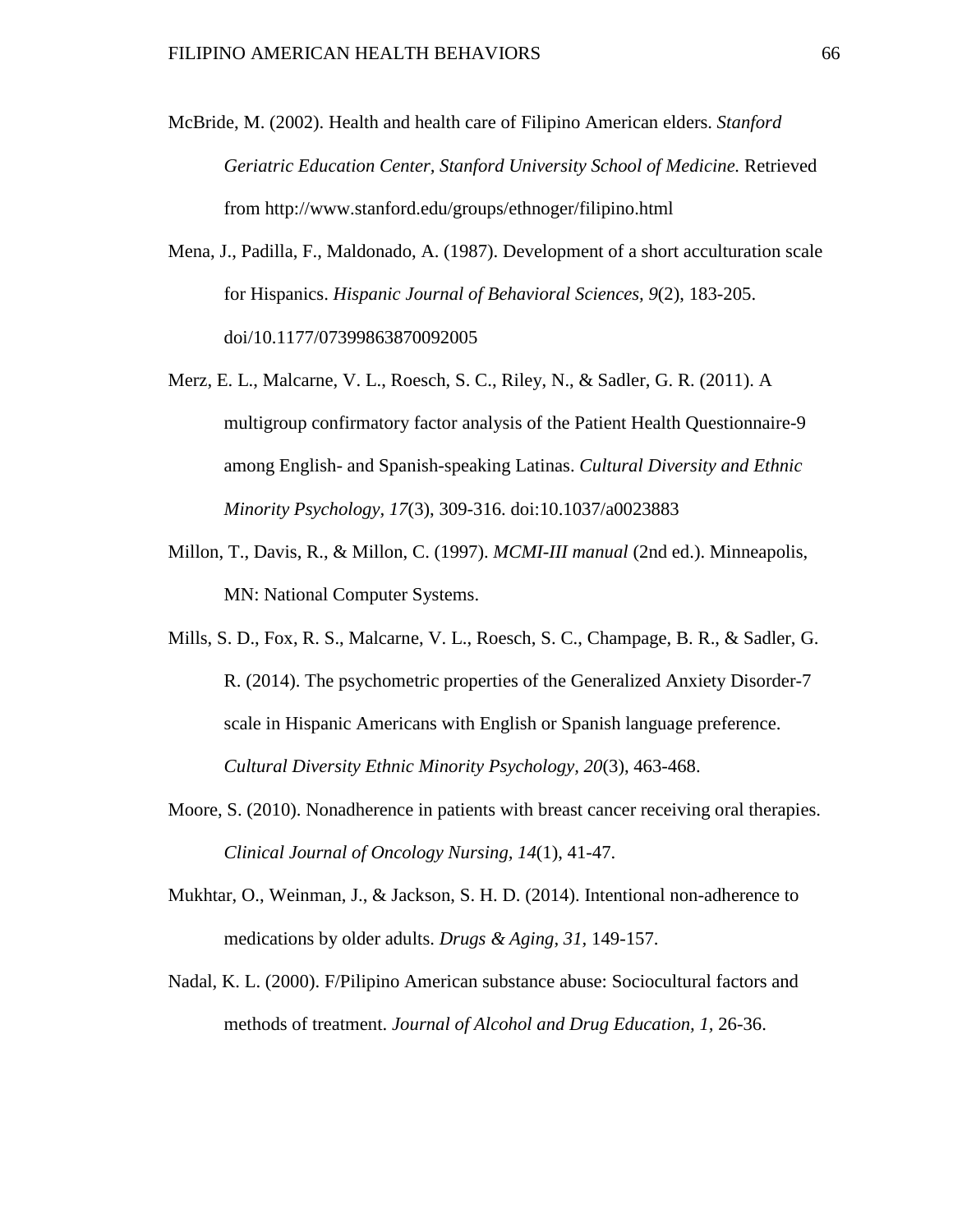- Nadal, K. L. (2009). *Filipino American psychology: A handbook of theory, research, and clinical practice.* Bloomington, IN: AuthorHouse.
- Nadal, K. L. (2011). *Filipino American psychology: A handbook of theory, research, and clinical practice*. New York, NY: John Wiley & Sons, Inc. doi:10.1002/9781118094747
- Park, S., Anastas, J., Shibusawa, T., & Nguyen, D. (2014). The impact of acculturation and acculturative stress on alcohol use across Asian immigrant subgroups. *Substance Use & Misuse, 49,* 922-931.
- Parke, D. E. (2004). *Development and validation of an instrument to predict nonadherence to medical treatment regimens* (Doctoral dissertation)*.* Retrieved from Philadelphia College of Osteopathic Medicine Digital Commons.
- Pido, A. J. (1986). *The Pilipinos in America: Macro/micro dimensions of immigration and integration.* New York, NY: Center for Migration Studies.
- Roberts, M. (2015). *Inventory of cognitive distortions: Validation of a measure of cognitive distortions using a community sample* (Doctoral dissertation)*.* Retrieved from Philadelphia College of Osteopathic Medicine Digital Commons.
- Rockefeller Foundation-Aspen Institute Diaspora Program. (2014). The Filipino diaspora in the United States. *Migration Policy Institute, 1,* 1-13.
- Rosenfield, B. M. (2004). *Relationship between cognitive distortions and psychological disorders across diagnostic axes* (Doctoral dissertation)*.* Retrieved from Philadelphia College of Osteopathic Medicine Digital Commons.
- Rosenstock,1. M. (1990). The Health Belief Model: Explaining health behavior through expectancies. *Health Behavior and Health Education, (pp.* 41-59).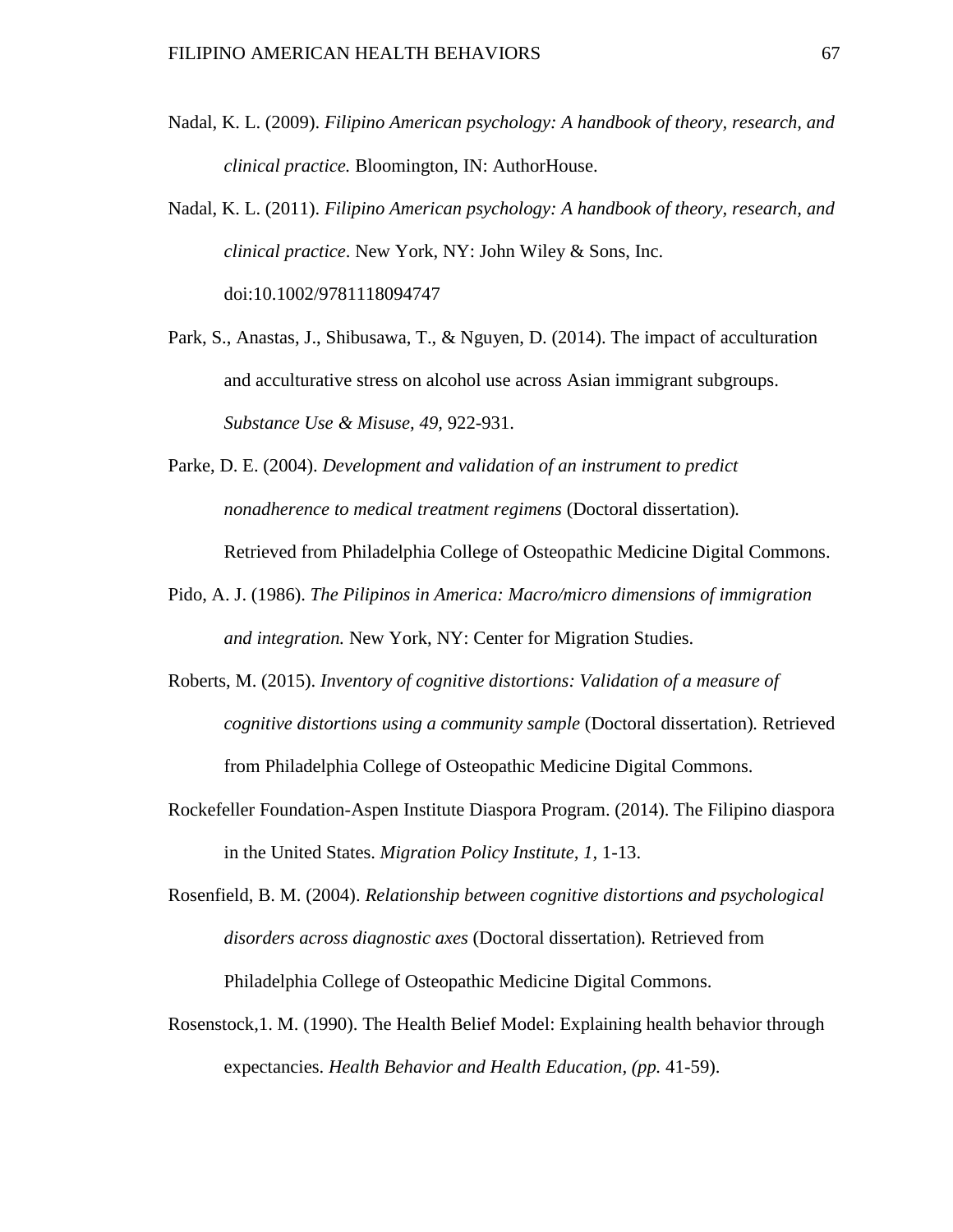Rudmin, F. W. (2006). Debate in science: The case of acculturation. *AnthroGlobe Journal*. Retrieved from

http://malinowski.kent.ac.uk/docs/rudminf\_acculturation\_061204.pdf

- Ruzek, N. A., Nguyen, D. Q., & Herzog, D. C. (2011). Acculturation, enculturation, psychological distress and help-seeking preferences among Asian American college students. *Asian American Journal of Psychology, 2*(3), 181-196.
- Schwartz, S. J., Unger, J. B., Zamboanga, B. L., & Szapocznik, J. (2010). Rethinking the concept of acculturation: implications for theory and research. *American Psychology, 65*(4), 237-251. doi:10.1037/a0019330.
- Settles, I. H., Navarette, C. D., Pagano, S. J., Abdou, C. M., & Sidanius, J. (2010). Racial identity and depression among African American women. *Cultural Diversity and Ethnic Minority Psychology. 16*(2), 248-255*.*
- Shih, R. A., Tucker, J. S., Miles, J. N. V., Ewing, B. A., Pedersen, E. R., & D'Amico, E. J. (2015). Differences in substance use and substance use risk factors by Asian subgroups. *Asian American Journal of Psychology, 6*(1), 38-46.
- Shim, Y. R., & Schwartz, R. C. (2008). Degree of acculturation and adherence to Asian values as correlates of psychological distress among Korean immigrants. *Journal of Mental Health, 17*(6), 607-617.
- Spitzer, R. L., Kroenke K., Williams J. B. W., & Lowe B. (2006). A brief measure for assessing generalized anxiety disorder. *Archive of Internal Medicine,166*, 1092- 1097.
- Spitzer, R. L., Williams, J. B. W., Kroenke, K., Hornyak, R., & McMurray, J. (2000). Validity and utility of the Patient Health Questionnaire in assessment of 3000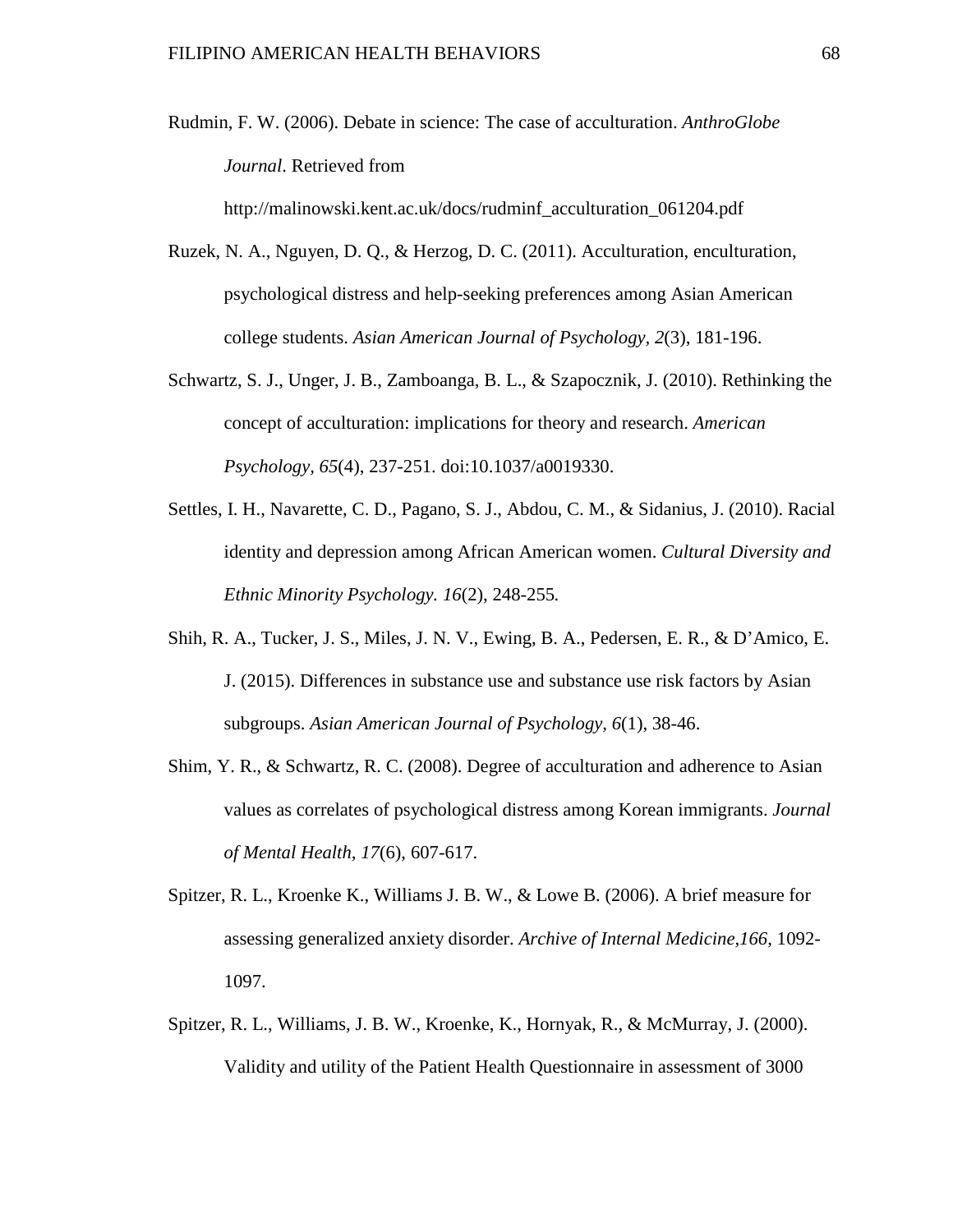obstetrics-gynecologic patients. *American Journal of Obstetrics and Gynecology*, *183*, 759-769.

Stankiewicz, C. C. (2008). *Examination of health adherence behaviors and cognitive distortions in patients with chronic illness* (Doctoral dissertation)*.* Retrieved from Philadelphia College of Osteopathic Medicine Digital Commons.

- Stewart, A. L., Hays, R. C., & Ware, J. E. Jr. (1988). Reliability and validity in a patient population. *Medical Care, 26*(7), 724-735.
- Sun, S., Hoyt, W. T., Brockberg, D., Lam, J., & Tiwari, D. (2016). Acculturation and enculturation as predictors of psychological help-seeking attitudes (HSAs) among racial and ethnic minorities: A meta-analytic investigation. *Journal of Counseling Psychology, 63*(6), 617-632.
- Taylor, S. E. and Brown, J. D. (1988)). Illusion and well-being. A social psychological perspective on mental health. *Psychological Bulletin, 103*, 193-210.
- Thorpe, J. M., Kalinowski, C. T., Patterson, M. E., & Sleath, B. L. (2006). Psychological distress as a barrier to preventative care in community-dwelling elderly in the United States. *Medical Care, 44*(2), 187-191.
- Toleran, D. E., Tran, P. D., Cabangun, B., Lam, J., Battle, R. S., & Gardiner, P. (2012). Substance use among Chinese, Filipino, and Vietnamese adult men living in San Jose, Daly City, and San Francisco, and its implications on ATOD prevention services. *Journal of Ethnicity in Substance Abuse, 11*, 86-99.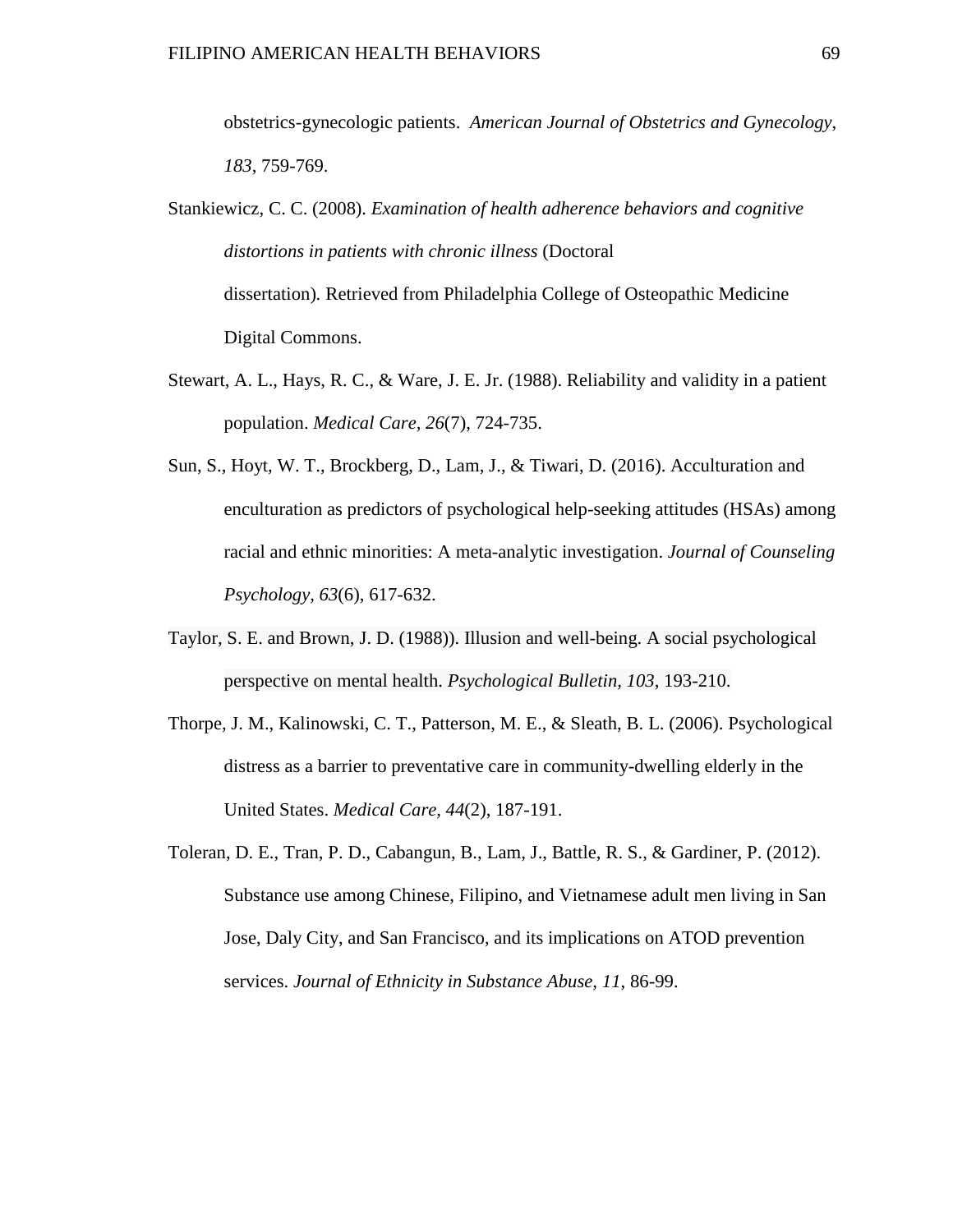- Torres, L., Driscoll, M. W., & Voell, M. (2012). Discrimination, acculturation, acculturative stress, and Latino psychological distress: A moderated meditation model. *Cultural Diversity and Ethnic Minority Psychology, 18*(1), 17-25.
- Tuason, M. T. G., Ancheta, I. B., & Battie, C. A. (2014). What impacts the psychological health of Filipino American women? *Asian American Journal of Psychology, 5*(4), 307-315.
- Uhl, J. K. (2007). *Relationship between cognitive distortions and psychological and behavioral factors in a family medicine outpatient sample* (Doctoral dissertation)*.* Retrieved from Philadelphia College of Osteopathic Medicine Digital Commons.
- United States Census Bureau. (2010). *2010 Census summary file 1* [data file]. Retrieved from http://2010.census.gov/news/press-kits/summary-file-1.html>.
- United States Census Bureau. (2012). *The Asian population: 2010*. Retrieved from www.census.gov/prod/cen2010/briefs/c2010br-11.pdf
- Weissman, A. N., & Beck, A. T. (1978). *Development and validation of the dysfunctional attitude scale: A preliminary investigation.* Paper presented at the meeting of the American Educational Research Association, Toronto.
- Yoo, H. C., Gee, G. C., & Takeuchi, D. (2009). Discrimination and health among Asian American immigrants: Disentangling racial from language discrimination. *Social Science & Medicine, 68*, 726-732.
- Yoon, E., Chang, C. T., Kim, S., Clawson, A., Cleary, S. E., Hansen, M., Bruner, J. P., Chan, T. K., & Gomes, A. (2012). A meta-analysis of acculturation/enculturation and mental health. *Journal of Counseling Psychology, 60*(1), 15-30.